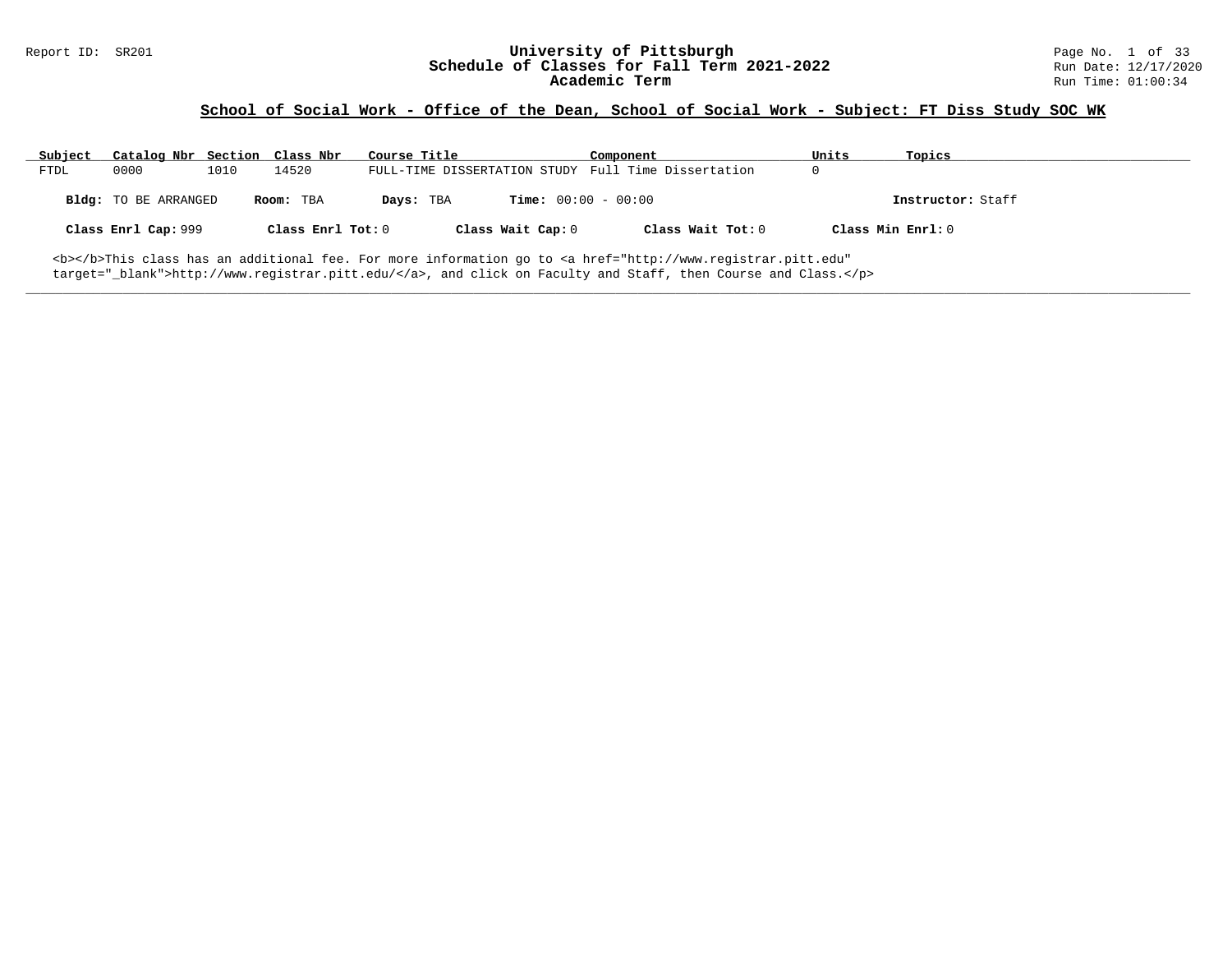#### Report ID: SR201 **University of Pittsburgh** Page No. 2 of 33 **Schedule of Classes for Fall Term 2021-2022** Run Date: 12/17/2020 **Academic Term** Run Time: 01:00:34

# **School of Social Work - Social Work - Graduate Program - Subject: Human Behavior**

| Catalog Nbr Section Class Nbr<br>Subject                                                                                                                  | Course Title                          | Component                    | Units               | Topics                                |
|-----------------------------------------------------------------------------------------------------------------------------------------------------------|---------------------------------------|------------------------------|---------------------|---------------------------------------|
| 2008<br>1070<br>14624<br>SWBEH                                                                                                                            | HUMN BHVR: URBAN ENVIRONMENT Lecture  |                              | $\mathcal{E}$       |                                       |
| Bldg: TBA<br>Room: TBA                                                                                                                                    | Days: Th                              | <b>Time:</b> $18:00 - 20:50$ |                     | Instructor: Rosen, Daniel             |
| Class Enrl Tot: 0<br>Class Enrl Cap: 25<br>Room Characteristics: Media - Data Projector/Monitor(1), PeopleSoft - Scheduled (PS)(1)                        | Class Wait Cap: 0                     | Class Wait Tot: 0            | Class Min $Enrl: 0$ |                                       |
| 2062<br>1030<br>14523<br>SWBEH                                                                                                                            | HUMN BHVR: CHLD FMLY AT RISK Lecture  |                              | 3                   |                                       |
| Bldg: Cathedral of LearniRoom: 02309 Days: Tu                                                                                                             |                                       | <b>Time:</b> $11:00 - 13:50$ |                     | Instructor: Borish, Laura B           |
| Class Enrl Cap: 15<br>Room Characteristics: PeopleSoft - Scheduled (PS)(1)                                                                                | Class Enrl Tot: 0 Class Wait Cap: 0   | Class Wait Tot: 0            | Class Min $Enrl: 0$ |                                       |
| SWBEH<br>2063<br>1010<br>14540                                                                                                                            | HUMAN BEHAVR & SOCIAL ENVRNMNTLecture |                              | 3                   |                                       |
| Bldg: TBA<br>Room: TBA                                                                                                                                    | Days: M                               | <b>Time:</b> $14:00 - 16:50$ |                     | Instructor: Adamson, Lannea Artrice   |
| Class Enrl Cap: 23<br>Room Characteristics: $(1)$ , Seating - Moveable(1), PeopleSoft - Scheduled (PS)(1)                                                 | Class Enrl Tot: 0 Class Wait Cap: 0   | Class Wait Tot: 0            | Class Min Enrl: 0   |                                       |
| 2063<br>1020<br>SWBEH<br>14499                                                                                                                            | HUMAN BEHAVR & SOCIAL ENVRNMNTLecture |                              | $\mathcal{L}$       |                                       |
| Bldg: TBA<br>Room: TBA                                                                                                                                    | Days: M                               | <b>Time:</b> $14:00 - 16:50$ |                     | Instructor: Moon, Deborah Jungrim     |
| Class Enrl Cap: 23<br>Room Characteristics: $(1)$ , Seating - Moveable(1), PeopleSoft - Scheduled (PS)(1)                                                 | Class Enrl Tot: 0 Class Wait Cap: 0   | Class Wait Tot: 0            | Class Min Enrl: 0   |                                       |
| 2063<br>SWBEH<br>1030<br>16681                                                                                                                            | HUMAN BEHAVR & SOCIAL ENVRNMNTLecture |                              | 3                   |                                       |
| Bldg: TBA<br>Room: TBA                                                                                                                                    | Days: M                               | <b>Time:</b> $14:00 - 16:50$ |                     | Instructor: Slawinski, Tonya T        |
| Class Enrl Cap: 23<br>Class Enrl Tot: 0<br>Room Characteristics: Media - Data Projector/Monitor(1), Seating - Moveable(1), PeopleSoft - Scheduled (PS)(1) | Class Wait Cap: 0                     | Class Wait Tot: 0            | Class Min Enrl: 0   |                                       |
| 2063<br>SWBEH<br>1080<br>15224                                                                                                                            | HUMAN BEHAVR & SOCIAL ENVRNMNTLecture |                              | 3                   |                                       |
| Bldg: TBA<br>Room: TBA                                                                                                                                    | Days: Th                              | <b>Time:</b> $18:00 - 20:50$ |                     | Instructor: Gartner, Rachel Elizabeth |
| Class Enrl Cap: 24<br>Class Enrl Tot: 0<br>Room Characteristics: $(1)$ , PeopleSoft - Scheduled (PS) $(1)$                                                | Class Wait Cap: 0                     | Class Wait Tot: 0            | Class Min Enrl: 0   |                                       |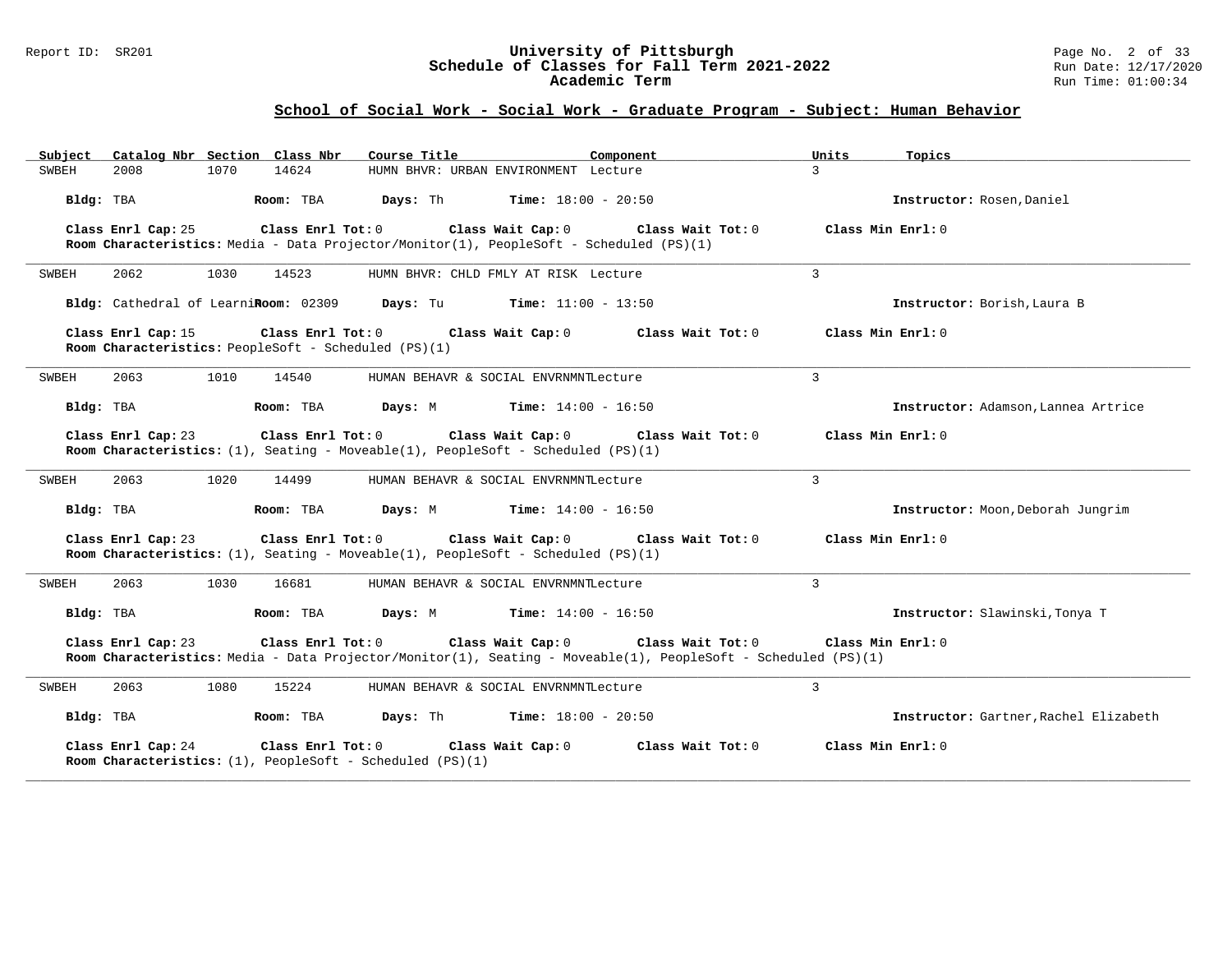### Report ID: SR201 **University of Pittsburgh** Page No. 3 of 33 **Schedule of Classes for Fall Term 2021-2022** Run Date: 12/17/2020 **Academic Term** Run Time: 01:00:34

# **School of Social Work - Social Work - Graduate Program - Subject: Human Behavior**

| Subject   | Catalog Nbr Section Class Nbr |      |           | Course Title                                                                                                 |                                       | Component                                                   | Units             | Topics                                |
|-----------|-------------------------------|------|-----------|--------------------------------------------------------------------------------------------------------------|---------------------------------------|-------------------------------------------------------------|-------------------|---------------------------------------|
| SWBEH     | 2063                          | 1090 | 14627     |                                                                                                              | HUMAN BEHAVR & SOCIAL ENVRNMNTLecture |                                                             | 3                 |                                       |
| Bldg: TBA |                               |      | Room: TBA | Days: M                                                                                                      | $Time: 14:00 - 16:50$                 |                                                             |                   | Instructor: Gartner, Rachel Elizabeth |
|           | Class Enrl Cap: 23            |      |           | <b>Room Characteristics:</b> (1), Seating - Moveable(1), PeopleSoft - Scheduled (PS)(1)                      |                                       | Class Enrl Tot: $0$ Class Wait Cap: $0$ Class Wait Tot: $0$ | Class Min Enrl: 0 |                                       |
| SWBEH     | 2063                          | 1100 | 16340     |                                                                                                              | HUMAN BEHAVR & SOCIAL ENVRNMNTLecture |                                                             | 3                 |                                       |
| Bldg: TBA |                               |      | Room: TBA | Days: Th                                                                                                     | <b>Time:</b> $18:00 - 20:50$          |                                                             |                   | Instructor: McCarthy, Laura A         |
|           | Class Enrl Cap: 25            |      |           | Room Characteristics: (1), PeopleSoft - Scheduled (PS)(1)                                                    |                                       | Class Enrl Tot: $0$ Class Wait Cap: $0$ Class Wait Tot: $0$ | Class Min Enrl: 0 |                                       |
| SWBEH     | 2065                          | 1030 | 16554     |                                                                                                              | HUMAN BEHAVIOR: MENTAL HEALTH Lecture |                                                             | 3                 |                                       |
| Bldg: TBA |                               |      | Room: TBA | Days: M                                                                                                      | $Time: 14:00 - 16:50$                 |                                                             |                   | Instructor: Newhill, Christina        |
|           | Class Enrl Cap: 25            |      |           | Class Enrl Tot: 0 Class Wait Cap: 0<br><b>Room Characteristics:</b> $(1)$ , PeopleSoft - Scheduled $(PS)(1)$ |                                       | Class Wait Tot: 0                                           | Class Min Enrl: 0 |                                       |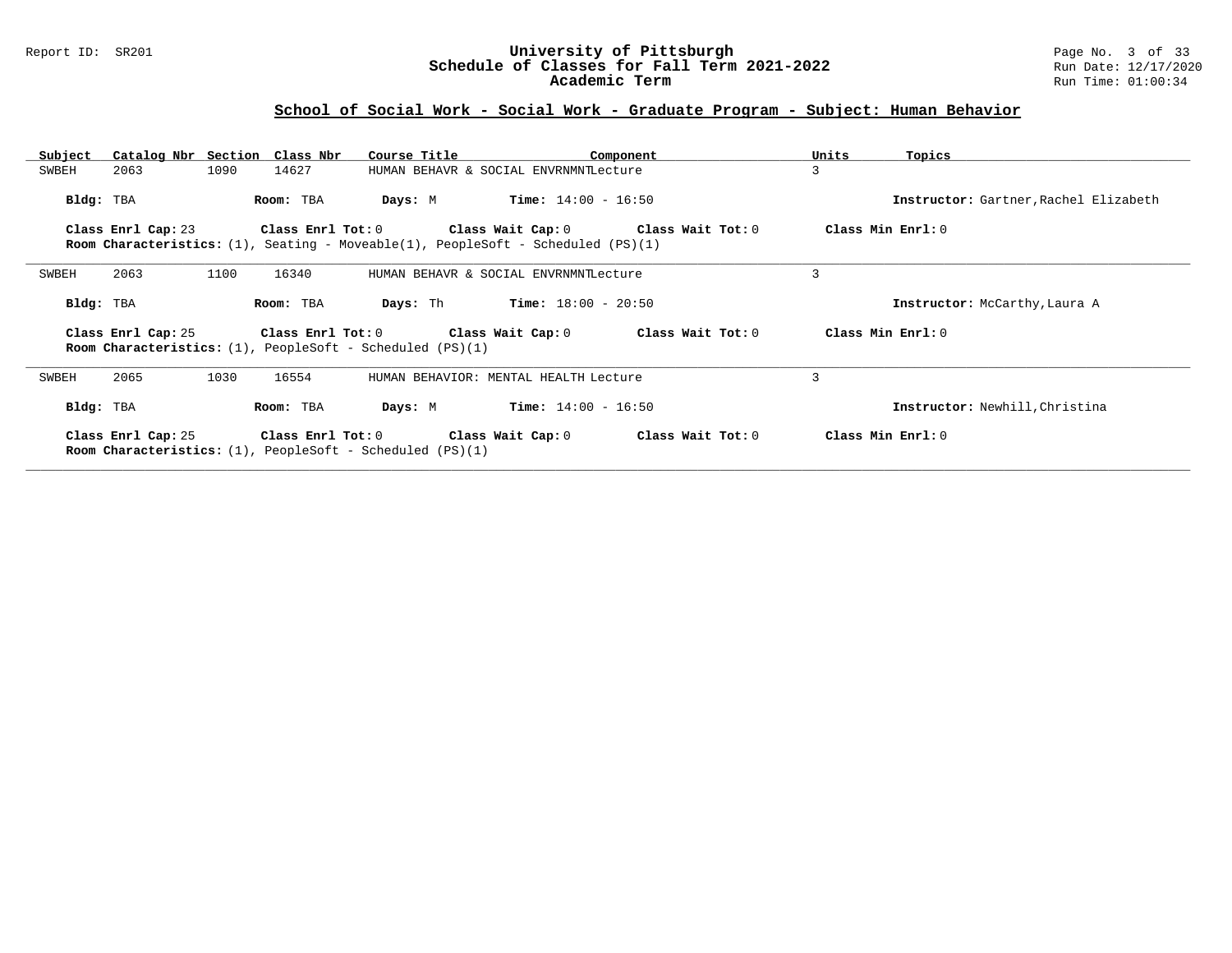#### Report ID: SR201 **University of Pittsburgh** Page No. 4 of 33 **Schedule of Classes for Fall Term 2021-2022** Run Date: 12/17/2020 **Academic Term** Run Time: 01:00:34

### **School of Social Work - Social Work - Graduate Program - Subject: Community Org and Soc Admin**

| Subject   | Catalog Nbr Section Class Nbr        |      |                   | Course Title                                                          |                                                                                                              | Component                                                                                                                      | Units             | Topics                           |
|-----------|--------------------------------------|------|-------------------|-----------------------------------------------------------------------|--------------------------------------------------------------------------------------------------------------|--------------------------------------------------------------------------------------------------------------------------------|-------------------|----------------------------------|
| SWCOSA    | 2054                                 | 1060 | 24323             | LEADERSHIP                                                            |                                                                                                              | Lecture                                                                                                                        | 3                 |                                  |
|           | Bldg: Wesley W Posvar HalRoom: 05404 |      |                   | Days: W                                                               | <b>Time:</b> $18:00 - 21:00$                                                                                 |                                                                                                                                |                   | Instructor: Wagner, Sarah E      |
|           |                                      |      |                   |                                                                       |                                                                                                              |                                                                                                                                |                   | Ferketish, B Jean                |
|           | Class Enrl Cap: 6                    |      | Class Enrl Tot: 0 |                                                                       | Class Wait Cap: 0                                                                                            | Class Wait Tot: 0                                                                                                              | Class Min Enrl: 0 |                                  |
|           |                                      |      |                   | Room Characteristics: PeopleSoft - Scheduled (PS)(1)                  |                                                                                                              | Combined Section ID: 0754(PIA/2131/2054ADMPS/2128) - PIA 2131(#15722), ADMPS 2128(#17692), BCHS 2135(#21724), HRS 2128(#27216) |                   |                                  |
| SWCOSA    | 2084                                 | 1040 | 14555             |                                                                       | HUMN SERVC ORGANIZATION MGMT Lecture                                                                         |                                                                                                                                | 3                 |                                  |
|           |                                      |      |                   |                                                                       |                                                                                                              |                                                                                                                                |                   |                                  |
|           | Bldg: TBA                            |      | Room: TBA         | Days: M                                                               | <b>Time:</b> $18:00 - 20:50$                                                                                 |                                                                                                                                |                   | Instructor: Farrish, Aliya D     |
|           | Class Enrl Cap: 15                   |      | Class Enrl Tot: 0 | <b>Room Characteristics:</b> $(1)$ , PeopleSoft - Scheduled $(PS)(1)$ | Class Wait Cap: 0                                                                                            | Class Wait Tot: 0                                                                                                              |                   | Class Min Enrl: 0                |
|           |                                      |      |                   |                                                                       |                                                                                                              |                                                                                                                                |                   |                                  |
| SWCOSA    | 2087                                 | 1070 | 26268             | SPECIAL TOPICS                                                        |                                                                                                              | Directed Studies                                                                                                               | $1 - 3$           |                                  |
|           | Bldg: TBA                            |      | Room: TBA         | Days: W                                                               |                                                                                                              | $Time: 14:00 - 16:50$ SOCIAL ENTREPRENERSHIP                                                                                   |                   | Instructor: Wallace, John M      |
|           | Class Enrl Cap: 20                   |      | Class Enrl Tot: 0 | Room Characteristics: PeopleSoft - Scheduled (PS)(1)                  | Class Wait Cap: 0                                                                                            | Class Wait Tot: 0                                                                                                              |                   | Class Min Enrl: 0                |
| SWCOSA    | 2088                                 | 1060 | 14556             | COMMUNITY ORGANIZING                                                  |                                                                                                              | Lecture                                                                                                                        | 3                 |                                  |
|           | Bldg: TBA                            |      | Room: TBA         | Days: Th                                                              | <b>Time:</b> $14:00 - 16:50$                                                                                 |                                                                                                                                |                   | Instructor: Redwood Jr, Carl E   |
|           |                                      |      |                   |                                                                       |                                                                                                              |                                                                                                                                |                   | Jones-Casey, Gabriella Pearl     |
|           |                                      |      |                   |                                                                       |                                                                                                              |                                                                                                                                |                   | Nikki                            |
|           | Class Enrl Cap: 24                   |      | Class Enrl Tot: 0 |                                                                       | Class Wait Cap: 0<br>Room Characteristics: Media - Data Projector/Monitor(1), PeopleSoft - Scheduled (PS)(1) | Class Wait Tot: 0                                                                                                              |                   | Class Min Enrl: 0                |
| SWCOSA    | 2090                                 | 1200 | 23314             |                                                                       | WRKNG W/GROUP & INTERGRP RLTNSLecture                                                                        |                                                                                                                                | $\overline{3}$    |                                  |
| Bldg: TBA |                                      |      | Room: TBA         | Days: Th                                                              | <b>Time:</b> $11:00 - 13:50$                                                                                 |                                                                                                                                |                   | Instructor: Farrish, Aliya D     |
|           | Class Enrl Cap: 20                   |      | Class Enrl Tot: 0 |                                                                       | Class Wait Cap: 0<br>Room Characteristics: Media - Data Projector/Monitor(1), PeopleSoft - Scheduled (PS)(1) | Class Wait Tot: 0                                                                                                              |                   | Class Min Enrl: 0                |
| SWCOSA    | 2097                                 | 1010 | 14518             | DIRECTED STUDY - COSA                                                 |                                                                                                              | Directed Studies                                                                                                               | $1 - 3$           |                                  |
|           | Bldg: TO BE ARRANGED                 |      | Room: TBA         | Days: TBA                                                             | <b>Time:</b> $00:00 - 00:00$                                                                                 |                                                                                                                                |                   | Instructor: Shook, Jeffrey James |
|           | Class Enrl Cap: 10                   |      | Class Enrl Tot: 0 |                                                                       | Class Wait Cap: 0                                                                                            | Class Wait Tot: 0                                                                                                              |                   | Class Min Enrl: 0                |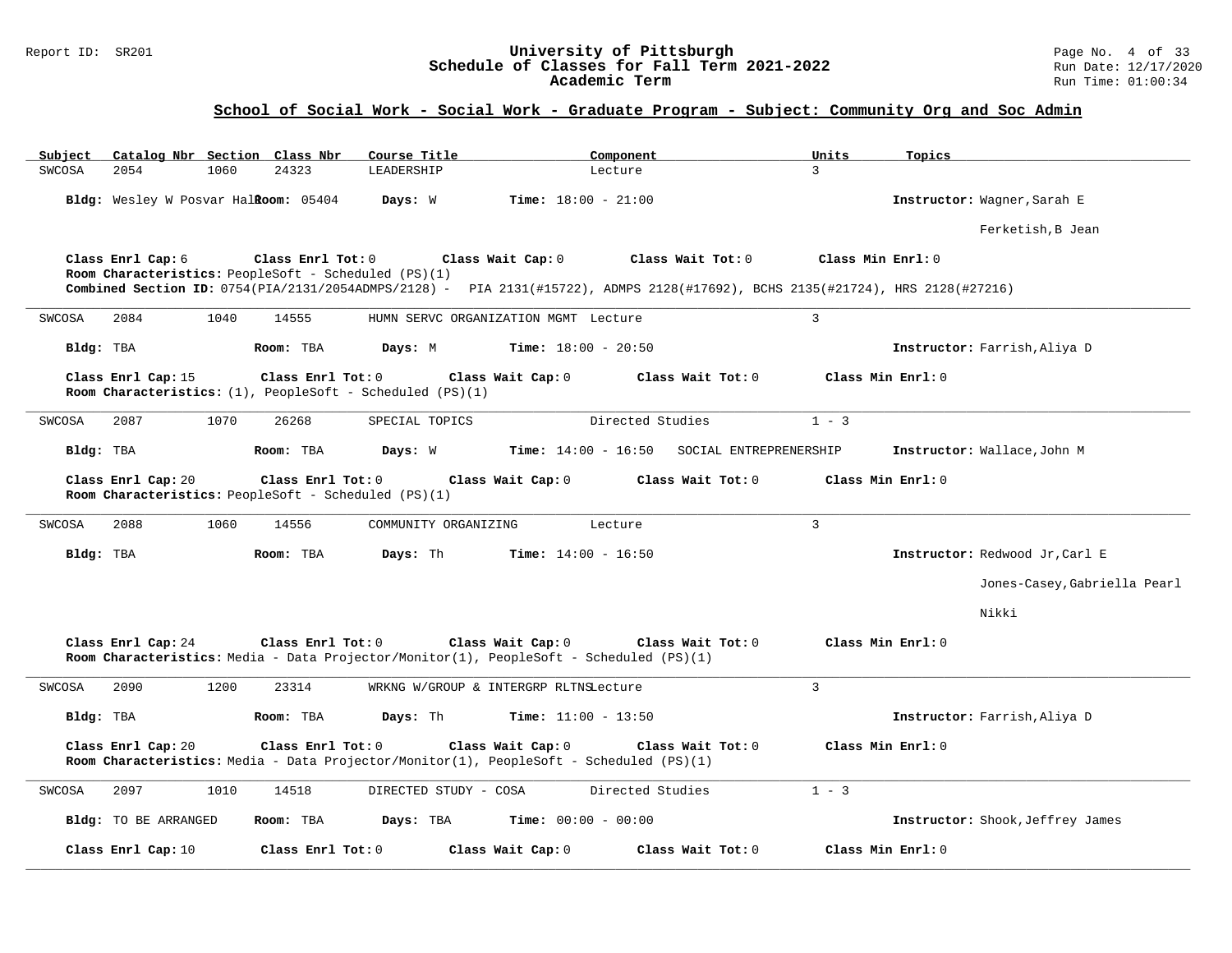| SWCOSA | 2097<br>1020         | 14568                                                                                 | DIRECTED STUDY - COSA Directed Studies                                                                                         | $1 - 3$                           |
|--------|----------------------|---------------------------------------------------------------------------------------|--------------------------------------------------------------------------------------------------------------------------------|-----------------------------------|
|        | Bldg: TO BE ARRANGED | Room: TBA $Days:$ TBA $Time: 00:00 - 00:00$                                           |                                                                                                                                | Instructor: Staff                 |
|        |                      |                                                                                       | Class Enrl Cap: 10 Class Enrl Tot: 0 Class Wait Cap: 0 Class Wait Tot: 0 Class Min Enrl: 0                                     |                                   |
|        |                      |                                                                                       | SWCOSA 2097 1030 14569 DIRECTED STUDY - COSA Directed Studies                                                                  | $1 - 3$                           |
|        | Bldg: TO BE ARRANGED | Room: TBA $Days: TBA$ Time: $00:00 - 00:00$                                           |                                                                                                                                | Instructor: Staff                 |
|        |                      |                                                                                       | Class Enrl Cap: 10 Class Enrl Tot: 0 Class Wait Cap: 0 Class Wait Tot: 0 Class Min Enrl: 0                                     |                                   |
| SWCOSA |                      |                                                                                       | 2097 1040 14570 DIRECTED STUDY - COSA Directed Studies                                                                         | $1 - 3$                           |
|        | Bldg: TO BE ARRANGED | <b>Room:</b> TBA <b>Days:</b> TBA <b>Time:</b> 00:00 - 00:00                          |                                                                                                                                | Instructor: Staff                 |
|        |                      |                                                                                       | Class Enrl Cap: 10 $\qquad$ Class Enrl Tot: 0 $\qquad$ Class Wait Cap: 0 $\qquad$ Class Wait Tot: 0 $\qquad$ Class Min Enrl: 0 |                                   |
|        |                      |                                                                                       | SWCOSA 2097 1050 14571 DIRECTED STUDY - COSA Directed Studies                                                                  | $1 - 3$                           |
|        | Bldg: TO BE ARRANGED | Room: TBA $Days:$ TBA $Time:$ 00:00 - 00:00                                           |                                                                                                                                | Instructor: Staff                 |
|        |                      |                                                                                       | Class Enrl Cap: 10 $\qquad$ Class Enrl Tot: 0 $\qquad$ Class Wait Cap: 0 $\qquad$ Class Wait Tot: 0 $\qquad$ Class Min Enrl: 0 |                                   |
| SWCOSA |                      | 2099 1010 14521 FIELD WORK                                                            | Practicum                                                                                                                      | $1 - 8$                           |
|        | Bldg: TO BE ARRANGED | Room: TBA $\rule{1em}{0.15mm}$ Days: TBA $\rule{1.5mm}{0.15mm}$ Time: $00:00 - 00:00$ |                                                                                                                                | Instructor: Labrum, Travis K      |
|        |                      |                                                                                       |                                                                                                                                | Moon, Deborah Jungrim             |
|        |                      |                                                                                       | Class Enrl Cap: 30 Class Enrl Tot: 0 Class Wait Cap: 0 Class Wait Tot: 0 Class Min Enrl: 0                                     |                                   |
| SWCOSA | 2099 200             | 1015 14528 FIELD WORK                                                                 | Practicum                                                                                                                      | $1 - 8$                           |
|        | Bldg: TO BE ARRANGED | Room: TBA $Days:$ TBA $Time: 00:00 - 00:00$                                           |                                                                                                                                | Instructor: McDonough, Kathleen E |
|        |                      |                                                                                       | Class Enrl Cap: 25 Class Enrl Tot: 0 Class Wait Cap: 0 Class Wait Tot: 0 Class Min Enrl: 0                                     |                                   |
|        |                      | SWCOSA 2099 1020 14582 FIELD WORK                                                     | Practicum                                                                                                                      | $1 - 8$                           |
|        | Bldg: TO BE ARRANGED | Room: TBA $Days:$ TBA $Time: 00:00 - 00:00$                                           |                                                                                                                                | Instructor: Petracchi, Helen E    |
|        |                      |                                                                                       | Class Enrl Cap: 30 Class Enrl Tot: 0 Class Wait Cap: 0 Class Wait Tot: 0 Class Min Enrl: 0                                     |                                   |
|        |                      | SWCOSA 2099 1030 14583 FIELD WORK                                                     | Practicum                                                                                                                      | $1 - 8$                           |
|        | Bldg: TO BE ARRANGED | Room: TBA $Days:$ TBA $Time: 00:00 - 00:00$                                           |                                                                                                                                | Instructor: Ohmer, Mary L.        |
|        | Class Enrl Cap: 30   |                                                                                       | Class Enrl Tot: 0 $\qquad$ Class Wait Cap: 0 $\qquad$ Class Wait Tot: 0 $\qquad$ Class Min Enrl: 0                             |                                   |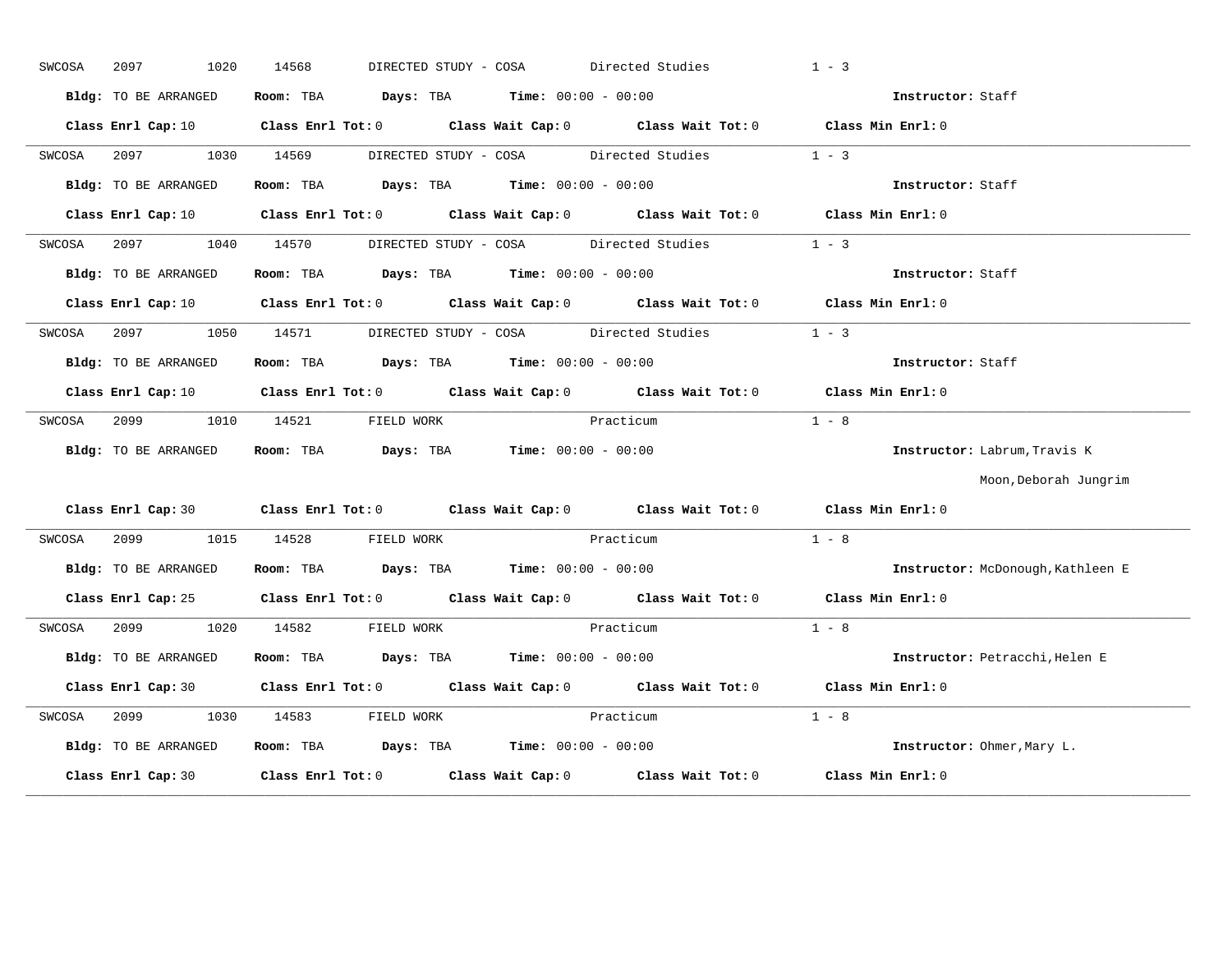### Report ID: SR201 **University of Pittsburgh University of Pittsburgh** Page No. 6 of 33<br>**Schedule of Classes for Fall Term 2021-2022** Run Date: 12/17/2020 **Schedule of Classes for Fall Term 2021-2022** Run Date: 12/17/2020 **Academic Term** Run Time: 01:00:34

# **School of Social Work - Social Work - Graduate Program - Subject: Community Org and Soc Admin**

| Catalog Nbr Section Class Nbr<br>Subject | Course Title                                | Component                                                                                  | Units<br>Topics                   |
|------------------------------------------|---------------------------------------------|--------------------------------------------------------------------------------------------|-----------------------------------|
| SWCOSA<br>2099<br>1040                   | 14584<br>FIELD WORK                         | Practicum                                                                                  | $1 - 8$                           |
| Bldg: TO BE ARRANGED                     | Room: TBA                                   | <b>Days:</b> TBA <b>Time:</b> $00:00 - 00:00$                                              | Instructor: Dalessandro, John P   |
| Class Enrl Cap: 30                       |                                             | Class Enrl Tot: $0$ Class Wait Cap: $0$ Class Wait Tot: $0$ Class Min Enrl: $0$            |                                   |
| 2099<br>1050<br>SWCOSA                   | 14585<br>FIELD WORK                         | Practicum                                                                                  | $1 - 8$                           |
| Bldg: TO BE ARRANGED                     | Room: TBA                                   | <b>Days:</b> TBA <b>Time:</b> $00:00 - 00:00$                                              | Instructor: Perry, Marlo          |
| Class Enrl Cap: 30                       |                                             | Class Enrl Tot: $0$ Class Wait Cap: $0$ Class Wait Tot: $0$ Class Min Enrl: $0$            |                                   |
| 2099<br>1060<br>SWCOSA                   | 14586<br>FIELD WORK                         | Practicum                                                                                  | $1 - 8$                           |
| Bldg: TO BE ARRANGED                     | Room: TBA                                   | <b>Days:</b> TBA <b>Time:</b> $00:00 - 00:00$                                              | Instructor: Wallace, John M       |
| Class Enrl Cap: 30                       |                                             | Class Enrl Tot: $0$ Class Wait Cap: $0$ Class Wait Tot: $0$ Class Min Enrl: $0$            |                                   |
| 1070<br>SWCOSA<br>2099                   | 14587<br>FIELD WORK                         | Practicum                                                                                  | $1 - 8$                           |
| Bldg: TO BE ARRANGED                     | Room: TBA Days: TBA Time: $00:00 - 00:00$   |                                                                                            | Instructor: Farrish, Aliya D      |
|                                          |                                             | Class Enrl Cap: 30 Class Enrl Tot: 0 Class Wait Cap: 0 Class Wait Tot: 0 Class Min Enrl: 0 |                                   |
| 2099<br>1080<br>SWCOSA                   | 14588<br>FIELD WORK                         | Practicum                                                                                  | $1 - 8$                           |
| Bldg: TO BE ARRANGED                     | Room: TBA $Days:$ TBA $Time: 00:00 - 00:00$ |                                                                                            | Instructor: Jacobs, Leah          |
|                                          |                                             | Class Enrl Cap: 30 Class Enrl Tot: 0 Class Wait Cap: 0 Class Wait Tot: 0 Class Min Enrl: 0 |                                   |
| 2099<br>1090<br>SWCOSA                   | 14589<br>FIELD WORK                         | Practicum                                                                                  | $1 - 8$                           |
| Bldg: TO BE ARRANGED                     | Room: TBA $Days:$ TBA $Time: 00:00 - 00:00$ |                                                                                            | Instructor: Mulvaney, Elizabeth A |
|                                          |                                             | Class Enrl Cap: 30 Class Enrl Tot: 0 Class Wait Cap: 0 Class Wait Tot: 0 Class Min Enrl: 0 |                                   |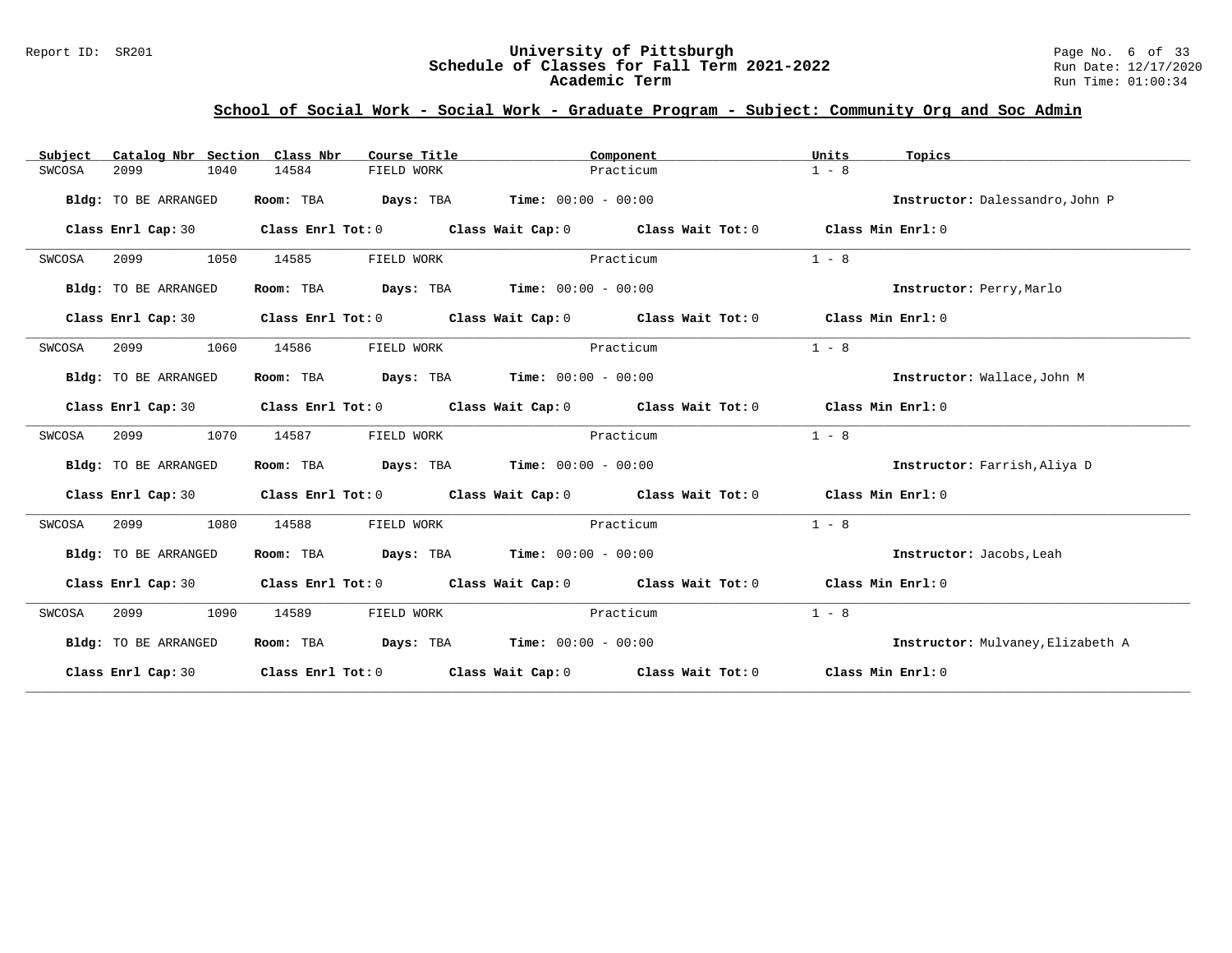#### Report ID: SR201 **University of Pittsburgh** Page No. 7 of 33 **Schedule of Classes for Fall Term 2021-2022** Run Date: 12/17/2020 **Academic Term** Run Time: 01:00:34

| Subject   |                    | Catalog Nbr Section Class Nbr                                                  | Course Title                                                                                                 | Component                    | Units<br>Topics                         |
|-----------|--------------------|--------------------------------------------------------------------------------|--------------------------------------------------------------------------------------------------------------|------------------------------|-----------------------------------------|
| SWGEN     | 2005               | 1095<br>28709                                                                  | POVERTY& INCOME INEQUALITY                                                                                   | Lecture                      | $\overline{3}$                          |
|           | Bldg: Swarts Hall  | <b>Room: 00237</b>                                                             | Days: Th                                                                                                     | <b>Time:</b> $17:30 - 20:20$ | Instructor: Eckstrom, Stephanie Arline  |
|           | Class Enrl Cap: 14 | Class Enrl Tot: 0                                                              | Class Wait Cap: 0                                                                                            | Class Wait Tot: 0            | Class Min Enrl: 0                       |
| SWGEN     | 2034               | 1040<br>14536                                                                  | SOCL WRK PRA DIVRS POPLTNS                                                                                   | Lecture                      | $\mathbf{3}$                            |
| Bldg: TBA |                    | Room: TBA                                                                      | <b>Days:</b> Tu <b>Time:</b> $08:00 - 10:50$                                                                 |                              | Instructor: Rasheed, Miryah             |
|           | Class Enrl Cap: 23 | Class Enrl Tot: 0<br>Room Characteristics: PeopleSoft - Scheduled (PS)(1)      | Class Wait Cap: 0                                                                                            | Class Wait Tot: 0            | Class Min Enrl: 0                       |
| SWGEN     | 2034               | 1050<br>14557                                                                  | SOCL WRK PRA DIVRS POPLTNS                                                                                   | Lecture                      | 3                                       |
| Bldg: TBA |                    | Room: TBA                                                                      | Days: Tu                                                                                                     | <b>Time:</b> $18:00 - 20:50$ | Instructor: Dixon, Adella Marie         |
|           | Class Enrl Cap: 24 | Class Enrl Tot: 0<br>Room Characteristics: (1), PeopleSoft - Scheduled (PS)(1) | Class Wait Cap: 0                                                                                            | Class Wait Tot: 0            | Class Min Enrl: 0                       |
| SWGEN     | 2034               | 1080<br>14537                                                                  | SOCL WRK PRA DIVRS POPLTNS                                                                                   | Lecture                      | 3                                       |
| Bldg: TBA |                    | Room: TBA                                                                      | Days: Tu                                                                                                     | <b>Time:</b> $18:00 - 20:50$ | Instructor: Littlejohn, Brittany Lauren |
|           | Class Enrl Cap: 24 | Class Enrl Tot: 0                                                              | Class Wait Cap: 0<br>Room Characteristics: Media - Data Projector/Monitor(1), PeopleSoft - Scheduled (PS)(1) | Class Wait Tot: 0            | Class Min Enrl: 0                       |
| SWGEN     | 2034               | 1100<br>14626                                                                  | SOCL WRK PRA DIVRS POPLTNS                                                                                   | Lecture                      | 3                                       |
| Bldg: TBA |                    | Room: TBA                                                                      | Days: Tu                                                                                                     | <b>Time:</b> $18:00 - 20:50$ | Instructor: Podsobinski, Zachery Lee    |
|           | Class Enrl Cap: 25 | Class Enrl Tot: 0<br>Room Characteristics: (1), PeopleSoft - Scheduled (PS)(1) | Class Wait Cap: 0                                                                                            | Class Wait Tot: 0            | Class Min Enrl: 0                       |
| SWGEN     | 2034               | 1300<br>16341                                                                  | SOCL WRK PRA DIVRS POPLTNS                                                                                   | Lecture                      | 3                                       |
| Bldg: TBA |                    | Room: TBA                                                                      | <b>Days:</b> Tu <b>Time:</b> $08:00 - 10:50$                                                                 |                              | Instructor: Whitfield, Darren L         |
|           |                    |                                                                                |                                                                                                              |                              | Sewall, Craig Jeffrey                   |
|           | Class Enrl Cap: 23 | Class Enrl Tot: 0                                                              | Class Wait Cap: 0<br>Room Characteristics: Media - Data Projector/Monitor(1), PeopleSoft - Scheduled (PS)(1) | Class Wait Tot: 0            | Class Min Enrl: 0                       |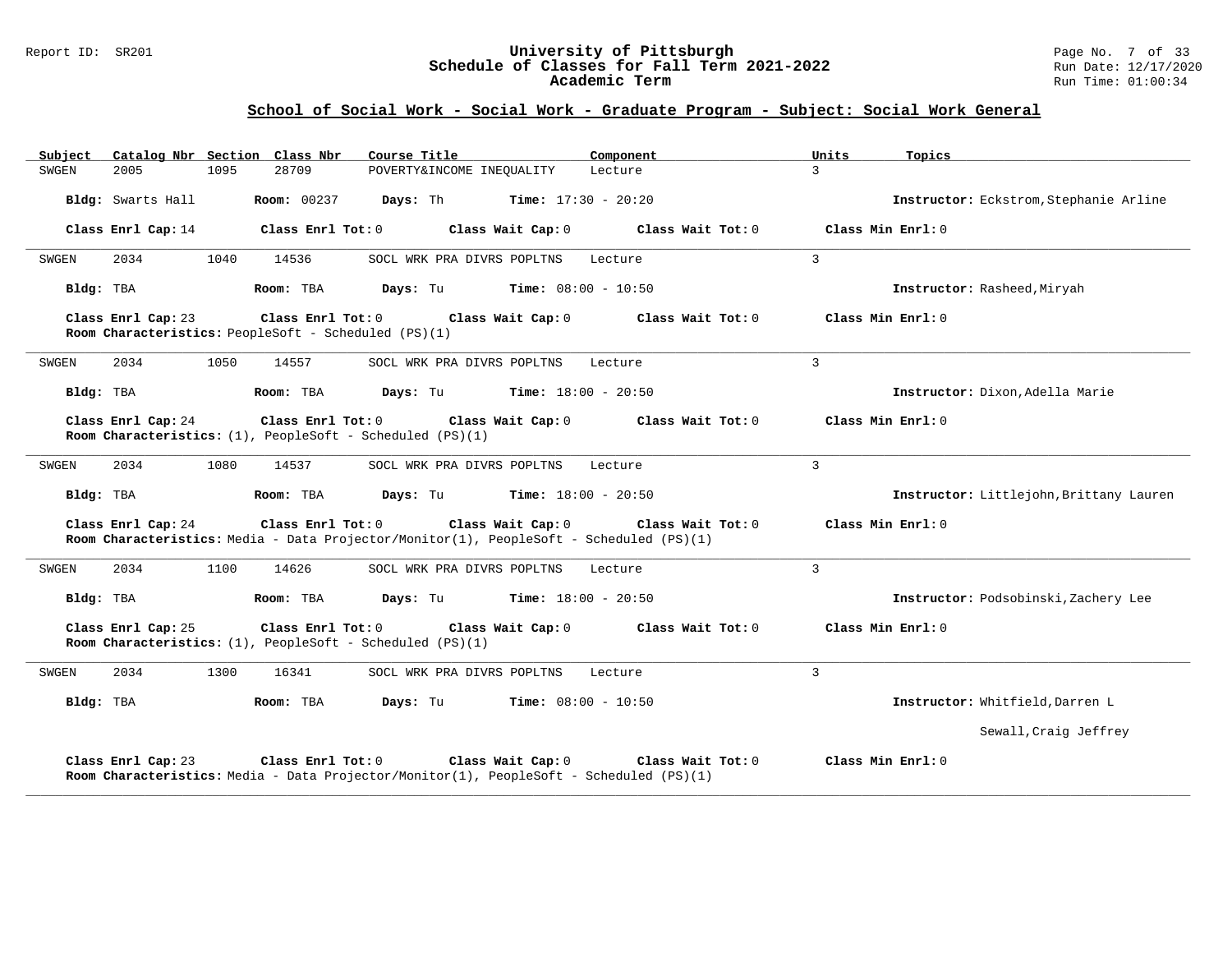#### Report ID: SR201 **University of Pittsburgh** Page No. 8 of 33 **Schedule of Classes for Fall Term 2021-2022** Run Date: 12/17/2020 **Academic Term** Run Time: 01:00:34

| Catalog Nbr Section Class Nbr<br>Subject | Course Title                                                                                                                                                            | Component                                     | Units<br>Topics                   |
|------------------------------------------|-------------------------------------------------------------------------------------------------------------------------------------------------------------------------|-----------------------------------------------|-----------------------------------|
| 2058<br>1070<br>SWGEN                    | 15721<br>FEMINIST SOCIAL WORK                                                                                                                                           | Lecture                                       | 3                                 |
| Bldg: TBA                                | Room: TBA<br>Days: Th                                                                                                                                                   | <b>Time:</b> $08:00 - 10:50$                  | Instructor: Goodkind, Sara        |
| Class Enrl Cap: 20                       | $Class$ $Enr1$ $Tot: 0$<br>Room Characteristics: $(1)$ , PeopleSoft - Scheduled $(PS)(1)$<br><b>Combined Section ID:</b> $0890(GSWS/SWGEN/2058)$ - GSWS $2058(\#25323)$ | Class Wait Cap: 0<br>Class Wait Tot: 0        | Class Min Enrl: 0                 |
| SWGEN<br>2062<br>1070                    | 22234<br>ADVOCACY AND LOBBYING                                                                                                                                          | Lecture                                       | $\mathbf{3}$                      |
| Bldg: TBA                                | Room: TBA                                                                                                                                                               | <b>Days:</b> Th <b>Time:</b> $08:00 - 10:50$  | Instructor: Coplan, David A       |
| Class Enrl Cap: 25                       | Class Enrl Tot: 0<br>Room Characteristics: Media - Data Projector/Monitor(1), PeopleSoft - Scheduled (PS)(1)                                                            | Class Wait Cap: 0<br>Class Wait Tot: 0        | Class Min Enrl: 0                 |
| SWGEN<br>2080<br>1350                    | 22746<br>RACE AND SOCIAL PROBLEMS                                                                                                                                       | Lecture                                       | 3                                 |
| Bldg: TBA                                | Room: TBA<br>Days: Th                                                                                                                                                   | <b>Time:</b> $18:00 - 20:50$                  | Instructor: Huguley, James Philip |
| Class Enrl Cap: 25                       | Class Enrl Tot: 0<br>Room Characteristics: Media - Data Projector/Monitor(1), PeopleSoft - Scheduled (PS)(1)                                                            | Class Wait Cap: 0<br>Class Wait Tot: 0        | Class Min Enrl: 0                 |
| 2097<br>1010<br>SWGEN                    | 14500<br>DIRECTED STUDY                                                                                                                                                 | Directed Studies                              | $1 - 6$                           |
| <b>Bldg:</b> TO BE ARRANGED              | Days: TBA<br>Room: TBA                                                                                                                                                  | $Time: 00:00 - 00:00$                         | Instructor: Shook, Jeffrey James  |
| Class Enrl Cap: 10                       | Class Enrl Tot: 0                                                                                                                                                       | Class Wait Cap: 0<br>Class Wait Tot: 0        | Class Min Enrl: 0                 |
| 2097<br>1015<br>SWGEN                    | 14514<br>DIRECTED STUDY                                                                                                                                                 | Directed Studies                              | $1 - 6$                           |
| Bldg: TO BE ARRANGED                     | Room: TBA<br>Days: TBA                                                                                                                                                  | $Time: 00:00 - 00:00$                         | Instructor: Staff                 |
| Class Enrl Cap: 10                       | Class Enrl Tot: 0                                                                                                                                                       | Class Wait Cap: 0<br>Class Wait Tot: 0        | Class Min Enrl: 0                 |
| 2097<br>1030<br>SWGEN                    | 14572<br>DIRECTED STUDY                                                                                                                                                 | Directed Studies                              | $1 - 6$                           |
| Bldg: TO BE ARRANGED                     | Room: TBA                                                                                                                                                               | <b>Days:</b> TBA <b>Time:</b> $00:00 - 00:00$ | Instructor: Farmer, Elizabeth M   |
| Class Enrl Cap: 10                       | Class Enrl Tot: 0                                                                                                                                                       | Class Wait Cap: 0 Class Wait Tot: 0           | Class Min Enrl: 0                 |
| 2097<br>1040<br>SWGEN                    | 14573<br>DIRECTED STUDY                                                                                                                                                 | Directed Studies                              | $1 - 6$                           |
| Bldg: TO BE ARRANGED                     | Room: TBA<br>Days: TBA                                                                                                                                                  | $Time: 00:00 - 00:00$                         | Instructor: Staff                 |
| Class Enrl Cap: 10                       | Class Enrl Tot: $0$                                                                                                                                                     | Class Wait Tot: 0<br>Class Wait Cap: 0        | Class Min Enrl: 0                 |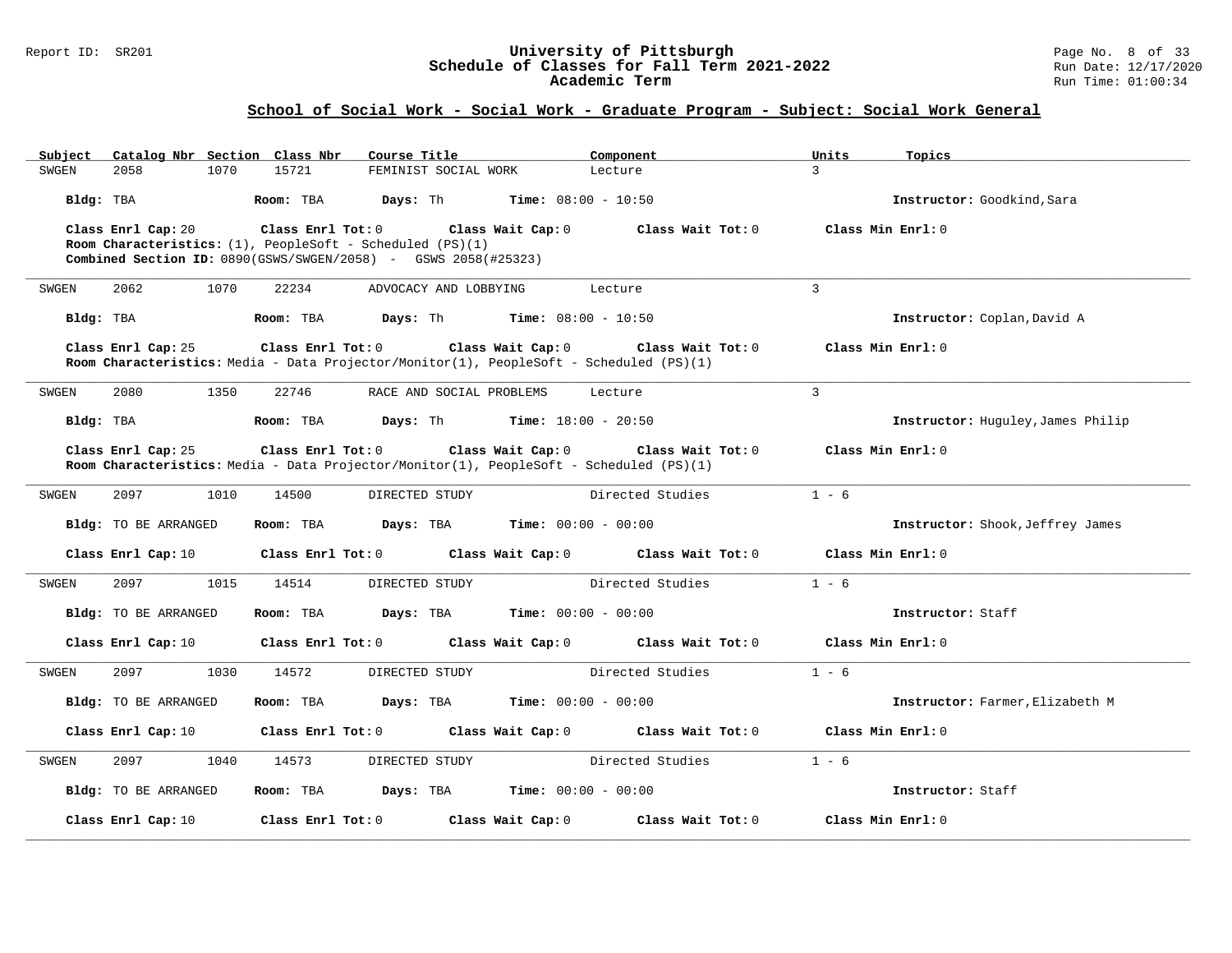#### Report ID: SR201 **University of Pittsburgh** Page No. 9 of 33 **Schedule of Classes for Fall Term 2021-2022** Run Date: 12/17/2020 **Academic Term** Run Time: 01:00:34

| Subject              | Catalog Nbr Section Class Nbr                        | Course Title                                                                        | Component                                                                                                                                        | Units<br>Topics               |
|----------------------|------------------------------------------------------|-------------------------------------------------------------------------------------|--------------------------------------------------------------------------------------------------------------------------------------------------|-------------------------------|
| <b>SWGEN</b><br>2097 | 1050<br>14574                                        | DIRECTED STUDY                                                                      | Directed Studies                                                                                                                                 | $1 - 6$                       |
| Bldg: TO BE ARRANGED | Room: TBA                                            | Days: TBA                                                                           | <b>Time:</b> $00:00 - 00:00$                                                                                                                     | Instructor: Staff             |
| Class Enrl Cap: 10   |                                                      |                                                                                     | Class Enrl Tot: 0 Class Wait Cap: 0 Class Wait Tot: 0                                                                                            | Class Min Enrl: 0             |
| SWGEN<br>2097        | 14575<br>1060                                        | DIRECTED STUDY                                                                      | Directed Studies                                                                                                                                 | $1 - 6$                       |
| Bldg: TO BE ARRANGED | Room: TBA                                            |                                                                                     | <b>Days:</b> TBA <b>Time:</b> $00:00 - 00:00$                                                                                                    | Instructor: Staff             |
| Class Enrl Cap: 10   |                                                      | $Class$ $Enrl$ $Tot: 0$                                                             | Class Wait Cap: 0 Class Wait Tot: 0                                                                                                              | Class Min Enrl: 0             |
| SWGEN<br>2097        | 1100<br>17848                                        | DIRECTED STUDY                                                                      | Directed Studies                                                                                                                                 | $1 - 6$                       |
| Bldg: TO BE ARRANGED |                                                      | Room: TBA $Days:$ TBA $Time: 00:00 - 00:00$                                         |                                                                                                                                                  | Instructor: Staff             |
| Class Enrl Cap: 10   |                                                      |                                                                                     | Class Enrl Tot: $0$ Class Wait Cap: $0$ Class Wait Tot: $0$                                                                                      | Class Min Enrl: 0             |
| 2098<br>SWGEN        | 1015<br>14515                                        |                                                                                     | GENERALIST SOCIAL WRK PRACTICELecture                                                                                                            | $\mathbf{3}$                  |
| Bldg: TBA            |                                                      | Room: TBA $Days: M$ Time: $08:00 - 11:50$                                           |                                                                                                                                                  | Instructor: Lucas, Emma T.    |
| Class Enrl Cap: 23   |                                                      |                                                                                     | Class Enrl Tot: 0 Class Wait Cap: 0 Class Wait Tot: 0<br>Room Characteristics: Media - Data Projector/Monitor(1), PeopleSoft - Scheduled (PS)(1) | Class Min $Err1:0$            |
| SWGEN<br>2098        | 1020<br>14516                                        |                                                                                     | GENERALIST SOCIAL WRK PRACTICELecture                                                                                                            | 3                             |
|                      |                                                      | Bldg: Cathedral of Learni Room: 02309 Days: M Time: 08:00 - 11:50                   |                                                                                                                                                  | Instructor: Simmons, Bobby F  |
| Class Enrl Cap: 23   | Room Characteristics: PeopleSoft - Scheduled (PS)(1) |                                                                                     | Class Enrl Tot: 0 Class Wait Cap: 0 Class Wait Tot: 0                                                                                            | Class Min Enrl: 0             |
| SWGEN<br>2098        | 1030<br>14517                                        |                                                                                     | GENERALIST SOCIAL WRK PRACTICELecture                                                                                                            | $\mathbf{3}$                  |
| Bldg: TBA            | Room: TBA                                            |                                                                                     | <b>Days:</b> M <b>Time:</b> $18:00 - 21:50$                                                                                                      | Instructor: Melnick, Alicia D |
| Class Enrl Cap: 15   | Room Characteristics: PeopleSoft - Scheduled (PS)(1) |                                                                                     | Class Enrl Tot: $0$ Class Wait Cap: $0$ Class Wait Tot: $0$                                                                                      | Class Min Enrl: 0             |
| 2098<br>SWGEN        | 1040<br>14542                                        |                                                                                     | GENERALIST SOCIAL WRK PRACTICELecture                                                                                                            | 3                             |
|                      |                                                      | Bldg: Cathedral of LearniRoom: 02309 Days: M Time: 18:00 - 21:50                    |                                                                                                                                                  | Instructor: Ambuske, Amy      |
| Class Enrl Cap: 20   |                                                      | Class Enrl Tot: 0<br>Room Characteristics: $(1)$ , PeopleSoft - Scheduled $(PS)(1)$ | Class Wait Cap: 0 Class Wait Tot: 0                                                                                                              | Class Min Enrl: 0             |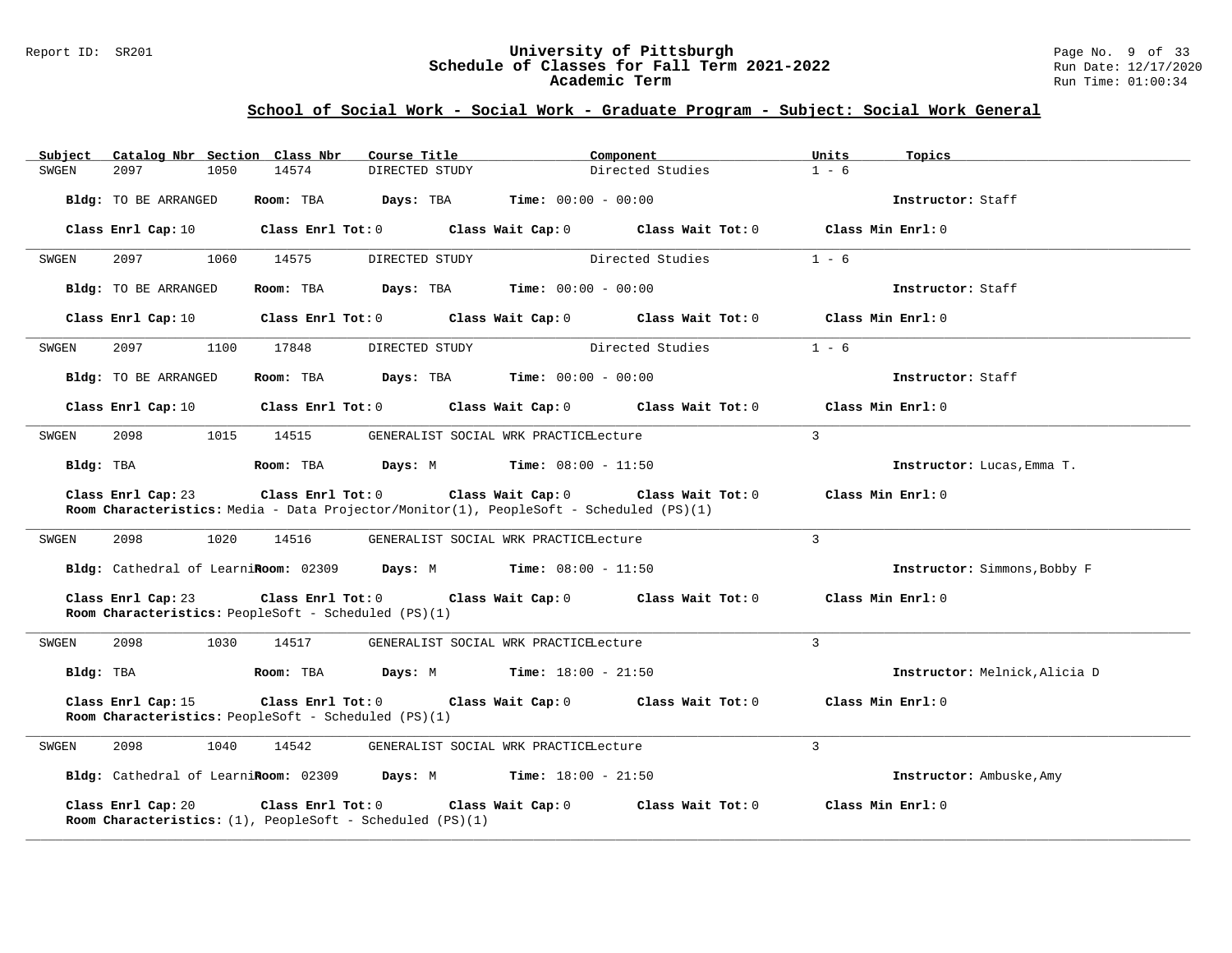#### Report ID: SR201 **University of Pittsburgh** Page No. 10 of 33 **Schedule of Classes for Fall Term 2021-2022** Run Date: 12/17/2020 **Academic Term** Run Time: 01:00:34

| Catalog Nbr Section Class Nbr<br>Subject | Course Title                                                                                                 | Component                                                                       | Units<br>Topics                        |
|------------------------------------------|--------------------------------------------------------------------------------------------------------------|---------------------------------------------------------------------------------|----------------------------------------|
| SWGEN<br>2098<br>1045                    | 18842                                                                                                        | GENERALIST SOCIAL WRK PRACTICELecture                                           | $\mathcal{L}$                          |
| Bldg: TBA                                | Room: TBA<br>Days: M                                                                                         | <b>Time:</b> $18:00 - 21:50$                                                    | Instructor: Cherry, Melvin C           |
| Class Enrl Cap: 25                       | Room Characteristics: PeopleSoft - Scheduled (PS)(1)                                                         | Class Enrl Tot: 0 Class Wait Cap: 0 Class Wait Tot: 0                           | Class Min Enrl: 0                      |
| 2098<br>1060<br>SWGEN                    | 16152                                                                                                        | GENERALIST SOCIAL WRK PRACTICELecture                                           | $\overline{3}$                         |
| Bldg: TBA                                | Room: TBA<br>Days: M                                                                                         | $Time: 08:00 - 11:50$                                                           | Instructor: Anderson, Elizabeth Marie  |
| Class Enrl Cap: 22                       | Class Enrl Tot: 0<br>Room Characteristics: Media - Data Projector/Monitor(1), PeopleSoft - Scheduled (PS)(1) | Class Wait Cap: 0<br>Class Wait Tot: 0                                          | Class Min Enrl: 0                      |
| 2099<br>1010<br>SWGEN                    | 14529<br>GENERALIST FIELDWORK                                                                                | Practicum                                                                       | $1 - 6$                                |
| Bldg: TO BE ARRANGED                     | Room: TBA                                                                                                    | <b>Days:</b> TBA <b>Time:</b> $00:00 - 00:00$                                   | Instructor: Dalessandro, John P        |
| Class Enrl Cap: 130                      |                                                                                                              | Class Enrl Tot: $0$ Class Wait Cap: $0$ Class Wait Tot: $0$                     | Class Min Enrl: 0                      |
| 2099<br>1015<br>SWGEN                    | 14534                                                                                                        | GENERALIST FIELDWORK Practicum                                                  | $1 - 6$                                |
| Bldg: TO BE ARRANGED                     | Room: TBA                                                                                                    | $\texttt{DayS:}$ TBA $\texttt{Time:}$ 00:00 - 00:00                             | Instructor: Andrews, James H           |
| Class Enrl Cap: 40                       |                                                                                                              | Class Enrl Tot: $0$ Class Wait Cap: $0$ Class Wait Tot: $0$ Class Min Enrl: $0$ |                                        |
| 2099<br>1020<br>SWGEN                    | 14547                                                                                                        | GENERALIST FIELDWORK Practicum                                                  | $1 - 6$                                |
| Bldg: TO BE ARRANGED                     | Room: TBA                                                                                                    | <b>Days:</b> TBA <b>Time:</b> $00:00 - 00:00$                                   | Instructor: Eckstrom, Stephanie Arline |
| Class Enrl Cap: 35                       |                                                                                                              | Class Enrl Tot: $0$ Class Wait Cap: $0$ Class Wait Tot: $0$                     | Class Min Enrl: 0                      |
| 2099<br>1030<br>SWGEN                    | 14590<br>GENERALIST FIELDWORK                                                                                | Practicum                                                                       | $1 - 6$                                |
| Bldg: TO BE ARRANGED                     | Room: TBA                                                                                                    | $\texttt{Days:}$ TBA $\texttt{Time:}$ 00:00 - 00:00                             | Instructor: Melnick, Alicia D          |
| Class Enrl Cap: 50                       |                                                                                                              | Class Enrl Tot: 0 Class Wait Cap: 0 Class Wait Tot: 0                           | Class Min Enrl: 0                      |
| 2099<br>1040<br>SWGEN                    | 14591                                                                                                        | GENERALIST FIELDWORK Practicum                                                  | $1 - 6$                                |
| Bldg: TO BE ARRANGED                     | Room: TBA                                                                                                    | <b>Days:</b> TBA <b>Time:</b> $00:00 - 00:00$                                   | Instructor: Cahalane, Helen            |
| Class Enrl Cap: 50                       | Class Enrl Tot: 0                                                                                            | Class Wait Cap: 0<br>Class Wait Tot: 0                                          | Class Min Enrl: 0                      |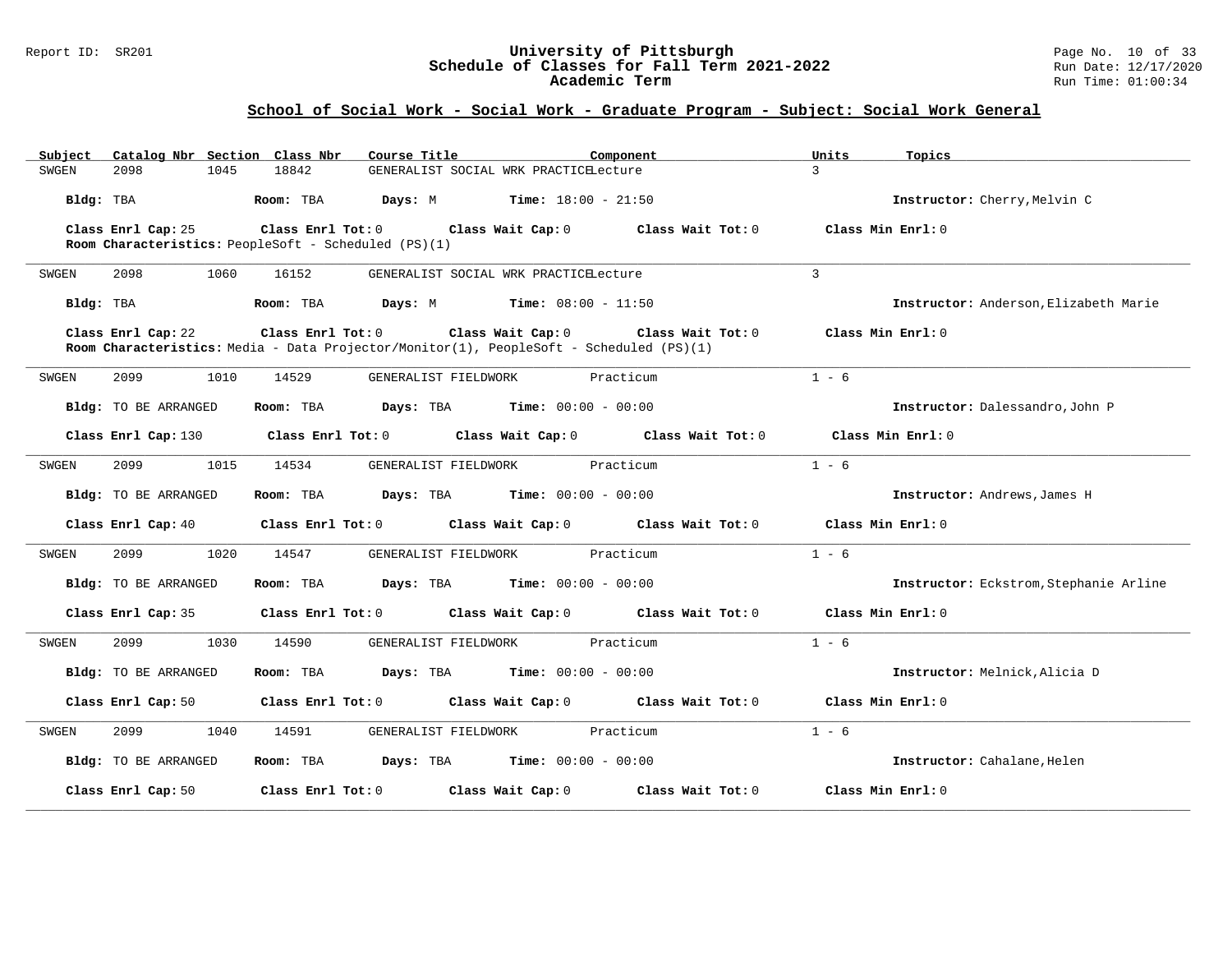#### Report ID: SR201 **University of Pittsburgh** Page No. 11 of 33 **Schedule of Classes for Fall Term 2021-2022** Run Date: 12/17/2020 **Academic Term** Run Time: 01:00:34

| Catalog Nbr Section Class Nbr<br>Subject | Course Title<br>Component                                                                                                      | Units<br>Topics                    |
|------------------------------------------|--------------------------------------------------------------------------------------------------------------------------------|------------------------------------|
| 2099<br>1050<br>SWGEN                    | 14592<br>GENERALIST FIELDWORK<br>Practicum                                                                                     | $1 - 6$                            |
| Bldg: TO BE ARRANGED                     | Room: TBA $Days:$ TBA $Time: 00:00 - 00:00$                                                                                    | Instructor: Perry, Marlo           |
|                                          | Class Enrl Cap: 50 $\qquad$ Class Enrl Tot: 0 $\qquad$ Class Wait Cap: 0 $\qquad$ Class Wait Tot: 0 $\qquad$ Class Min Enrl: 0 |                                    |
| 2099 1060 14593<br>SWGEN                 | GENERALIST FIELDWORK Practicum                                                                                                 | $1 - 6$                            |
| Bldg: TO BE ARRANGED                     | Room: TBA $Days:$ TBA $Time: 00:00 - 00:00$                                                                                    | Instructor: Dalessandro, John P    |
|                                          | Class Enrl Cap: 50 Class Enrl Tot: 0 Class Wait Cap: 0 Class Wait Tot: 0                                                       | Class Min Enrl: 0                  |
| SWGEN                                    | 2099 1070 14594 GENERALIST FIELDWORK Practicum                                                                                 | $1 - 6$                            |
| Bldg: TO BE ARRANGED                     | Room: TBA $\rule{1em}{0.15mm}$ Days: TBA $\rule{1.5mm}{0.15mm}$ Time: $00:00 - 00:00$                                          | Instructor: Cherry, Melvin C       |
|                                          | Class Enrl Cap: 50 $\qquad$ Class Enrl Tot: 0 $\qquad$ Class Wait Cap: 0 $\qquad$ Class Wait Tot: 0                            | Class Min Enrl: 0                  |
| SWGEN                                    | 2099 1080 14595 GENERALIST FIELDWORK Practicum                                                                                 | $1 - 6$                            |
| Bldg: TO BE ARRANGED                     | Room: TBA $Days:$ TBA $Time: 00:00 - 00:00$                                                                                    | Instructor: Borish, Laura B        |
|                                          | Class Enrl Cap: 50 Class Enrl Tot: 0 Class Wait Cap: 0 Class Wait Tot: 0 Class Min Enrl: 0                                     |                                    |
| 2099 1090 14596<br>SWGEN                 | GENERALIST FIELDWORK Practicum                                                                                                 | $1 - 6$                            |
| Bldg: TO BE ARRANGED                     | Room: TBA $\rule{1em}{0.15mm}$ Days: TBA Time: $00:00 - 00:00$                                                                 | Instructor: Robinson, Deborah C.S. |
|                                          | Class Enrl Cap: 50 $\qquad$ Class Enrl Tot: 0 $\qquad$ Class Wait Cap: 0 $\qquad$ Class Wait Tot: 0 $\qquad$ Class Min Enrl: 0 |                                    |
| 2099<br>1100<br>SWGEN                    | 14597<br>GENERALIST FIELDWORK Practicum                                                                                        | $1 - 6$                            |
| Bldg: TO BE ARRANGED                     | Room: TBA $Days:$ TBA $Time: 00:00 - 00:00$                                                                                    | Instructor: Staff                  |
|                                          | Class Enrl Cap: 50 $\qquad$ Class Enrl Tot: 0 $\qquad$ Class Wait Cap: 0 $\qquad$ Class Wait Tot: 0 $\qquad$ Class Min Enrl: 0 |                                    |
| SWGEN                                    | 2099 1110 14598 GENERALIST FIELDWORK Practicum                                                                                 | $1 - 6$                            |
| Bldg: TO BE ARRANGED                     | Room: TBA $Days:$ TBA $Time: 00:00 - 00:00$                                                                                    | Instructor: Betru, Yodit Keck      |
|                                          | Class Enrl Cap: 50 Class Enrl Tot: 0 Class Wait Cap: 0 Class Wait Tot: 0                                                       | Class Min Enrl: 0                  |
| 2099<br>1120<br>SWGEN                    | GENERALIST FIELDWORK Practicum<br>14599                                                                                        | $1 - 6$                            |
| Bldg: TO BE ARRANGED                     | Room: TBA $Days:$ TBA Time: $00:00 - 00:00$                                                                                    | Instructor: McDonough, Kathleen E  |
| Class Enrl Cap: 50                       | Class Enrl Tot: $0$ Class Wait Cap: $0$ Class Wait Tot: $0$                                                                    | Class Min Enrl: 0                  |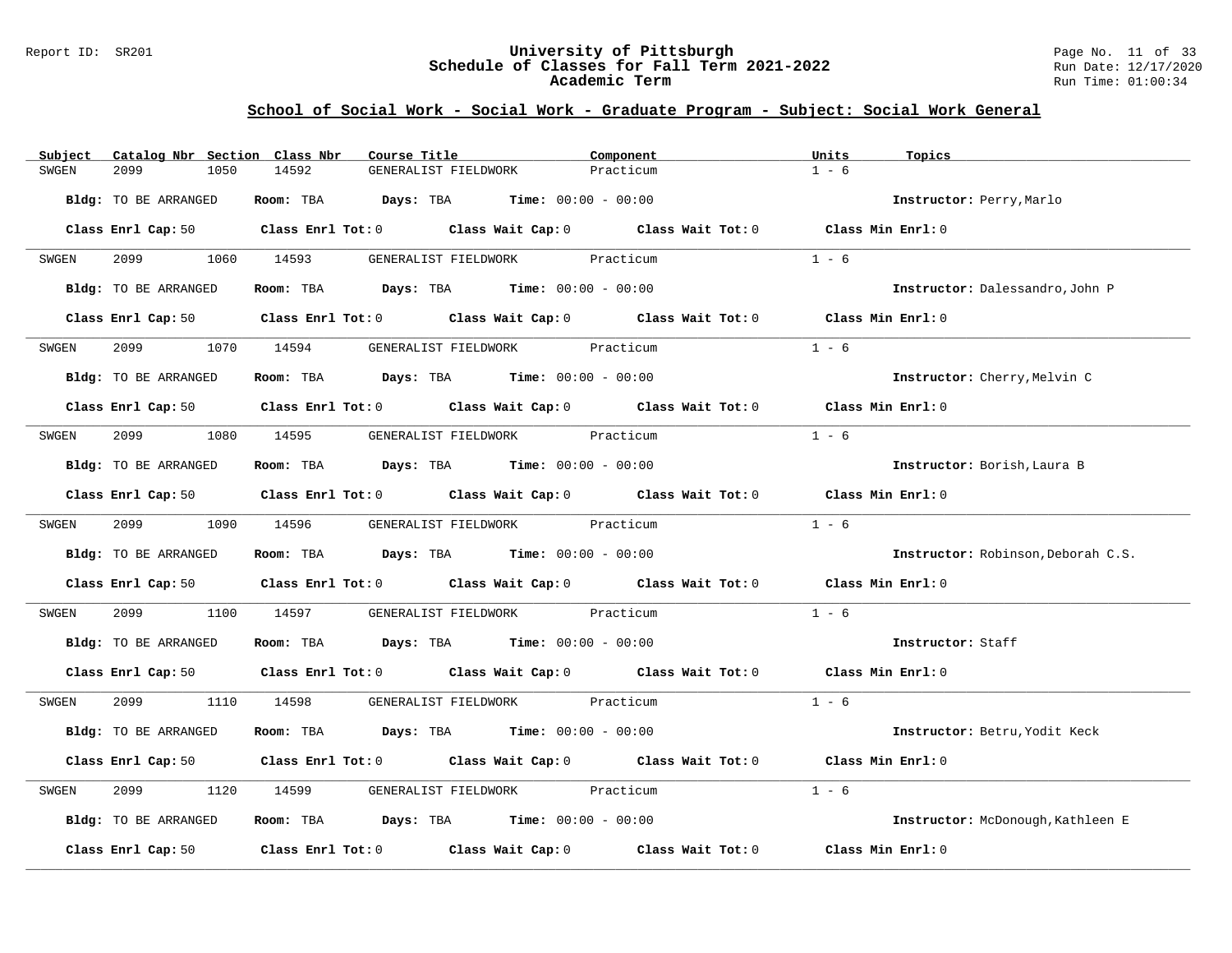| SWGEN | 3025<br>1010         | 14501<br>DIRECTED STUDY                                                                                                                                  |                                                                | Directed Studies | $1 - 6$                        |
|-------|----------------------|----------------------------------------------------------------------------------------------------------------------------------------------------------|----------------------------------------------------------------|------------------|--------------------------------|
|       | Bldg: TO BE ARRANGED |                                                                                                                                                          | Room: TBA $\rule{1em}{0.15mm}$ Days: TBA Time: $00:00 - 00:00$ |                  | Instructor: Newhill, Christina |
|       |                      | Class Enrl Cap: 10 $\qquad$ Class Enrl Tot: 0 $\qquad$ Class Wait Cap: 0 $\qquad$ Class Wait Tot: 0 $\qquad$ Class Min Enrl: 0                           |                                                                |                  |                                |
|       |                      | SWGEN 3025 1020 14558 DIRECTED STUDY Directed Studies 1 - 6                                                                                              |                                                                |                  |                                |
|       | Bldg: TO BE ARRANGED |                                                                                                                                                          | Room: TBA $Days:$ TBA $Time: 00:00 - 00:00$                    |                  | Instructor: Staff              |
|       |                      | Class Enrl Cap: 10 $\qquad$ Class Enrl Tot: 0 $\qquad$ Class Wait Cap: 0 $\qquad$ Class Wait Tot: 0 $\qquad$ Class Min Enrl: 0                           |                                                                |                  |                                |
|       |                      | SWGEN 3025 1030 14559 DIRECTED STUDY Directed Studies 1 - 6                                                                                              |                                                                |                  |                                |
|       |                      | Bldg: TO BE ARRANGED Room: TBA Days: TBA Time: 00:00 - 00:00                                                                                             |                                                                |                  | Instructor: Staff              |
|       |                      | Class Enrl Cap: 10 Class Enrl Tot: 0 Class Wait Cap: 0 Class Wait Tot: 0                                                                                 |                                                                |                  | Class Min Enrl: 0              |
|       |                      | SWGEN 3025 1040 14560 DIRECTED STUDY Directed Studies 1 - 6                                                                                              |                                                                |                  |                                |
|       |                      | Bldg: TO BE ARRANGED Room: TBA Days: TBA Time: 00:00 - 00:00                                                                                             |                                                                |                  | Instructor: Staff              |
|       |                      | Class Enrl Cap: 10 $\qquad$ Class Enrl Tot: 0 $\qquad$ Class Wait Cap: 0 $\qquad$ Class Wait Tot: 0 $\qquad$ Class Min Enrl: 0                           |                                                                |                  |                                |
|       |                      | SWGEN 3025 1050 14561 DIRECTED STUDY                                                                                                                     | Directed Studies                                               |                  | $1 - 6$                        |
|       |                      | Bldg: TO BE ARRANGED Room: TBA Days: TBA Time: 00:00 - 00:00                                                                                             |                                                                |                  | Instructor: Staff              |
|       |                      | Class Enrl Cap: 10 $\qquad$ Class Enrl Tot: 0 $\qquad$ Class Wait Cap: 0 $\qquad$ Class Wait Tot: 0 $\qquad$ Class Min Enrl: 0                           |                                                                |                  |                                |
| SWGEN |                      | 3025 1060 14562 DIRECTED STUDY Directed Studies 1 - 6                                                                                                    |                                                                |                  |                                |
|       |                      | Bldg: TO BE ARRANGED Room: TBA Days: TBA Time: 00:00 - 00:00                                                                                             |                                                                |                  | Instructor: Staff              |
|       |                      | Class Enrl Cap: 10 $\qquad$ Class Enrl Tot: 0 $\qquad$ Class Wait Cap: 0 $\qquad$ Class Wait Tot: 0 $\qquad$ Class Min Enrl: 0                           |                                                                |                  |                                |
| SWGEN |                      | 3039 1010 14546 COMPREHENSIVE STUDY Thesis Research 1 - 9                                                                                                |                                                                |                  |                                |
|       | Bldg: TO BE ARRANGED | Room: TBA<br>Class Enrl Cap: 20 Class Enrl Tot: 0 Class Wait Cap: 0 Class Wait Tot: 0 Class Min Enrl: 0                                                  | $\texttt{Days:}$ TBA $\texttt{Time:}$ 00:00 - 00:00            |                  | Instructor:                    |
|       |                      | SWGEN 3044 1070 14554 THEORY 1                                                                                                                           | <b>Example 19</b> Lecture                                      |                  | $\overline{\mathcal{E}}$       |
|       |                      |                                                                                                                                                          |                                                                |                  | Instructor: Newhill, Christina |
|       |                      |                                                                                                                                                          |                                                                |                  |                                |
|       | Class Enrl Cap: 15   | Class Enrl Tot: $0$ Class Wait Cap: $0$ Class Wait Tot: $0$ Class Min Enrl: $0$<br><b>Room Characteristics:</b> $(1)$ , PeopleSoft - Scheduled $(PS)(1)$ |                                                                |                  |                                |
|       |                      | SWGEN 3066 1030 21861 SEMINAR IN SOCIAL WORK EDUCATNSeminar                                                                                              |                                                                |                  | $\mathcal{L}$                  |
|       |                      | Bldg: TO BE ARRANGED ROOM: TBA Days: M Time: 13:00 - 15:50                                                                                               |                                                                |                  | Instructor: Petracchi, Helen E |

**\_\_\_\_\_\_\_\_\_\_\_\_\_\_\_\_\_\_\_\_\_\_\_\_\_\_\_\_\_\_\_\_\_\_\_\_\_\_\_\_\_\_\_\_\_\_\_\_\_\_\_\_\_\_\_\_\_\_\_\_\_\_\_\_\_\_\_\_\_\_\_\_\_\_\_\_\_\_\_\_\_\_\_\_\_\_\_\_\_\_\_\_\_\_\_\_\_\_\_\_\_\_\_\_\_\_\_\_\_\_\_\_\_\_\_\_\_\_\_\_\_\_\_\_\_\_\_\_\_\_\_\_\_\_\_\_\_\_\_\_\_\_\_\_\_\_\_\_\_\_\_\_\_\_\_\_**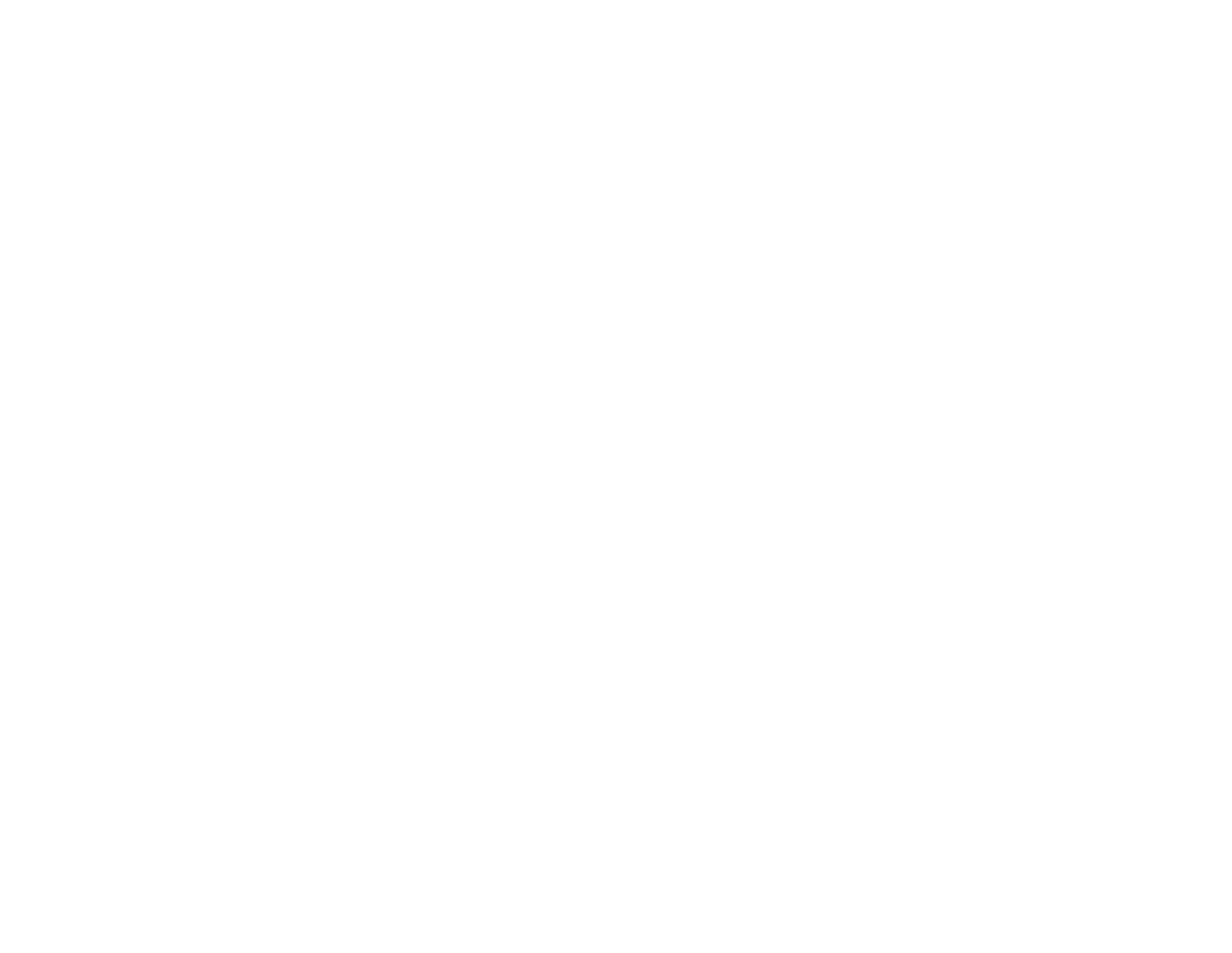#### Report ID: SR201 **University of Pittsburgh** Page No. 14 of 33 **Schedule of Classes for Fall Term 2021-2022** Run Date: 12/17/2020 **Academic Term** Run Time: 01:00:34

| Catalog Nbr Section Class Nbr<br><u>Subject</u>                                                                                    | Course Title                          | Component                    | Units<br>Topics                  |
|------------------------------------------------------------------------------------------------------------------------------------|---------------------------------------|------------------------------|----------------------------------|
| 14502<br>SWINT<br>2004<br>1030                                                                                                     | GRIEF AND LOSS                        | Lecture                      | $\mathbf{3}$                     |
| Bldg: Cathedral of Learni Room: 02309                                                                                              | Days: Tu                              | <b>Time:</b> $18:00 - 20:50$ | Instructor: Sabbagh, Tammy M.    |
| Class Enrl Cap: 24<br>Class Enrl Tot: $0$<br>Room Characteristics: (1), PeopleSoft - Scheduled (PS)(1)                             | Class Wait Cap: 0                     | Class Wait Tot: 0            | Class Min Enrl: 0                |
| Reserve Capacity:<br>01-MAR-2021 PCSUR                                                                                             |                                       | Reserve Enrl Cap: 2          | Reserve Enrl Tot:<br>0           |
| 03-MAY-2021 PCSUR                                                                                                                  |                                       | $\Omega$                     | $\Omega$                         |
| 2007<br>1250<br>23315<br>SWINT                                                                                                     | INTRO PSYPHMCLGY SOCL WRK PRA Lecture |                              | $\overline{3}$                   |
| Bldg: Cathedral of LearniRoom: 02017                                                                                               | Days: M                               | <b>Time:</b> $16:00 - 18:50$ | Instructor: Tarter, Ralph E      |
|                                                                                                                                    |                                       |                              | Fabian, Tanya J.                 |
|                                                                                                                                    |                                       |                              | Copeland, Valire Carr            |
| Class Enrl Cap: 24<br>Class Enrl Tot: 0<br>Room Characteristics: Media - Data Projector/Monitor(1)                                 | Class Wait Cap: 0                     | Class Wait Tot: 0            | Class Min Enrl: 0                |
| 1070<br>2018<br>14530<br>SWINT                                                                                                     | CLINCAL SKILLS PSYCHOPATHOLOGYLecture |                              | $\mathbf{3}$                     |
| Room: TBA<br>Bldg: TBA                                                                                                             | Days: Th                              | <b>Time:</b> $08:00 - 10:50$ | Instructor: Davis, Sandra Ann    |
| Class Enrl Cap: 24<br>Class Enrl Tot: 0<br>Room Characteristics: PeopleSoft - Scheduled (PS)(1)                                    | Class Wait Cap: 0                     | Class Wait Tot: 0            | Class Min Enrl: 0                |
| 2025<br>1070<br>14543<br>SWINT                                                                                                     | SOCL WORK PRACTICE INTGD HLTH Lecture |                              | $\overline{3}$                   |
| Bldg: TBA<br>Room: TBA                                                                                                             | Days: Th                              | $Time: 08:00 - 10:50$        | Instructor: Silipigni, John      |
| Class Enrl Cap: 24<br>Class Enrl Tot: 0<br>Room Characteristics: PeopleSoft - Scheduled (PS)(1)                                    | Class Wait Cap: 0                     | Class Wait Tot: 0            | Class Min Enrl: 0                |
| 2025<br>1080<br>23796<br>SWINT                                                                                                     | SOCL WORK PRACTICE INTGD HLTH Lecture |                              | $\overline{3}$                   |
| Room: TBA<br>Bldg: TBA                                                                                                             | Days: Th                              | <b>Time:</b> $08:00 - 10:50$ | Instructor: Rawls, Brooke N      |
| Class Enrl Cap: 25<br>Class Enrl Tot: 0<br>Room Characteristics: PeopleSoft - Scheduled (PS)(1)                                    | Class Wait Cap: 0                     | Class Wait Tot: 0            | Class Min Enrl: 0                |
| 2030<br>1070<br>14509<br>SWINT                                                                                                     | DIRECT PRATICE W/OLDER ADULTS Lecture |                              | $\mathbf{3}$                     |
| Bldg: TBA<br>Room: TBA                                                                                                             | Days: F                               | <b>Time:</b> $08:00 - 10:50$ | Instructor: Ivanko, Barbara Anne |
| Class Enrl Cap: 24<br>Class Enrl Tot: 0<br>Room Characteristics: Media - Data Projector/Monitor(1), PeopleSoft - Scheduled (PS)(1) | Class Wait Cap: 0                     | Class Wait Tot: 0            | Class Min Enrl: 0                |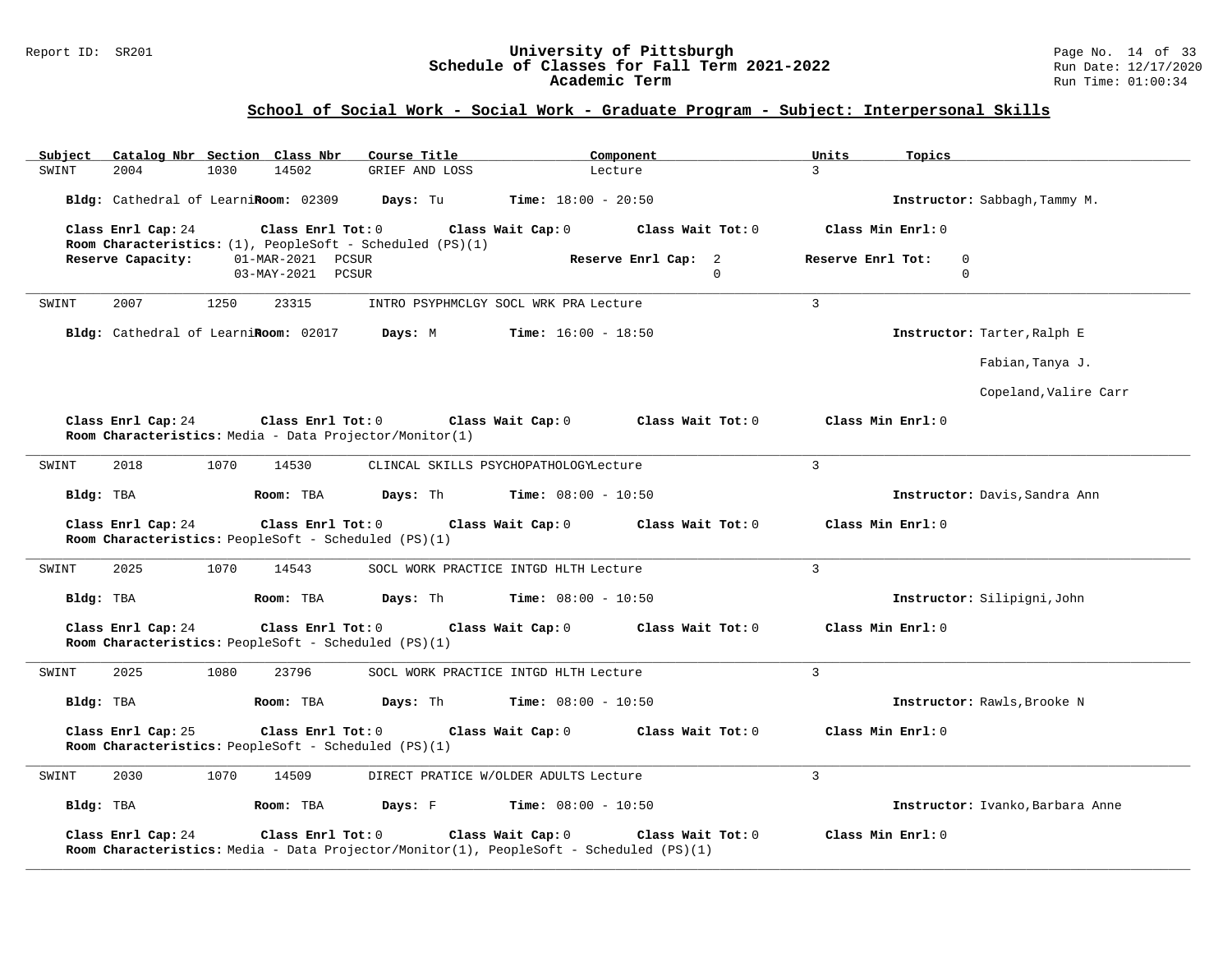| SWINT | 2031               | 1040<br>14539                                                             |          | ADV DRCT PRAC: COGNITV/BEHVRL Lecture                                                                        |                                                                                                                                     | $\overline{3}$                     |
|-------|--------------------|---------------------------------------------------------------------------|----------|--------------------------------------------------------------------------------------------------------------|-------------------------------------------------------------------------------------------------------------------------------------|------------------------------------|
|       | Bldg: TBA          | Room: TBA                                                                 | Days: Th | <b>Time:</b> $11:00 - 13:50$                                                                                 |                                                                                                                                     | Instructor: Jones, Toya S          |
|       | Class Enrl Cap: 24 | Class Enrl Tot: 0<br>Room Characteristics: PeopleSoft - Scheduled (PS)(1) |          | Class Wait Cap: 0                                                                                            | Class Wait Tot: 0                                                                                                                   | Class Min Enrl: 0                  |
| SWINT | 2031               | 1060<br>14525                                                             |          | ADV DRCT PRAC: COGNITV/BEHVRL Lecture                                                                        |                                                                                                                                     | $\overline{3}$                     |
|       |                    | Bldg: Cathedral of LearniRoom: 02309                                      | Days: Th | <b>Time:</b> $18:00 - 20:50$                                                                                 |                                                                                                                                     | Instructor: Jones, Toya S          |
|       | Class Enrl Cap: 24 | Class Enrl Tot: 0<br>Room Characteristics: PeopleSoft - Scheduled (PS)(1) |          | Class Wait Cap: 0                                                                                            | Class Wait Tot: 0                                                                                                                   | Class Min Enrl: 0                  |
| SWINT | 2032               | 1030<br>14526                                                             |          | ADV DRCT PRAC: SOCIAL SYSTEMS Lecture                                                                        |                                                                                                                                     | 3                                  |
|       |                    | Bldg: Cathedral of Learni Room: 02309                                     | Days: Th | <b>Time:</b> $11:00 - 13:50$                                                                                 |                                                                                                                                     | Instructor: Mulvaney, Elizabeth A  |
|       | Class Enrl Cap: 24 | Class Enrl Tot: 0<br>Room Characteristics: PeopleSoft - Scheduled (PS)(1) |          | Class Wait Cap: 0                                                                                            | Class Wait Tot: 0                                                                                                                   | Class Min Enrl: 0                  |
| SWINT | 2033               | 1090<br>15230                                                             |          | ADV DRCT PRAC: PSYCHODYNAMIC Lecture                                                                         |                                                                                                                                     | $\mathbf{3}$                       |
|       | Bldg: TBA          | Room: TBA                                                                 | Days: Th | <b>Time:</b> $18:00 - 20:50$                                                                                 |                                                                                                                                     | Instructor: Martin, Heather M      |
|       | Class Enrl Cap: 25 | Class Enrl Tot: 0                                                         |          | Class Wait Cap: 0                                                                                            | Class Wait Tot: 0<br>Room Characteristics: Media - Data Projector/Monitor(1), Seating - Moveable(1), PeopleSoft - Scheduled (PS)(1) | Class Min Enrl: 0                  |
| SWINT | 2042               | 1220<br>22304                                                             |          | SOCIAL WORK WITH SUBSTANCE USELecture                                                                        |                                                                                                                                     | 3                                  |
|       | Bldg: TBA          | Room: TBA                                                                 | Days: Th | <b>Time:</b> $11:00 - 13:50$                                                                                 |                                                                                                                                     | Instructor: Beatty, Michael Thomas |
|       | Class Enrl Cap: 25 | Class Enrl Tot: 0                                                         |          | Class Wait Cap: 0<br>Room Characteristics: Media - Data Projector/Monitor(1), PeopleSoft - Scheduled (PS)(1) | Class Wait Tot: 0                                                                                                                   | Class Min Enrl: 0                  |
| SWINT | 2042               | 1250<br>14527                                                             |          | SOCIAL WORK WITH SUBSTANCE USELecture                                                                        |                                                                                                                                     | $\overline{3}$                     |
|       | Bldg: TBA          | Room: TBA                                                                 | Days: Th | <b>Time:</b> $14:00 - 16:50$                                                                                 |                                                                                                                                     | Instructor: Mason, Robert A        |
|       | Class Enrl Cap: 25 | Class Enrl Tot: 0                                                         |          | Class Wait Cap: 0<br>Room Characteristics: Media - Data Projector/Monitor(1), PeopleSoft - Scheduled (PS)(1) | Class Wait Tot: 0                                                                                                                   | Class Min Enrl: 0                  |
| SWINT | 2046               | 1030<br>14510                                                             |          | PLANNED SHORT-TERM TREATMENT Lecture                                                                         |                                                                                                                                     | $\overline{3}$                     |
|       | Bldg: TBA          | Room: TBA                                                                 | Days: Tu | <b>Time:</b> $18:00 - 20:50$                                                                                 |                                                                                                                                     | Instructor: Warren, Marcia Bronder |
|       | Class Enrl Cap: 15 | Class Enrl Tot: 0                                                         |          | Class Wait Cap: 0<br><b>Room Characteristics:</b> (1), Seating - Moveable(1), PeopleSoft - Scheduled (PS)(1) | Class Wait Tot: 0                                                                                                                   | Class Min Enrl: 0                  |
| SWINT | 2046               |                                                                           |          |                                                                                                              |                                                                                                                                     |                                    |
|       |                    | 1035<br>28246                                                             |          | PLANNED SHORT-TERM TREATMENT Lecture                                                                         |                                                                                                                                     | 3                                  |
|       | Bldg: Krebs Hall   | <b>Room: 00201</b>                                                        | Days: Tu | <b>Time:</b> $17:30 - 20:20$                                                                                 |                                                                                                                                     | Instructor: Abrams, Roberta J      |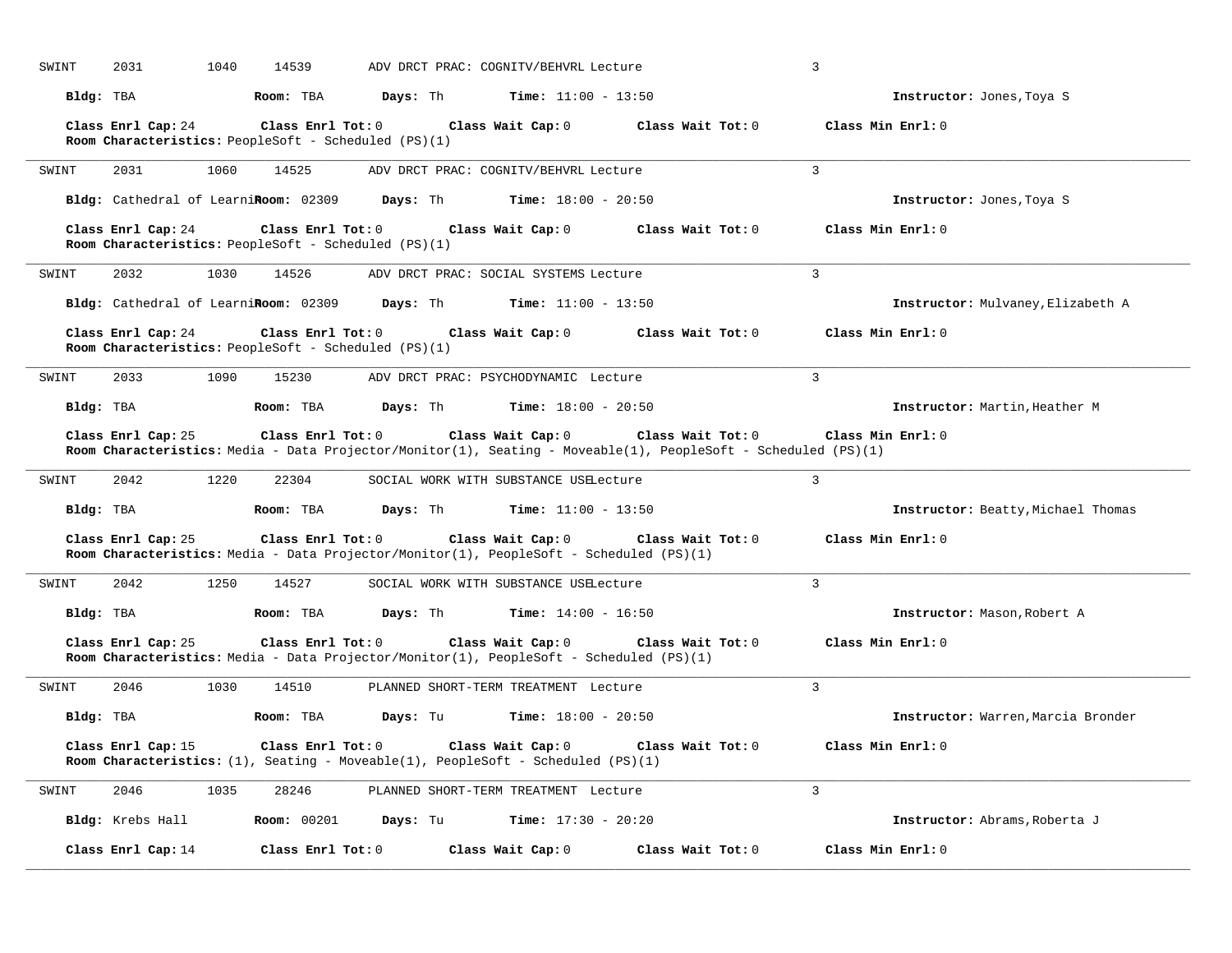| SWINT | 1040<br>2049                                                                                                  | 14552              |                        | DIRECT PRACTICE WITH CHILDREN Lecture                         |                                     | 3                                     |
|-------|---------------------------------------------------------------------------------------------------------------|--------------------|------------------------|---------------------------------------------------------------|-------------------------------------|---------------------------------------|
|       | Bldg: TBA                                                                                                     | Room: TBA          |                        | <b>Days:</b> F <b>Time:</b> $11:00 - 13:50$                   |                                     | Instructor: Chung, Adriana Alejandra  |
|       | Class Enrl Cap: 24<br>Room Characteristics: PeopleSoft - Scheduled (PS)(1)                                    | Class Enrl Tot: 0  |                        |                                                               | Class Wait Cap: 0 Class Wait Tot: 0 | Class Min Enrl: 0                     |
| SWINT | 2053<br>1010                                                                                                  | 28247              |                        | GRP INTRVS WITH HI-RSK POPLTNSLecture                         |                                     | 3                                     |
|       | Bldg: Krebs Hall                                                                                              |                    |                        | <b>Room:</b> 00201 <b>Days:</b> Th <b>Time:</b> 17:30 - 20:20 |                                     | Instructor: Harshberger, Mark B       |
|       | Class Enrl Cap: 14                                                                                            | Class Enrl Tot: 0  |                        | Class Wait Cap: 0                                             | Class Wait Tot: 0                   | Class Min Enrl: 0                     |
| SWINT | 1070<br>2063                                                                                                  | 14503              |                        | ISSUES IN CHILD MALTREATMENT Lecture                          |                                     | $\overline{3}$                        |
|       | Bldg: Cathedral of LearniRoom: 02309                                                                          |                    |                        | <b>Days:</b> Th <b>Time:</b> $14:00 - 16:50$                  |                                     | Instructor: Smith, Autumn Capri       |
|       | Class Enrl Cap: 24<br>Room Characteristics: PeopleSoft - Scheduled (PS)(1)                                    | Class Enrl Tot: 0  |                        | Class Wait Cap: 0                                             | Class Wait Tot: 0                   | Class Min Enrl: 0                     |
| SWINT | 2072<br>1350                                                                                                  | 23322              |                        | SOCL WRK PRA &TRAUMATIC STRESSLecture                         |                                     | 3                                     |
|       | Bldg: TBA                                                                                                     | Room: TBA          |                        | <b>Days:</b> F Time: $08:00 - 10:50$                          |                                     | Instructor: Jones, Toya S             |
|       | Class Enrl Cap: 25<br>Room Characteristics: Media - Data Projector/Monitor(1), PeopleSoft - Scheduled (PS)(1) | Class Enrl Tot: 0  |                        | Class Wait Cap: 0                                             | Class Wait Tot: 0                   | Class Min Enrl: 0                     |
| SWINT | 2072<br>1360                                                                                                  | 28831              |                        | SOCL WRK PRA &TRAUMATIC STRESSLecture                         |                                     | 3                                     |
|       | Bldg: Swarts Hall Room: 00101 Days: Tu                                                                        |                    |                        | $Time: 17:30 - 20:20$                                         |                                     | Instructor: Staff                     |
|       | Class Enrl Cap: 14                                                                                            |                    |                        | Class Enrl Tot: $0$ Class Wait Cap: $0$                       | Class Wait Tot: 0                   | Class Min Enrl: 0                     |
| SWINT | 2076<br>1040                                                                                                  | 22235              | HUMAN SEXUALITY        | Lecture                                                       |                                     | $\overline{3}$                        |
|       | Bldg: TBA                                                                                                     | Room: TBA          |                        | <b>Days:</b> Th <b>Time:</b> $11:00 - 13:50$                  |                                     | Instructor: Davis, Sandra Ann         |
|       | Class Enrl Cap: 15<br>Room Characteristics: Media - Data Projector/Monitor(1), PeopleSoft - Scheduled (PS)(1) | Class Enrl Tot: 0  |                        | Class Wait Cap: 0                                             | Class Wait Tot: 0                   | Class Min $Enrl: 0$                   |
| SWINT | 2082<br>1030                                                                                                  | 14549              | MODELS OF INTERVENTION | Lecture                                                       |                                     | $\mathbf{3}$                          |
|       | Bldg: TBA Room: TBA                                                                                           |                    |                        | <b>Days:</b> Tu <b>Time:</b> $14:00 - 16:50$                  |                                     | Instructor: Brubaker, Dawn St Francis |
|       | Class Enrl Cap: 24<br>Room Characteristics: PeopleSoft - Scheduled (PS)(1)                                    | Class Enrl Tot: 0  |                        | Class Wait Cap: 0                                             | Class Wait Tot: 0                   | Class Min Enrl: 0                     |
| SWINT | 2082<br>1035                                                                                                  | 28245              | MODELS OF INTERVENTION | Lecture                                                       |                                     | 3                                     |
|       | Bldg: Krebs Hall                                                                                              | <b>Room:</b> 00201 | <b>Days:</b> W         | <b>Time:</b> $17:30 - 20:20$                                  |                                     | Instructor: Andrews, James H          |
|       | Class Enrl Cap: 16                                                                                            | Class Enrl Tot: 0  |                        | Class Wait Cap: 0                                             | Class Wait Tot: 0                   | Class Min Enrl: 0                     |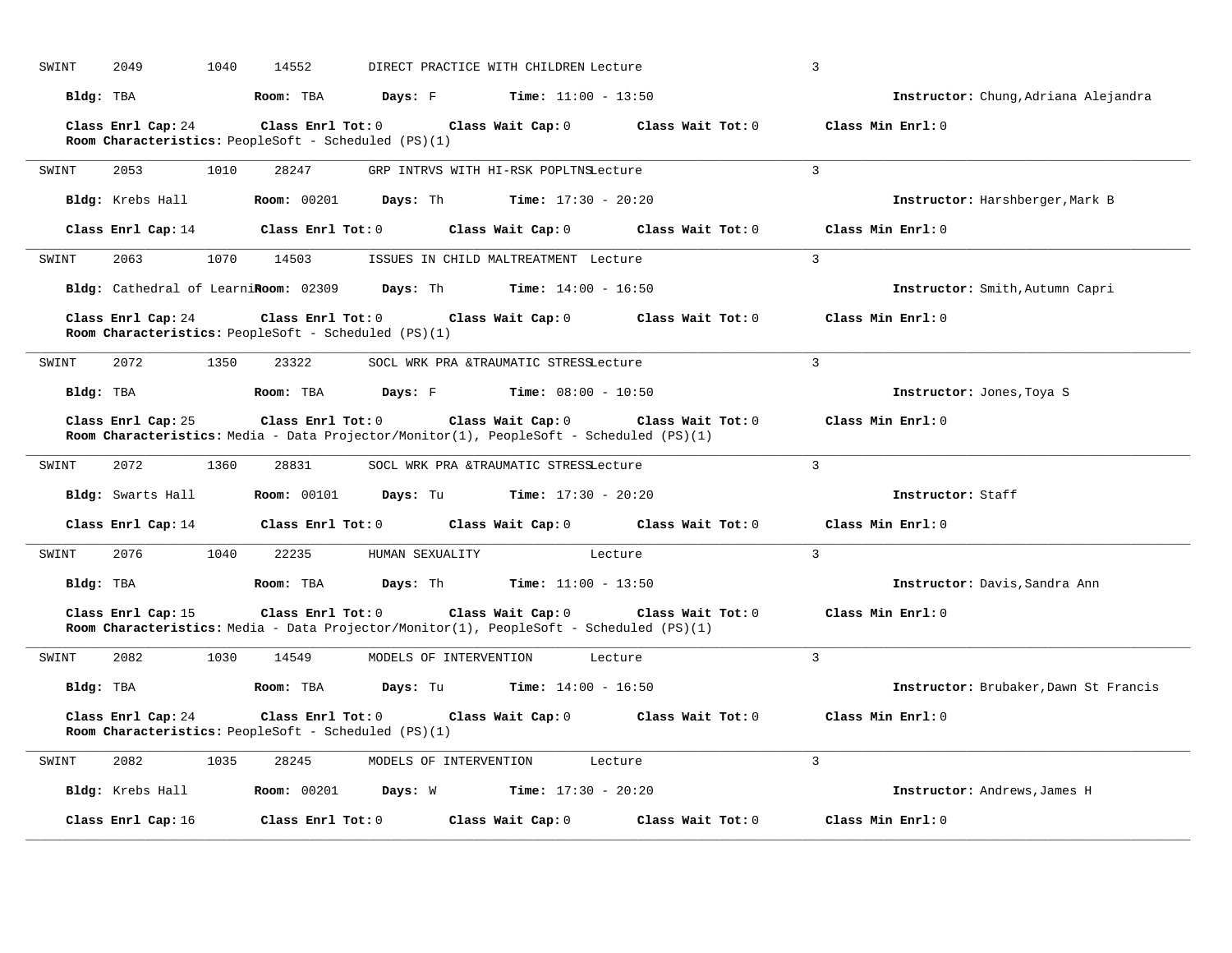### Report ID: SR201 **1988 Mage 19: SR201 University of Pittsburgh** Page No. 17 of 33<br>**Schedule of Classes for Fall Term 2021-2022** 19: Run Date: 12/17/2020 **Schedule of Classes for Fall Term 2021-2022** Run Date: 12/17/2020 **Academic Term** Run Time: 01:00:34

| Catalog Nbr Section Class Nbr<br>Subject | Course Title                                                                                                                                | Component<br>Units        | Topics                                 |
|------------------------------------------|---------------------------------------------------------------------------------------------------------------------------------------------|---------------------------|----------------------------------------|
| 2082<br>1040<br>SWINT                    | 28830<br>MODELS OF INTERVENTION                                                                                                             | $\mathcal{L}$<br>Lecture  |                                        |
|                                          | Bldg: Sports and Fitness Room: 00159 Days: W Time: 17:30 - 20:20                                                                            |                           | Instructor: Joyce, Steven James        |
| Class Enrl Cap: 16                       | Class Enrl Tot: $0$ Class Wait Cap: $0$ Class Wait Tot: $0$                                                                                 |                           | Class Min Enrl: 0                      |
| SWINT<br>2082<br>1050                    | 14544<br>MODELS OF INTERVENTION                                                                                                             | $\mathcal{L}$<br>Lecture  |                                        |
|                                          | <b>Bldg:</b> Cathedral of Learni <b>Room:</b> 02309 <b>Days:</b> Tu <b>Time:</b> $14:00 - 16:50$                                            |                           | Instructor: Mulvaney, Elizabeth A      |
| Class Enrl Cap: 24                       | Class Enrl Tot: 0 Class Wait Cap: 0 Class Wait Tot: 0<br><b>Room Characteristics:</b> Seating - Moveable(1), PeopleSoft - Scheduled (PS)(1) |                           | Class Min Enrl: 0                      |
| SWINT<br>2082<br>1070                    | 14532<br>MODELS OF INTERVENTION                                                                                                             | $\overline{3}$<br>Lecture |                                        |
| Bldg: TBA                                | <b>Room:</b> TBA <b>Days:</b> Th <b>Time:</b> $18:00 - 20:50$                                                                               |                           | Instructor: Labrum, Travis K           |
| Class Enrl Cap: 25                       | Class Enrl Tot: $0$ Class Wait Cap: $0$ Class Wait Tot: $0$<br>Room Characteristics: $(1)$ , PeopleSoft - Scheduled (PS) $(1)$              |                           | Class Min Enrl: 0                      |
| SWINT<br>2097<br>1010                    | DRCTD STUDY INTRPRSNAL SKILLS Directed Studies<br>14519                                                                                     | $1 - 3$                   |                                        |
| Bldg: TO BE ARRANGED                     | Room: TBA $Days:$ TBA $Time: 00:00 - 00:00$                                                                                                 |                           | Instructor: Eckstrom, Stephanie Arline |
|                                          | Class Enrl Cap: 10 $\qquad$ Class Enrl Tot: 0 $\qquad$ Class Wait Cap: 0 $\qquad$ Class Wait Tot: 0 $\qquad$ Class Min Enrl: 0              |                           |                                        |
| 2097<br>1020<br>SWINT                    | 14576<br>DRCTD STUDY INTRPRSNAL SKILLS Directed Studies                                                                                     | $1 - 3$                   |                                        |
| Bldg: TO BE ARRANGED                     | Room: TBA $Days:$ TBA $Time: 00:00 - 00:00$                                                                                                 |                           | Instructor: Staff                      |
| Class Enrl Cap: 10                       | Class Enrl Tot: $0$ Class Wait Cap: $0$ Class Wait Tot: $0$                                                                                 |                           | Class Min Enrl: 0                      |
| 2097<br>1030<br>SWINT                    | 14577<br>DRCTD STUDY INTRPRSNAL SKILLS Directed Studies                                                                                     | $1 - 3$                   |                                        |
| Bldg: TO BE ARRANGED                     | Room: TBA $Days:$ TBA $Time: 00:00 - 00:00$                                                                                                 |                           | Instructor: Staff                      |
| Class Enrl Cap: 10                       | Class Enrl Tot: $0$ Class Wait Cap: $0$ Class Wait Tot: $0$                                                                                 |                           | Class Min Enrl: 0                      |
| 2097<br>1040<br>SWINT                    | 14578<br>DRCTD STUDY INTRPRSNAL SKILLS Directed Studies                                                                                     | $1 - 3$                   |                                        |
| Bldg: TO BE ARRANGED                     | Room: TBA $Days:$ TBA $Time: 00:00 - 00:00$                                                                                                 |                           | Instructor: Staff                      |
| Class Enrl Cap: 10                       | Class Enrl Tot: $0$ Class Wait Cap: $0$ Class Wait Tot: $0$                                                                                 |                           | Class Min Enrl: 0                      |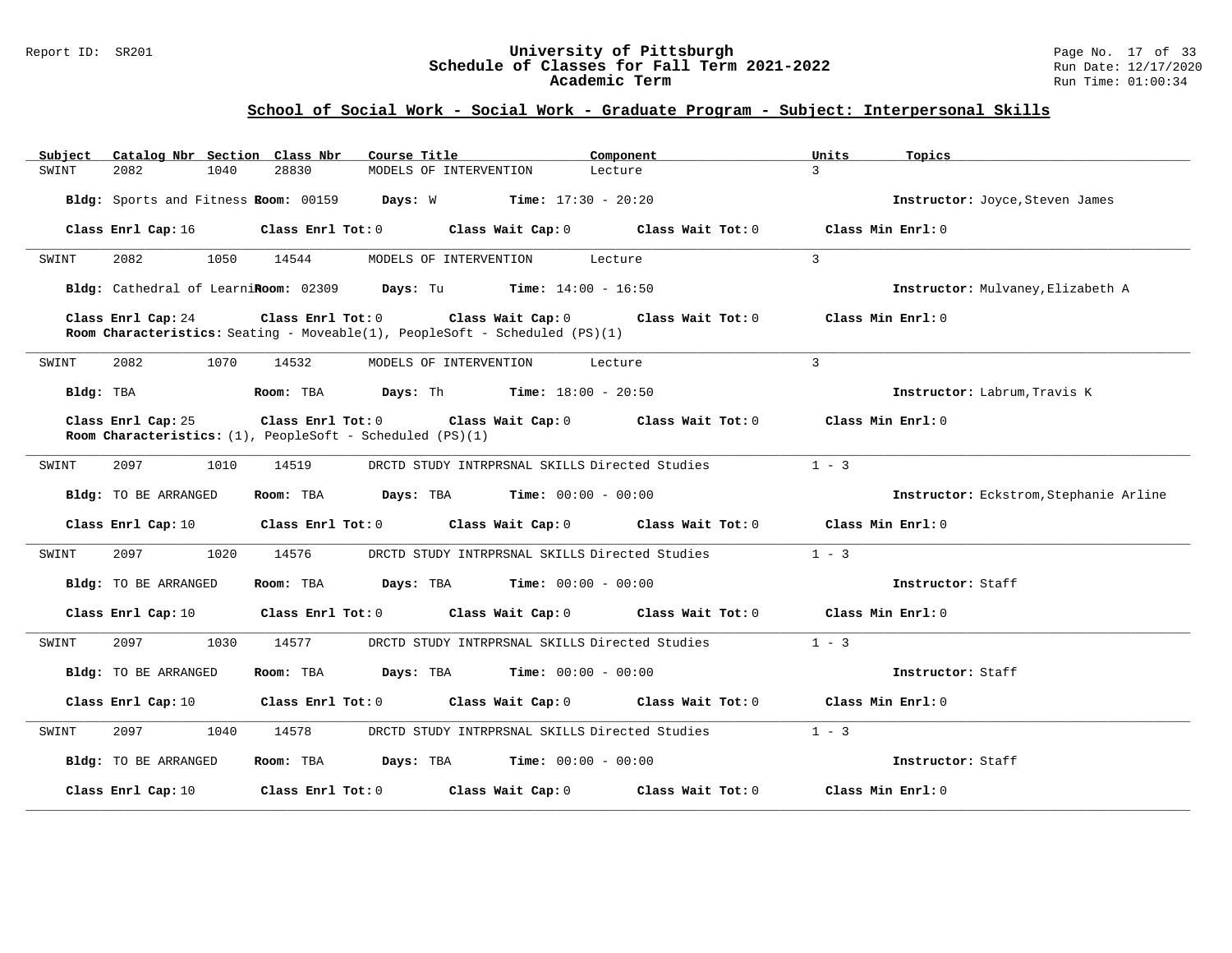#### Report ID: SR201 **University of Pittsburgh** Page No. 18 of 33 **Schedule of Classes for Fall Term 2021-2022** Run Date: 12/17/2020 **Academic Term** Run Time: 01:00:34

| Subject                                                                                                                                                                                                                                  | Catalog Nbr Section Class Nbr | Course Title        |                                                                                          | Component                                                                                                                      | Units             | Topics                                 |
|------------------------------------------------------------------------------------------------------------------------------------------------------------------------------------------------------------------------------------------|-------------------------------|---------------------|------------------------------------------------------------------------------------------|--------------------------------------------------------------------------------------------------------------------------------|-------------------|----------------------------------------|
| 2097<br>SWINT                                                                                                                                                                                                                            | 1050                          | 14579               | DRCTD STUDY INTRPRSNAL SKILLS Directed Studies                                           |                                                                                                                                | $1 - 3$           |                                        |
| Bldg: TO BE ARRANGED                                                                                                                                                                                                                     |                               | Room: TBA           | <b>Days:</b> TBA <b>Time:</b> $00:00 - 00:00$                                            |                                                                                                                                |                   | Instructor: Eckstrom, Stephanie Arline |
|                                                                                                                                                                                                                                          |                               |                     |                                                                                          | Class Enrl Cap: 10 $\qquad$ Class Enrl Tot: 0 $\qquad$ Class Wait Cap: 0 $\qquad$ Class Wait Tot: 0 $\qquad$ Class Min Enrl: 0 |                   |                                        |
| 2097<br>SWINT                                                                                                                                                                                                                            | 1060 14580                    |                     | DRCTD STUDY INTRPRSNAL SKILLS Directed Studies                                           |                                                                                                                                | $1 - 3$           |                                        |
| Bldg: TO BE ARRANGED                                                                                                                                                                                                                     |                               |                     | Room: TBA $Days:$ TBA $Time: 00:00 - 00:00$                                              |                                                                                                                                |                   | Instructor: Andrews, James H           |
|                                                                                                                                                                                                                                          |                               |                     |                                                                                          | Class Enrl Cap: 10 Class Enrl Tot: 0 Class Wait Cap: 0 Class Wait Tot: 0                                                       | Class Min Enrl: 0 |                                        |
| 2097<br>SWINT                                                                                                                                                                                                                            | 1070                          | 14581               | DRCTD STUDY INTRPRSNAL SKILLS Directed Studies                                           |                                                                                                                                | $1 - 3$           |                                        |
| Bldg: TO BE ARRANGED                                                                                                                                                                                                                     |                               |                     | Room: TBA $Days:$ TBA $Time: 00:00 - 00:00$                                              |                                                                                                                                |                   | Instructor: Mulvaney, Elizabeth A      |
|                                                                                                                                                                                                                                          |                               |                     |                                                                                          | Class Enrl Cap: 10 Class Enrl Tot: 0 Class Wait Cap: 0 Class Wait Tot: 0 Class Min Enrl: 0                                     |                   |                                        |
| 2099<br>SWINT                                                                                                                                                                                                                            | 1010 14504                    | FIELD WORK          | Practicum                                                                                |                                                                                                                                | $1 - 8$           |                                        |
| Bldg: TO BE ARRANGED                                                                                                                                                                                                                     |                               |                     | Room: TBA $\rule{1em}{0.15mm}$ Days: TBA Time: $00:00 - 00:00$                           |                                                                                                                                |                   | Instructor: Borish, Laura B            |
|                                                                                                                                                                                                                                          |                               |                     |                                                                                          | Class Enrl Cap: 175 $\qquad$ Class Enrl Tot: 0 $\qquad$ Class Wait Cap: 0 $\qquad$ Class Wait Tot: 0                           | Class Min Enrl: 0 |                                        |
| 2099 70<br>SWINT                                                                                                                                                                                                                         | 1015 14524                    | FIELD WORK          | Practicum                                                                                |                                                                                                                                | $1 - 8$           |                                        |
| Bldg: TO BE ARRANGED                                                                                                                                                                                                                     |                               |                     | Room: TBA $Days:$ TBA $Time: 00:00 - 00:00$                                              |                                                                                                                                |                   | Instructor: Cahalane, Helen            |
| Class Enrl Cap: 5                                                                                                                                                                                                                        |                               |                     | Class Enrl Tot: 0 Class Wait Cap: 0 Class Wait Tot: 0                                    |                                                                                                                                | Class Min Enrl: 0 |                                        |
| 2099<br>SWINT                                                                                                                                                                                                                            | 1020                          | 14533<br>FIELD WORK | Practicum                                                                                |                                                                                                                                | $1 - 8$           |                                        |
| Bldg: TO BE ARRANGED                                                                                                                                                                                                                     |                               |                     | Room: TBA $\rule{1em}{0.15mm}$ Days: TBA $\rule{1.15mm}]{0.15mm}$ Time: $0.000 - 0.0000$ |                                                                                                                                |                   | Instructor: Shook, Jeffrey James       |
|                                                                                                                                                                                                                                          |                               |                     |                                                                                          | Class Enrl Cap: 40 Class Enrl Tot: 0 Class Wait Cap: 0 Class Wait Tot: 0 Class Min Enrl: 0                                     |                   |                                        |
| 2099 — 2007 — 2008 — 2009 — 2009 — 2009 — 2009 — 2008 — 2010 — 2010 — 2010 — 2010 — 2010 — 2010 — 2010 — 2010 — 2010 — 2010 — 2010 — 2010 — 2010 — 2010 — 2010 — 2010 — 2010 — 2010 — 2010 — 2010 — 2010 — 2010 — 2010 — 2020 —<br>SWINT | 1025                          | 14548<br>FIELD WORK | <b>Practicum</b>                                                                         |                                                                                                                                | $1 - 8$           |                                        |
| Bldg: TO BE ARRANGED                                                                                                                                                                                                                     |                               |                     | Room: TBA $Days: TBA$ Time: $00:00 - 00:00$                                              |                                                                                                                                |                   | Instructor: Ambuske, Amy               |
|                                                                                                                                                                                                                                          |                               |                     | Class Enrl Cap: 40 (Class Enrl Tot: 0 (Class Wait Cap: 0 (Class Wait Tot: 0              |                                                                                                                                | Class Min Enrl: 0 |                                        |
| 2099<br>SWINT                                                                                                                                                                                                                            | 1030                          | 14600<br>FIELD WORK | <b>Practicum</b>                                                                         |                                                                                                                                | $1 - 8$           |                                        |
| Bldg: TO BE ARRANGED                                                                                                                                                                                                                     |                               |                     | Room: TBA $Days: TBA$ Time: $00:00 - 00:00$                                              |                                                                                                                                |                   | Instructor: Jones, Toya S              |
| Class Enrl Cap: 35                                                                                                                                                                                                                       |                               |                     |                                                                                          | Class Enrl Tot: $0$ Class Wait Cap: $0$ Class Wait Tot: $0$                                                                    | Class Min Enrl: 0 |                                        |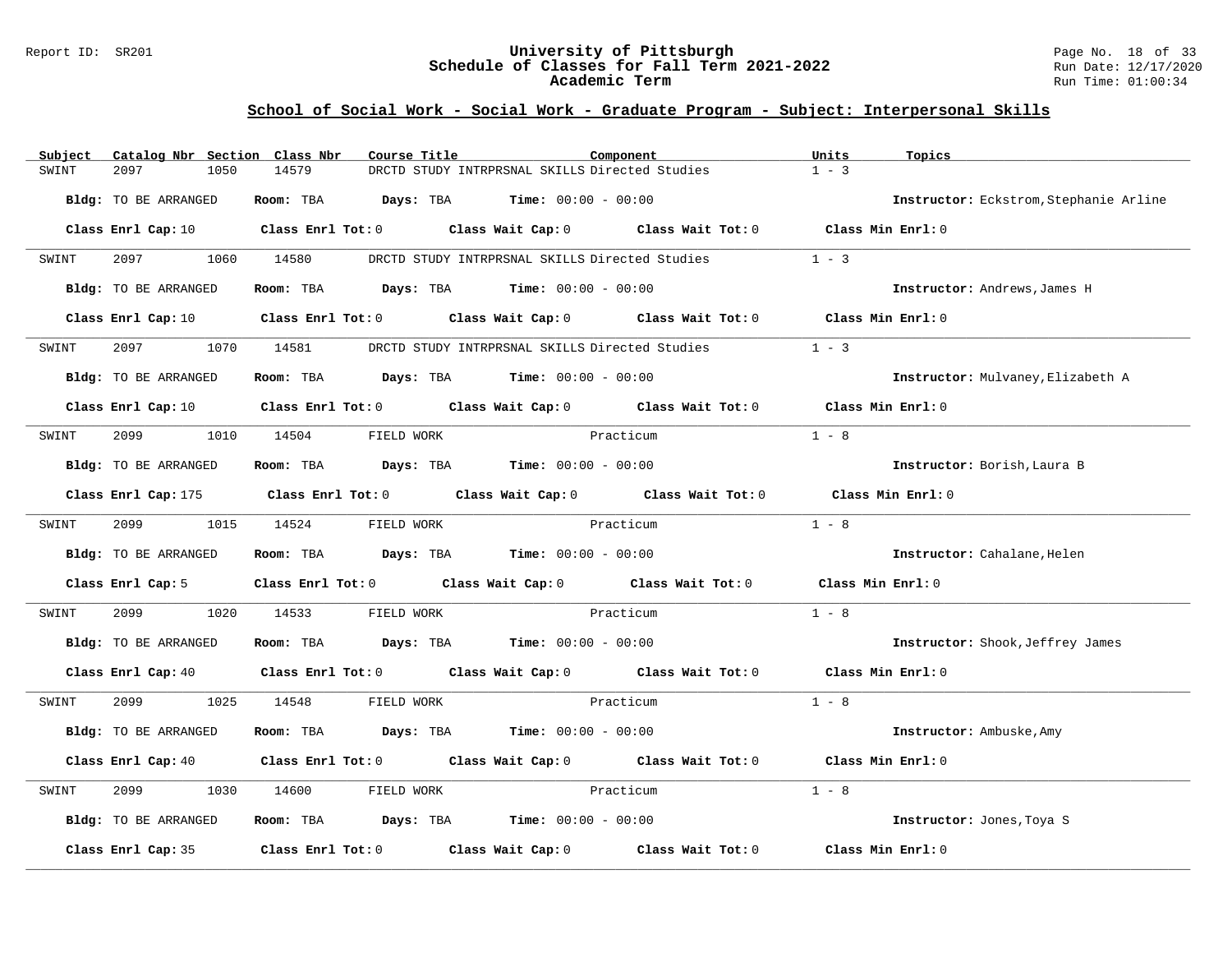| SWINT | 2099<br>1040         | 14601<br>FIELD WORK                                            | Practicum                                                                                                                      | $1 - 8$                           |
|-------|----------------------|----------------------------------------------------------------|--------------------------------------------------------------------------------------------------------------------------------|-----------------------------------|
|       | Bldg: TO BE ARRANGED | Room: TBA $Days:$ TBA $Time: 00:00 - 00:00$                    |                                                                                                                                | Instructor: Copeland, Valire Carr |
|       |                      |                                                                | Class Enrl Cap: 35 Class Enrl Tot: 0 Class Wait Cap: 0 Class Wait Tot: 0 Class Min Enrl: 0                                     |                                   |
| SWINT |                      | 2099 1050 14602 FIELD WORK                                     | Practicum                                                                                                                      | $1 - 8$                           |
|       | Bldg: TO BE ARRANGED | Room: TBA $Days:$ TBA Time: $00:00 - 00:00$                    |                                                                                                                                | Instructor: Booth, Jaime M        |
|       |                      |                                                                | Class Enrl Cap: 70 $\qquad$ Class Enrl Tot: 0 $\qquad$ Class Wait Cap: 0 $\qquad$ Class Wait Tot: 0 $\qquad$ Class Min Enrl: 0 |                                   |
|       |                      | SWINT 2099 1060 14603 FIELD WORK                               | Practicum                                                                                                                      | $1 - 8$                           |
|       | Bldg: TO BE ARRANGED | Room: TBA $\rule{1em}{0.15mm}$ Days: TBA Time: $00:00 - 00:00$ |                                                                                                                                | Instructor: Perry, Marlo          |
|       |                      |                                                                | Class Enrl Cap: 35 Class Enrl Tot: 0 Class Wait Cap: 0 Class Wait Tot: 0                                                       | Class Min Enrl: 0                 |
| SWINT |                      | 2099 1070 14604 FIELD WORK                                     | Practicum                                                                                                                      | $1 - 8$                           |
|       | Bldg: TO BE ARRANGED | Room: TBA $Days:$ TBA $Time: 00:00 - 00:00$                    |                                                                                                                                | Instructor: Engel, Rafael         |
|       |                      |                                                                | Class Enrl Cap: 35 Class Enrl Tot: 0 Class Wait Cap: 0 Class Wait Tot: 0                                                       | Class Min Enrl: 0                 |
| SWINT |                      | 2099 1080 14605 FIELD WORK                                     | Practicum                                                                                                                      | $1 - 8$                           |
|       | Bldg: TO BE ARRANGED | Room: TBA $Days:$ TBA $Time: 00:00 - 00:00$                    |                                                                                                                                | Instructor: Goodkind, Sara        |
|       |                      |                                                                | Class Enrl Cap: 35 Class Enrl Tot: 0 Class Wait Cap: 0 Class Wait Tot: 0                                                       | Class Min Enrl: 0                 |
| SWINT |                      | 2099 1090 14606 FIELD WORK                                     | Practicum                                                                                                                      | $1 - 8$                           |
|       | Bldg: TO BE ARRANGED | Room: TBA $Days:$ TBA $Time: 00:00 - 00:00$                    |                                                                                                                                | Instructor: Staff                 |
|       |                      |                                                                | Class Enrl Cap: 35 Class Enrl Tot: 0 Class Wait Cap: 0 Class Wait Tot: 0                                                       | Class Min Enrl: 0                 |
| SWINT |                      | 2099 1100 14607 FIELD WORK                                     | Practicum                                                                                                                      | $1 - 8$                           |
|       |                      | Bldg: TO BE ARRANGED Room: TBA Days: TBA Time: 00:00 - 00:00   |                                                                                                                                | Instructor: Rosen, Daniel         |
|       |                      |                                                                | Class Enrl Cap: 35 Class Enrl Tot: 0 Class Wait Cap: 0 Class Wait Tot: 0                                                       | Class Min Enrl: 0                 |
| SWINT |                      | 2099 1110 14608 FIELD WORK                                     | Practicum                                                                                                                      | $1 - 8$                           |
|       | Bldg: TO BE ARRANGED | Room: TBA $Days:$ TBA $Time: 00:00 - 00:00$                    |                                                                                                                                | Instructor: Whitfield,Darren L    |
|       |                      |                                                                | Class Enrl Cap: 35 Class Enrl Tot: 0 Class Wait Cap: 0 Class Wait Tot: 0 Class Min Enrl: 0                                     |                                   |
|       |                      | SWINT 2099 1120 14609 FIELD WORK                               | Practicum                                                                                                                      | $1 - 8$                           |
|       | Bldg: TO BE ARRANGED | Room: TBA $Days:$ TBA $Time: 00:00 - 00:00$                    |                                                                                                                                | Instructor: McDonough, Kathleen E |
|       | Class Enrl Cap: 35   |                                                                | Class Enrl Tot: $0$ Class Wait Cap: $0$ Class Wait Tot: $0$ Class Min Enrl: $0$                                                |                                   |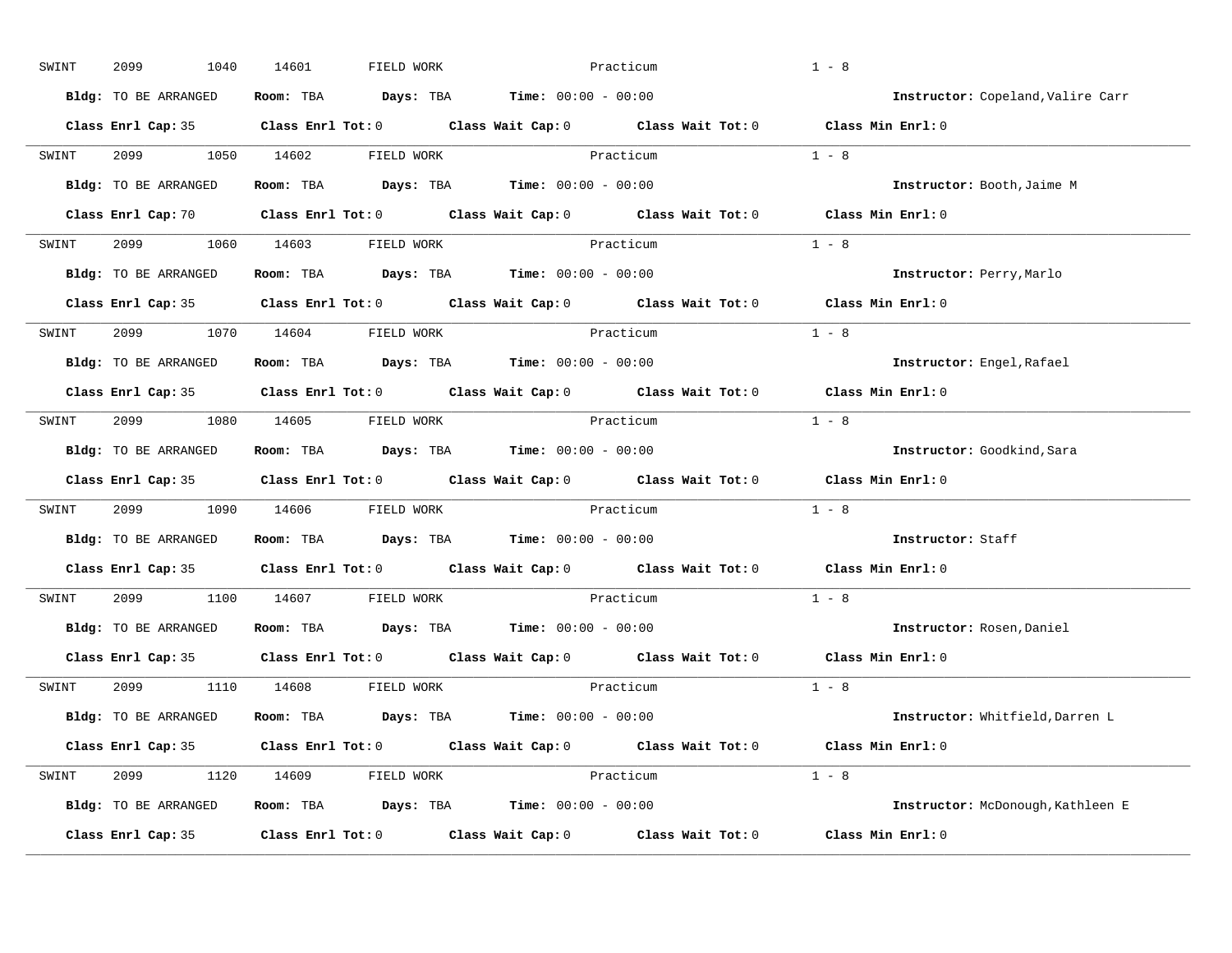#### Report ID: SR201 **University of Pittsburgh** Page No. 20 of 33 **Schedule of Classes for Fall Term 2021-2022** Run Date: 12/17/2020 **Academic Term** Run Time: 01:00:34

| Subject              |      | Catalog Nbr Section Class Nbr | Course Title | Component                                   |                                                                                            | Units              | Topics                              |
|----------------------|------|-------------------------------|--------------|---------------------------------------------|--------------------------------------------------------------------------------------------|--------------------|-------------------------------------|
| 2099<br>SWINT        | 1130 | 14610                         | FIELD WORK   | Practicum                                   |                                                                                            | $1 - 8$            |                                     |
| Bldg: TO BE ARRANGED |      |                               |              | Room: TBA $Days:$ TBA $Time: 00:00 - 00:00$ |                                                                                            |                    | Instructor: Tang, Fengyan           |
|                      |      |                               |              |                                             | Class Enrl Cap: 35 Class Enrl Tot: 0 Class Wait Cap: 0 Class Wait Tot: 0 Class Min Enrl: 0 |                    |                                     |
| SWINT                |      | 2099 1140 14611 FIELD WORK    |              | Practicum                                   |                                                                                            | $1 - 8$            |                                     |
| Bldg: TO BE ARRANGED |      |                               |              | Room: TBA $Days:$ TBA $Time: 00:00 - 00:00$ |                                                                                            |                    | Instructor: Jacobs, Leah            |
|                      |      |                               |              |                                             | Class Enrl Cap: 35 Class Enrl Tot: 0 Class Wait Cap: 0 Class Wait Tot: 0                   | Class Min Enrl: 0  |                                     |
| 2099<br>SWINT        |      | 1150 14612                    | FIELD WORK   | Practicum                                   |                                                                                            | $1 - 8$            |                                     |
| Bldg: TO BE ARRANGED |      |                               |              | Room: TBA $Days:$ TBA $Time: 00:00 - 00:00$ |                                                                                            |                    | Instructor: Santhouse, Robin        |
|                      |      |                               |              |                                             | Class Enrl Cap: 35 Class Enrl Tot: 0 Class Wait Cap: 0 Class Wait Tot: 0                   | Class Min $Enr1:0$ |                                     |
| SWINT                |      | 2099 1160 14613 FIELD WORK    |              | Practicum                                   |                                                                                            | $1 - 8$            |                                     |
| Bldg: TO BE ARRANGED |      |                               |              | Room: TBA $Days:$ TBA $Time: 00:00 - 00:00$ |                                                                                            |                    | Instructor: Cherry, Melvin C        |
|                      |      |                               |              |                                             | Class Enrl Cap: 35 Class Enrl Tot: 0 Class Wait Cap: 0 Class Wait Tot: 0                   | Class Min Enrl: 0  |                                     |
| SWINT                |      | 2099 1170 14614               | FIELD WORK   | Practicum                                   |                                                                                            | $1 - 8$            |                                     |
| Bldg: TO BE ARRANGED |      |                               |              | Room: TBA $Days: TBA$ Time: $00:00 - 00:00$ |                                                                                            |                    | Instructor: Robinson, Deborah C.S.  |
|                      |      |                               |              |                                             | Class Enrl Cap: 35 Class Enrl Tot: 0 Class Wait Cap: 0 Class Wait Tot: 0                   | Class Min Enrl: 0  |                                     |
| SWINT<br>2099        | 1180 | 14615                         | FIELD WORK   | Practicum                                   |                                                                                            | $1 - 8$            |                                     |
| Bldg: TO BE ARRANGED |      |                               |              | Room: TBA $Days:$ TBA $Time: 00:00 - 00:00$ |                                                                                            |                    | Instructor: Dalessandro, John P     |
|                      |      |                               |              |                                             | Class Enrl Cap: 35 Class Enrl Tot: 0 Class Wait Cap: 0 Class Wait Tot: 0 Class Min Enrl: 0 |                    |                                     |
| SWINT                |      | 2099 1190 14616 FIELD WORK    |              | <b>Practicum</b>                            |                                                                                            | $1 - 8$            |                                     |
| Bldg: TO BE ARRANGED |      |                               |              | Room: TBA $Days:$ TBA $Time: 00:00 - 00:00$ |                                                                                            |                    | Instructor: Greeno, Catherine G     |
|                      |      |                               |              |                                             | Class Enrl Cap: 35 Class Enrl Tot: 0 Class Wait Cap: 0 Class Wait Tot: 0                   | Class Min Enrl: 0  |                                     |
| SWINT<br>2099        | 1200 | 14617                         | FIELD WORK   | <b>Example 21 Practicum</b>                 |                                                                                            | $1 - 8$            |                                     |
| Bldg: TO BE ARRANGED |      |                               |              | Room: TBA $Days:$ TBA $Time: 00:00 - 00:00$ |                                                                                            |                    | Instructor: Lombardi, Brianna Marie |
| Class Enrl Cap: 35   |      |                               |              |                                             | Class Enrl Tot: $0$ Class Wait Cap: $0$ Class Wait Tot: $0$                                | Class Min Enrl: 0  |                                     |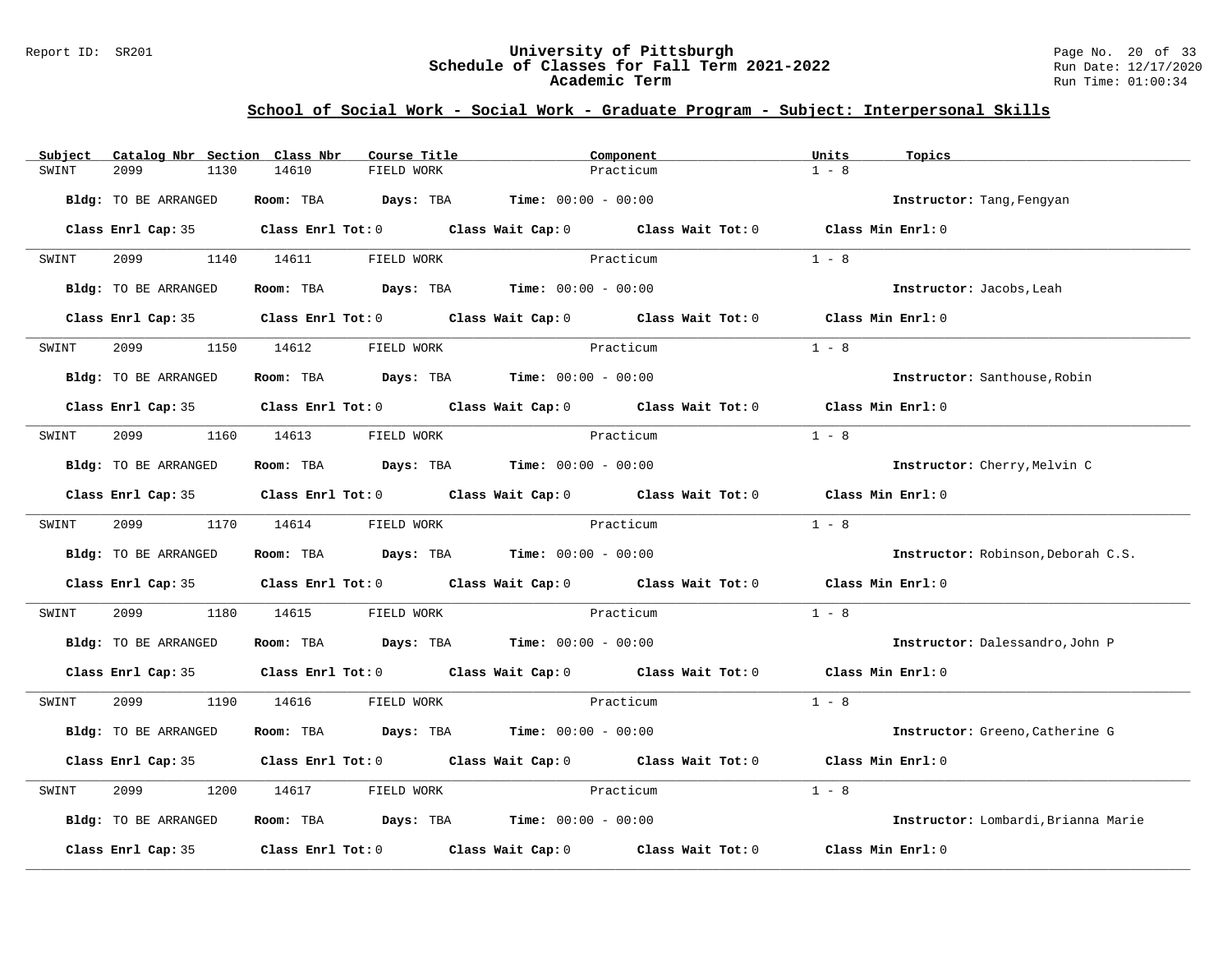| SWINT | 1210<br>2099         | 14618                   | FIELD WORK |                              | Practicum                                             | $1 - 8$                           |
|-------|----------------------|-------------------------|------------|------------------------------|-------------------------------------------------------|-----------------------------------|
|       | Bldg: TO BE ARRANGED | Room: TBA               | Days: TBA  | Time: $00:00 - 00:00$        |                                                       | Instructor: Petracchi, Helen E    |
|       | Class Enrl Cap: 35   | Class Enrl Tot: 0       |            | Class Wait Cap: 0            | Class Wait Tot: 0                                     | Class Min Enrl: 0                 |
| SWINT | 2099<br>1220         | 14619                   | FIELD WORK |                              | Practicum                                             | $1 - 8$                           |
|       | Bldg: TO BE ARRANGED | Room: TBA               | Days: TBA  | <b>Time:</b> $00:00 - 00:00$ |                                                       | Instructor: Mulvaney, Elizabeth A |
|       | Class Enrl Cap: 35   | $Class$ $Enr1$ $Tot: 0$ |            |                              | Class Wait Cap: 0 Class Wait Tot: 0                   | Class Min Enrl: 0                 |
| SWINT | 1230<br>2099         | 14620                   | FIELD WORK |                              | Practicum                                             | $1 - 8$                           |
|       | Bldg: TO BE ARRANGED | Room: TBA               | Days: TBA  | $Time: 00:00 - 00:00$        |                                                       | Instructor: Cherry, Melvin C      |
|       | Class Enrl Cap: 35   |                         |            |                              | Class Enrl Tot: 0 Class Wait Cap: 0 Class Wait Tot: 0 | Class Min Enrl: 0                 |
| SWINT | 2099<br>1240         | 14621                   | FIELD WORK |                              | Practicum                                             | $1 - 8$                           |
|       | Bldg: TO BE ARRANGED | Room: TBA               | Days: TBA  | <b>Time:</b> $00:00 - 00:00$ |                                                       | Instructor: Eack, Shaun M         |
|       | Class Enrl Cap: 35   | Class Enrl Tot: 0       |            |                              | Class Wait Cap: 0 Class Wait Tot: 0                   | Class Min Enrl: 0                 |
| SWINT | 2099<br>1250         | 14622                   | FIELD WORK |                              | Practicum                                             | $1 - 8$                           |
|       | Bldg: TO BE ARRANGED | Room: TBA               | Days: TBA  | <b>Time:</b> $00:00 - 00:00$ |                                                       | Instructor: Newhill, Christina    |
|       | Class Enrl Cap: 35   | $Class$ $Enrl$ $Tot: 0$ |            | Class Wait Cap: 0            | Class Wait Tot: 0                                     | Class Min Enrl: 0                 |
| SWINT | 2099<br>1260         | 14623                   | FIELD WORK |                              | Practicum                                             | $1 - 8$                           |
|       | Bldg: TO BE ARRANGED | Room: TBA               | Days: TBA  | <b>Time:</b> $00:00 - 00:00$ |                                                       | Instructor: Betru, Yodit Keck     |
|       | Class Enrl Cap: 35   | $Class$ $Enr1$ $Tot: 0$ |            |                              | Class Wait Cap: 0 Class Wait Tot: 0                   | Class Min Enrl: 0                 |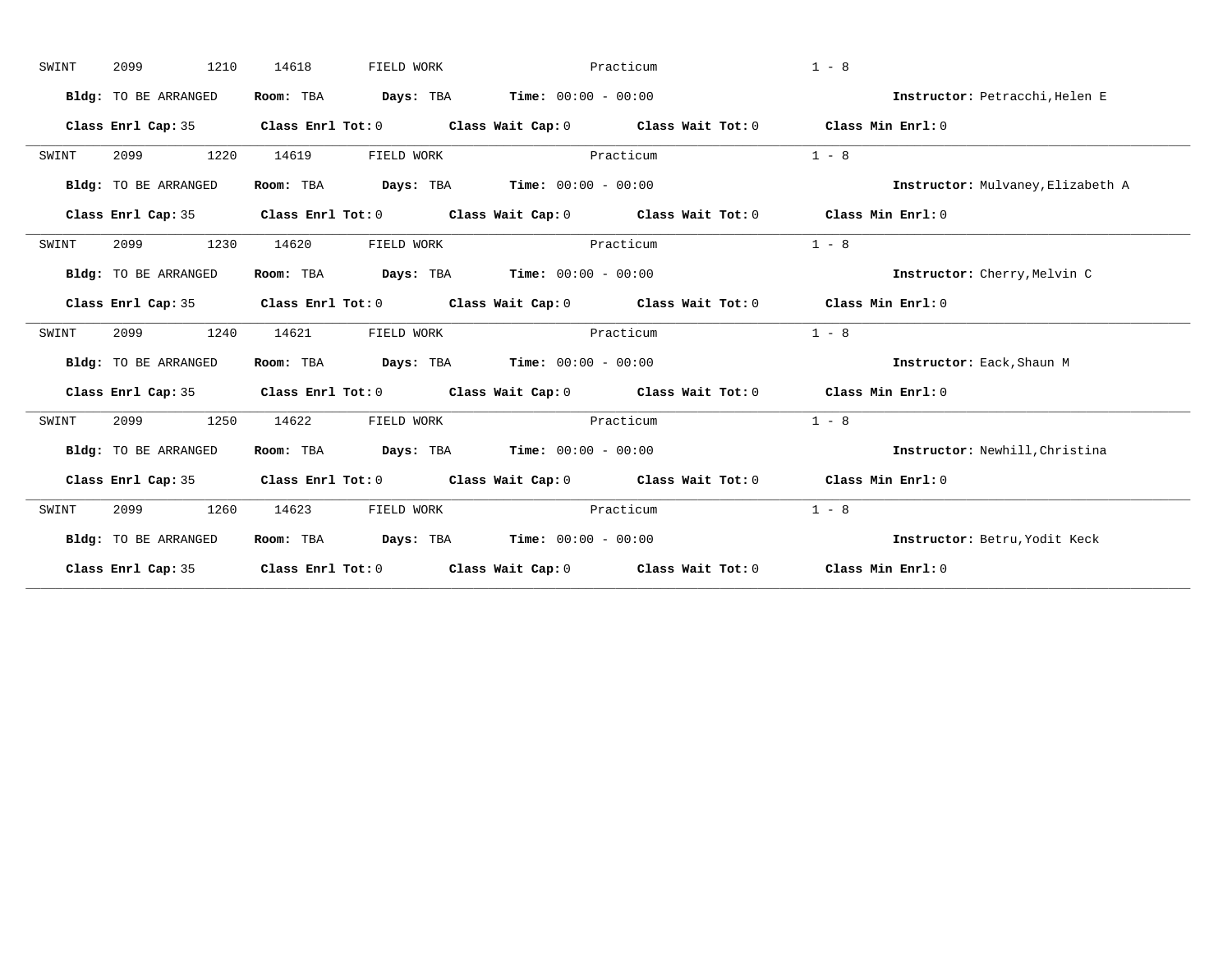### Report ID: SR201 **University of Pittsburgh** Page No. 22 of 33 **Schedule of Classes for Fall Term 2021-2022** Run Date: 12/17/2020 **Academic Term** Run Time: 01:00:34

# **School of Social Work - Social Work - Graduate Program - Subject: Social Work Research**

| Catalog Nbr Section Class Nbr<br>Subject                                   | Course Title                                                                                                                   | Component<br>Units                      | Topics                             |
|----------------------------------------------------------------------------|--------------------------------------------------------------------------------------------------------------------------------|-----------------------------------------|------------------------------------|
| SWRES<br>2023<br>1010                                                      | 14505<br>DIRECTED STUDY IN RESEARCH                                                                                            | $\mathcal{L}$<br>Directed Studies       |                                    |
| Bldg: TBA                                                                  | Room: TBA<br>Days: W<br><b>Time:</b> $14:00 - 16:50$                                                                           |                                         | Instructor: Tang, Fengyan          |
| Class Enrl Cap: 24                                                         | Class Enrl Tot: 0<br>Class Wait Cap: 0                                                                                         | Class Wait Tot: 0                       | Class Min $Enrl: 0$                |
| Room Characteristics: PeopleSoft - Scheduled (PS)(1)                       |                                                                                                                                |                                         |                                    |
| 2033<br>1050<br>SWRES                                                      | 17782<br>EVALUATIVE RESEARCH SOCL SERVSLecture                                                                                 | 3                                       |                                    |
| Bldg: TBA                                                                  | Room: TBA<br>$\texttt{Davis:}$ F<br><b>Time:</b> $11:00 - 13:50$                                                               |                                         | Instructor: Tang, Fengyan          |
| Class Enrl Cap: 15                                                         | Class Enrl Tot: 0 Class Wait Cap: 0<br>Room Characteristics: Media - Data Projector/Monitor(1), PeopleSoft - Scheduled (PS)(1) | Class Wait Tot: 0                       | Class Min Enrl: 0                  |
| 2033<br>1100<br>SWRES                                                      | 27507<br>EVALUATIVE RESEARCH SOCL SERVSLecture                                                                                 | 3                                       |                                    |
| Bldg: TBA                                                                  | <b>Days:</b> W <b>Time:</b> $18:00 - 20:50$<br>Room: TBA                                                                       |                                         | Instructor: Farmer, Elizabeth M    |
| Class Enrl Cap: 24                                                         | Class Enrl Tot: 0 Class Wait Cap: 0<br>Room Characteristics: Media - Data Projector/Monitor(1), PeopleSoft - Scheduled (PS)(1) | Class Wait Tot: 0                       | Class Min Enrl: 0                  |
| 2045<br>1040<br>SWRES                                                      | 14553<br><b>OUALITATIVE RESEARCH</b>                                                                                           | $\mathbf{3}$<br>Lecture                 |                                    |
| Bldg: TBA                                                                  | Room: TBA<br><b>Days:</b> F Time: $11:00 - 13:50$                                                                              |                                         | Instructor: Stuart McQueen, Shante |
| Class Enrl Cap: 24<br>Room Characteristics: PeopleSoft - Scheduled (PS)(1) | Class Enrl Tot: 0                                                                                                              | Class Wait Cap: 0 Class Wait Tot: 0     | Class Min Enrl: 0                  |
| 2047<br>1030<br>SWRES                                                      | 15744<br>COMMUNTY BASED PARTCPTRY RSRCHLecture                                                                                 | 3                                       |                                    |
| Bldg: TO BE ARRANGED                                                       | Room: TBA<br><b>Days:</b> M <b>Time:</b> $14:00 - 16:50$                                                                       |                                         | Instructor: Ohmer, Mary L.         |
| Class Enrl Cap: 20                                                         | Class Enrl Tot: 0 Class Wait Cap: 0 Class Wait Tot: 0                                                                          |                                         | Class Min Enrl: 0                  |
| 2051<br>1280<br>SWRES                                                      | 25573<br>SINGLE SUBJECT RESEARCH                                                                                               | $\mathcal{E}$<br>Lecture                |                                    |
|                                                                            | Bldg: Cathedral of Learni <b>Room</b> : 02309 Days: W<br><b>Time:</b> $18:00 - 20:50$                                          |                                         | Instructor: Santhouse, Robin       |
| Class Enrl Cap: 24                                                         | Class Enrl Tot: 0                                                                                                              | Class Wait Cap: $0$ Class Wait Tot: $0$ | Class Min Enrl: 0                  |
| Room Characteristics: PeopleSoft - Scheduled (PS)(1)                       |                                                                                                                                |                                         |                                    |
| 3020<br>1030<br>SWRES                                                      | 14511<br>RESEARCH METHODS 1                                                                                                    | $\overline{3}$<br>Lecture               |                                    |
| Bldg: TBA<br>Room: TBA                                                     | <b>Days:</b> M <b>Time:</b> $13:00 - 15:50$                                                                                    |                                         | Instructor: Eack, Shaun M          |
| Class Enrl Cap: 10<br>Room Characteristics: PeopleSoft - Scheduled (PS)(1) | Class Enrl Tot: $0$<br>Class Wait Cap: 0                                                                                       | Class Wait Tot: 0                       | Class Min Enrl: 0                  |

**\_\_\_\_\_\_\_\_\_\_\_\_\_\_\_\_\_\_\_\_\_\_\_\_\_\_\_\_\_\_\_\_\_\_\_\_\_\_\_\_\_\_\_\_\_\_\_\_\_\_\_\_\_\_\_\_\_\_\_\_\_\_\_\_\_\_\_\_\_\_\_\_\_\_\_\_\_\_\_\_\_\_\_\_\_\_\_\_\_\_\_\_\_\_\_\_\_\_\_\_\_\_\_\_\_\_\_\_\_\_\_\_\_\_\_\_\_\_\_\_\_\_\_\_\_\_\_\_\_\_\_\_\_\_\_\_\_\_\_\_\_\_\_\_\_\_\_\_\_\_\_\_\_\_\_\_**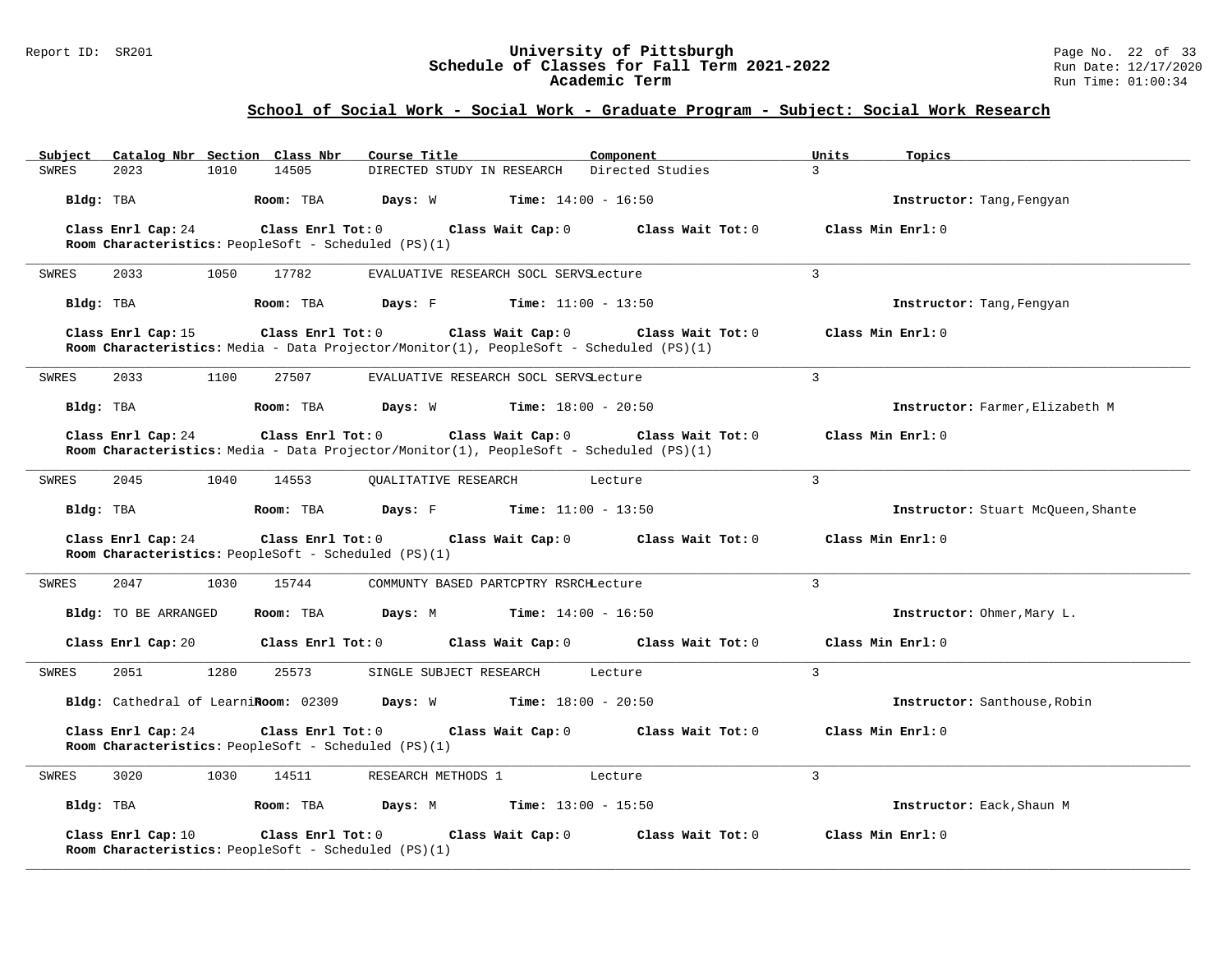|           | Bldg: TO BE ARRANGED | Room: TBA                                                                                  | <b>Days:</b> Th <b>Time:</b> $09:30 - 10:20$   |                                               | Instructor: Greeno, Catherine G |
|-----------|----------------------|--------------------------------------------------------------------------------------------|------------------------------------------------|-----------------------------------------------|---------------------------------|
|           | Class Enrl Cap: 15   | Class Enrl Tot: 0<br>Room Characteristics: PeopleSoft - Scheduled (PS)(1)                  |                                                | Class Wait Cap: $0$ Class Wait Tot: $0$       | Class Min $Err1:0$              |
| SWRES     | 3024<br>1010         | 14541                                                                                      | DIRCTED STUDY-RESEARCH PRACTCMDirected Studies |                                               | $\mathbf{3}$                    |
|           | Bldg: TO BE ARRANGED | Room: TBA $Days: TBA$ Time: $00:00 - 00:00$                                                |                                                |                                               | Instructor: Staff               |
|           | Class Enrl Cap: 5    | Class Enrl Tot: 0 Class Wait Cap: 0                                                        |                                                | Class Wait Tot: 0                             | Class Min Enrl: 0               |
| SWRES     | 3029<br>1020         | 14625                                                                                      | INFERNTL STAT SOCL WORKERS                     | Lecture                                       | $\overline{3}$                  |
| Bldg: TBA |                      | <b>Room:</b> TBA <b>Days:</b> Tu <b>Time:</b> $13:00 - 15:50$                              |                                                |                                               | Instructor: Greeno, Catherine G |
|           | Class Enrl Cap: 15   | $Class$ $Enrl$ $Tot: 0$<br>Room Characteristics: PeopleSoft - Scheduled (PS)(1)            |                                                | Class Wait Cap: 0 Class Wait Tot: 0           | Class Min Enrl: 0               |
| SWRES     | 3040<br>1010         | 14506                                                                                      | DISSERTATION RESEARCH Thesis Research          |                                               | $1 - 9$                         |
|           |                      |                                                                                            | <b>Days:</b> TBA <b>Time:</b> $00:00 - 00:00$  |                                               | Instructor: Wallace, John M     |
|           | Bldg: TO BE ARRANGED | Room: TBA                                                                                  |                                                |                                               |                                 |
|           | Class Enrl Cap: 25   | Class Enrl Tot: $0$ Class Wait Cap: $0$ Class Wait Tot: $0$ Class Min Enrl: $0$            |                                                |                                               |                                 |
| SWRES     | 3040<br>1020         | 14563                                                                                      | DISSERTATION RESEARCH Thesis Research          |                                               | $1 - 9$                         |
|           | Bldg: TO BE ARRANGED | Room: TBA                                                                                  |                                                | <b>Days:</b> TBA <b>Time:</b> $00:00 - 00:00$ | Instructor: Staff               |
|           |                      | Class Enrl Cap: 25 Class Enrl Tot: 0 Class Wait Cap: 0 Class Wait Tot: 0 Class Min Enrl: 0 |                                                |                                               |                                 |
| SWRES     | 3040<br>1030         | 14564                                                                                      | DISSERTATION RESEARCH Thesis Research          |                                               | $1 - 9$                         |
|           | Bldg: TO BE ARRANGED | Room: TBA                                                                                  | <b>Days:</b> TBA <b>Time:</b> $00:00 - 00:00$  |                                               | Instructor: Staff               |
|           | Class Enrl Cap: 25   | Class Enrl Tot: $0$ Class Wait Cap: $0$ Class Wait Tot: $0$ Class Min Enrl: $0$            |                                                |                                               |                                 |
| SWRES     | 3040<br>1040         | 14565                                                                                      | DISSERTATION RESEARCH Thesis Research          |                                               | $1 - 9$                         |
|           | Bldg: TO BE ARRANGED | Room: TBA $Days:$ TBA $Time: 00:00 - 00:00$                                                |                                                |                                               | Instructor: Staff               |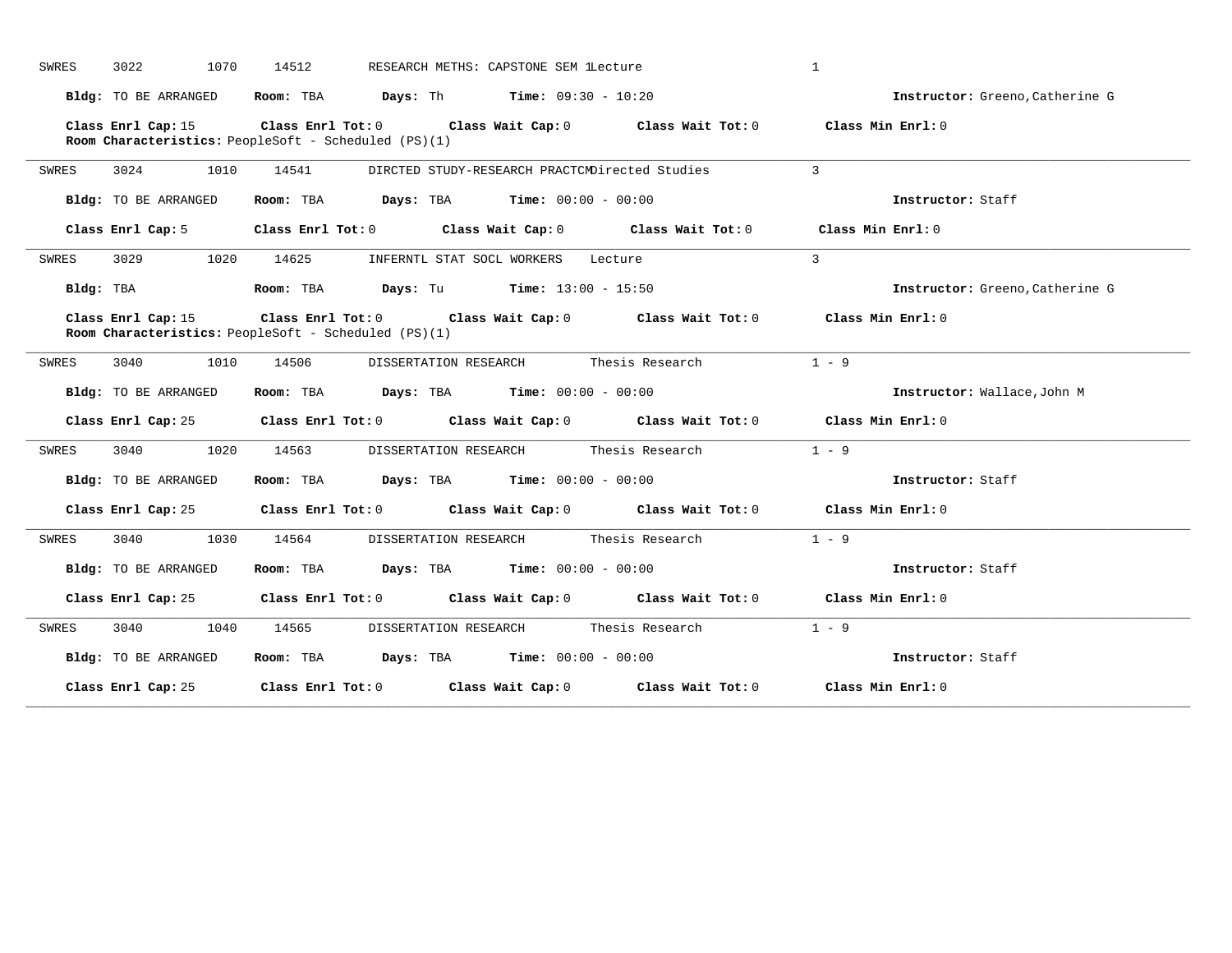#### Report ID: SR201 **University of Pittsburgh** Page No. 24 of 33 **Schedule of Classes for Fall Term 2021-2022** Run Date: 12/17/2020 **Academic Term** Run Time: 01:00:34

| Subject              | Catalog Nbr Section Class Nbr                                             | Course Title                                                                                                 | Component                    | Units<br>Topics                  |
|----------------------|---------------------------------------------------------------------------|--------------------------------------------------------------------------------------------------------------|------------------------------|----------------------------------|
| <b>SWWEL</b><br>2020 | 1030<br>14507                                                             | CHILD AND FAMILY ADVOCACY                                                                                    | Lecture                      | $\mathcal{L}$                    |
| Bldg: TBA            | Room: TBA                                                                 | Days: W                                                                                                      | <b>Time:</b> $18:00 - 20:50$ | Instructor: Morley, Nathaniel E  |
| Class Enrl Cap: 20   | Class Enrl Tot: 0<br>Room Characteristics: PeopleSoft - Scheduled (PS)(1) | Class Wait Cap: 0<br>Combined Section ID: 0498(SOCWRK/1059/SWWEL/2020) - SOCWRK 1059(#14522)                 | Class Wait Tot: 0            | Class Min Enrl: 0                |
| SWWEL<br>2056        | 1120<br>15231                                                             | HEALTH SYSTEMS & PUBLIC POLICYLecture                                                                        |                              | 3                                |
| Bldg: TBA            | Room: TBA                                                                 | Days: F                                                                                                      | <b>Time:</b> $11:00 - 13:50$ | Instructor: Horwith, Eric Steven |
| Class Enrl Cap: 20   | Class Enrl Tot: 0                                                         | Class Wait Cap: 0<br>Room Characteristics: Media - Data Projector/Monitor(1), PeopleSoft - Scheduled (PS)(1) | Class Wait $Tot: 0$          | Class Min Enrl: 0                |
| 2056<br>SWWEL        | 1140<br>24282                                                             | HEALTH SYSTEMS & PUBLIC POLICYLecture                                                                        |                              | 3                                |
| Bldg: TBA            | Room: TBA                                                                 | Days: F                                                                                                      | <b>Time:</b> $11:00 - 13:50$ | Instructor: Booth, Jaime M       |
|                      |                                                                           |                                                                                                              |                              | Piel, Marcia Lynne               |
| Class Enrl Cap: 25   | Class Enrl Tot: 0                                                         | Class Wait Cap: 0<br>Room Characteristics: Media - Data Projector/Monitor(1), PeopleSoft - Scheduled (PS)(1) | Class Wait Tot: 0            | Class Min Enrl: 0                |
| 2057<br>SWWEL        | 1010<br>14531                                                             | MENTAL HEALTH & PUBLIC POLICY Lecture                                                                        |                              | $\overline{3}$                   |
| Bldg: TBA            | Room: TBA                                                                 | Days: Tu                                                                                                     | <b>Time:</b> $18:00 - 20:50$ | Instructor: Slawinski, Tonya T   |
| Class Enrl Cap: 25   | Class Enrl Tot: 0                                                         | Class Wait Cap: 0<br>Room Characteristics: $(1)$ , Seating - Moveable(1), PeopleSoft - Scheduled (PS)(1)     | Class Wait Tot: 0            | Class Min Enrl: 0                |
| 2059<br>SWWEL        | 1080<br>14508                                                             | CHILD AND FAMILY POLICY                                                                                      | Lecture                      | 3                                |
|                      | Bldg: Cathedral of Learni Room: 02309                                     | Days: F                                                                                                      | <b>Time:</b> $08:00 - 10:50$ | Instructor: Sula, Amy Marie      |
| Class Enrl Cap: 24   | Class Enrl Tot: 0<br>Room Characteristics: PeopleSoft - Scheduled (PS)(1) | Class Wait Cap: 0                                                                                            | Class Wait Tot: 0            | Class Min Enrl: 0                |
| 2081<br>SWWEL        | 1080<br>17767                                                             | SOCIAL WELFARE                                                                                               | Lecture                      | 3                                |
| Bldg: TBA            | Room: TBA                                                                 | Days: W                                                                                                      | <b>Time:</b> $14:00 - 16:50$ | Instructor: Andrews, James H     |
| Class Enrl Cap: 150  | Class Enrl Tot: 0                                                         | Class Wait Cap: 0<br>Room Characteristics: Media - Data Projector/Monitor(1), PeopleSoft - Scheduled (PS)(1) | Class Wait Tot: 0            | Class Min Enrl: 0                |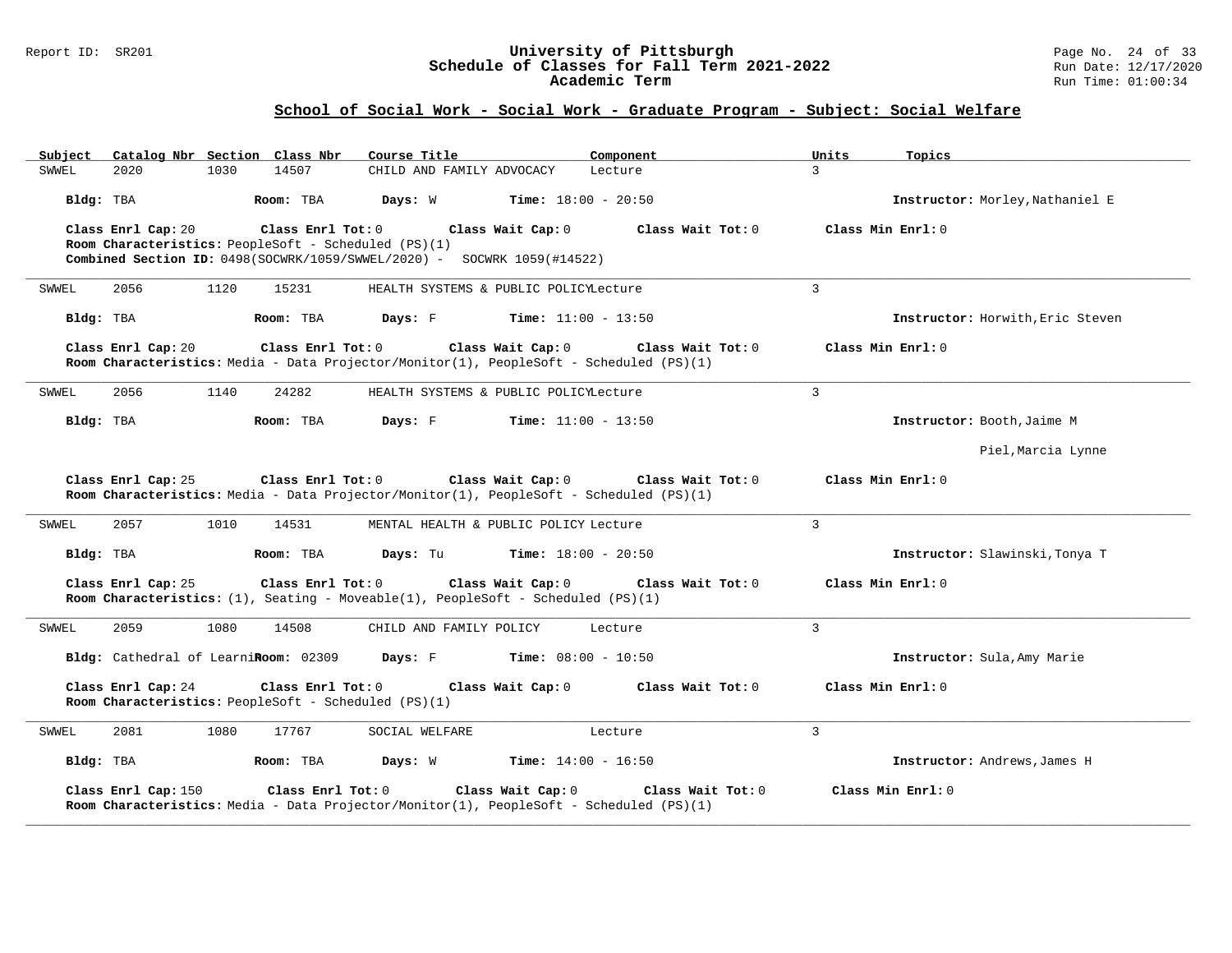### Report ID: SR201 **University of Pittsburgh** Page No. 25 of 33 **Schedule of Classes for Fall Term 2021-2022** Run Date: 12/17/2020 **Academic Term** Run Time: 01:00:34

| Subject   | Catalog Nbr Section Class Nbr                                                                                                                                                                       |      |                         | Course Title                                                |                                       | Component         | Units<br>3 | Topics                           |  |
|-----------|-----------------------------------------------------------------------------------------------------------------------------------------------------------------------------------------------------|------|-------------------------|-------------------------------------------------------------|---------------------------------------|-------------------|------------|----------------------------------|--|
| SWWEL     | 2087                                                                                                                                                                                                | 1100 | 23621                   |                                                             | ORGANIZATIONS & PUBLIC POLICY Lecture |                   |            |                                  |  |
| Bldg: TBA |                                                                                                                                                                                                     |      | Room: TBA               | Days: Tu                                                    | <b>Time:</b> $14:00 - 16:50$          |                   |            | Instructor: Shook, Jeffrey James |  |
|           | Class Min $Enrl: 0$<br>Class Enrl Cap: 24<br>Class Enrl Tot: 0<br>Class Wait Tot: 0<br>Class Wait Cap: 0<br>Room Characteristics: Media - Data Projector/Monitor(1), PeopleSoft - Scheduled (PS)(1) |      |                         |                                                             |                                       |                   |            |                                  |  |
| SWWEL     | 3030                                                                                                                                                                                                | 1090 | 15949                   |                                                             | EVAL OF AMERCN SOCIAL WELFARE Lecture |                   |            |                                  |  |
| Bldg: TBA |                                                                                                                                                                                                     |      | Room: TBA               | Days: W                                                     | <b>Time:</b> $14:00 - 16:20$          |                   |            | Instructor: Engel, Rafael        |  |
|           | Class Enrl Cap: 15                                                                                                                                                                                  |      | $Class$ $Enr1$ $Tot: 0$ | <b>Room Characteristics:</b> PeopleSoft - Scheduled (PS)(1) | Class Wait Cap: 0                     | Class Wait Tot: 0 |            | Class Min Enrl: 0                |  |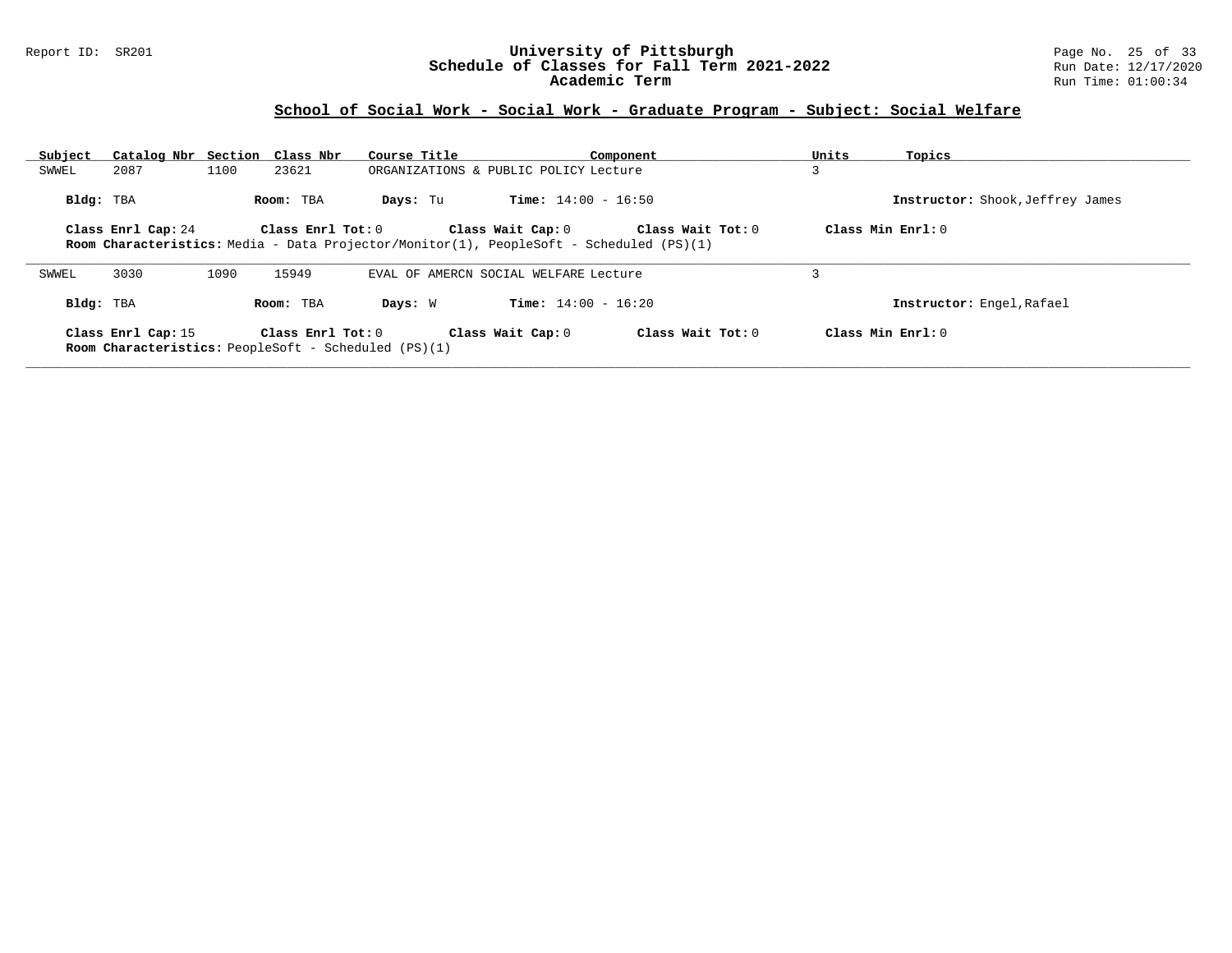#### Report ID: SR201 **University of Pittsburgh** Page No. 26 of 33 **Schedule of Classes for Fall Term 2021-2022** Run Date: 12/17/2020 **Academic Term** Run Time: 01:00:34

### **School of Social Work - Social Work - Subject: Social Work**

| Subject            | Catalog Nbr Section Class Nbr                                                        | Course Title                                                                            | Component                                                                                                                           | Units<br>Topics                   |
|--------------------|--------------------------------------------------------------------------------------|-----------------------------------------------------------------------------------------|-------------------------------------------------------------------------------------------------------------------------------------|-----------------------------------|
| SOCWRK<br>1000     | 1020<br>14550                                                                        | INTRODUCTION TO SOCIAL WORK Lecture                                                     |                                                                                                                                     | 3                                 |
|                    | Bldg: Cathedral of LearniRoom: 02309                                                 | Days: MW                                                                                | <b>Time:</b> $16:30 - 17:45$                                                                                                        | Instructor: Mulvaney, Elizabeth A |
| Class Enrl Cap: 24 | Class Enrl Tot: 0                                                                    | Class Wait Cap: 20                                                                      | Class Wait Tot: 0                                                                                                                   | Class Min Enrl: 0                 |
|                    |                                                                                      | Attributes: Urban Studies, SCI Diversity General Ed. Requirements                       |                                                                                                                                     |                                   |
|                    |                                                                                      |                                                                                         | Room Characteristics: Media - Data Projector/Monitor(1), Seating - Moveable(1), PeopleSoft - Scheduled (PS)(1)                      |                                   |
| 1000<br>SOCWRK     | 1050<br>14495                                                                        | INTRODUCTION TO SOCIAL WORK Lecture                                                     |                                                                                                                                     | $\overline{3}$                    |
| Bldg: TBA          | Room: TBA                                                                            | Days: TuTh                                                                              | <b>Time:</b> $13:00 - 14:15$                                                                                                        | Instructor: Huerta, Christina E   |
| Class Enrl Cap: 25 | Class Enrl Tot: 0                                                                    | Class Wait Cap: 20<br>Attributes: Urban Studies, SCI Diversity General Ed. Requirements | Class Wait Tot: 0<br>Room Characteristics: Media - Data Projector/Monitor(1), Seating - Moveable(1), PeopleSoft - Scheduled (PS)(1) | Class Min Enrl: 0                 |
| SOCWRK<br>1005     | 1030<br>14538                                                                        | FOUNDATIONS OF WELFARE STATE Lecture                                                    |                                                                                                                                     | $\overline{3}$                    |
| Bldg: TBA          | Room: TBA                                                                            | Days: MW                                                                                | <b>Time:</b> $09:30 - 10:45$                                                                                                        | Instructor: Engel, Rafael         |
| Class Enrl Cap: 35 | Class Enrl Tot: 0<br>Attributes: Global Studies, Undergraduate Global Health         | Class Wait Cap: 20                                                                      | Class Wait Tot: 0<br>Room Characteristics: Media - Data Projector/Monitor(1), Seating - Moveable(1), PeopleSoft - Scheduled (PS)(1) | Class Min $Enr1: 0$               |
| SOCWRK<br>1011     | 1020<br>24554                                                                        | INT TO GENERALIST METHODS                                                               | Lecture                                                                                                                             | $\overline{3}$                    |
| Bldg: TBA          | Room: TBA                                                                            | Days: Tu                                                                                | <b>Time:</b> $13:00 - 15:50$                                                                                                        | Instructor: Sherry-Torres, Tara   |
| Class Enrl Cap: 15 | Class Enrl Tot: 0<br>Room Characteristics: PeopleSoft - Scheduled (PS)(1)            | Class Wait Cap: 10                                                                      | Class Wait Tot: 0                                                                                                                   | Class Min Enrl: 0                 |
| 1013<br>SOCWRK     | 1020<br>14496                                                                        | SOCIAL WORK WITH GROUPS                                                                 | Lecture                                                                                                                             | 3                                 |
| Bldg: TBA          | Room: TBA                                                                            | Days: M                                                                                 | <b>Time:</b> $09:00 - 11:50$                                                                                                        | Instructor: Jones, Toya S         |
| Class Enrl Cap: 25 | Class Enrl Tot: 0<br>Room Characteristics: $(1)$ , PeopleSoft - Scheduled (PS) $(1)$ | Class Wait Cap: 20                                                                      | Class Wait Tot: 0                                                                                                                   | Class Min Enrl: 0                 |
| 1013<br>SOCWRK     | 1040<br>15215                                                                        | SOCIAL WORK WITH GROUPS                                                                 | Lecture                                                                                                                             | 3                                 |
| Bldg: TBA          | Room: TBA                                                                            | Days: Tu                                                                                | <b>Time:</b> $14:00 - 16:50$                                                                                                        | Instructor: Mann, Aaron R         |
| Class Enrl Cap: 25 | Class Enrl Tot: 0<br>Room Characteristics: $(1)$ , PeopleSoft - Scheduled $(PS)(1)$  | Class Wait Cap: 20                                                                      | Class Wait Tot: 0                                                                                                                   | Class Min Enrl: 0                 |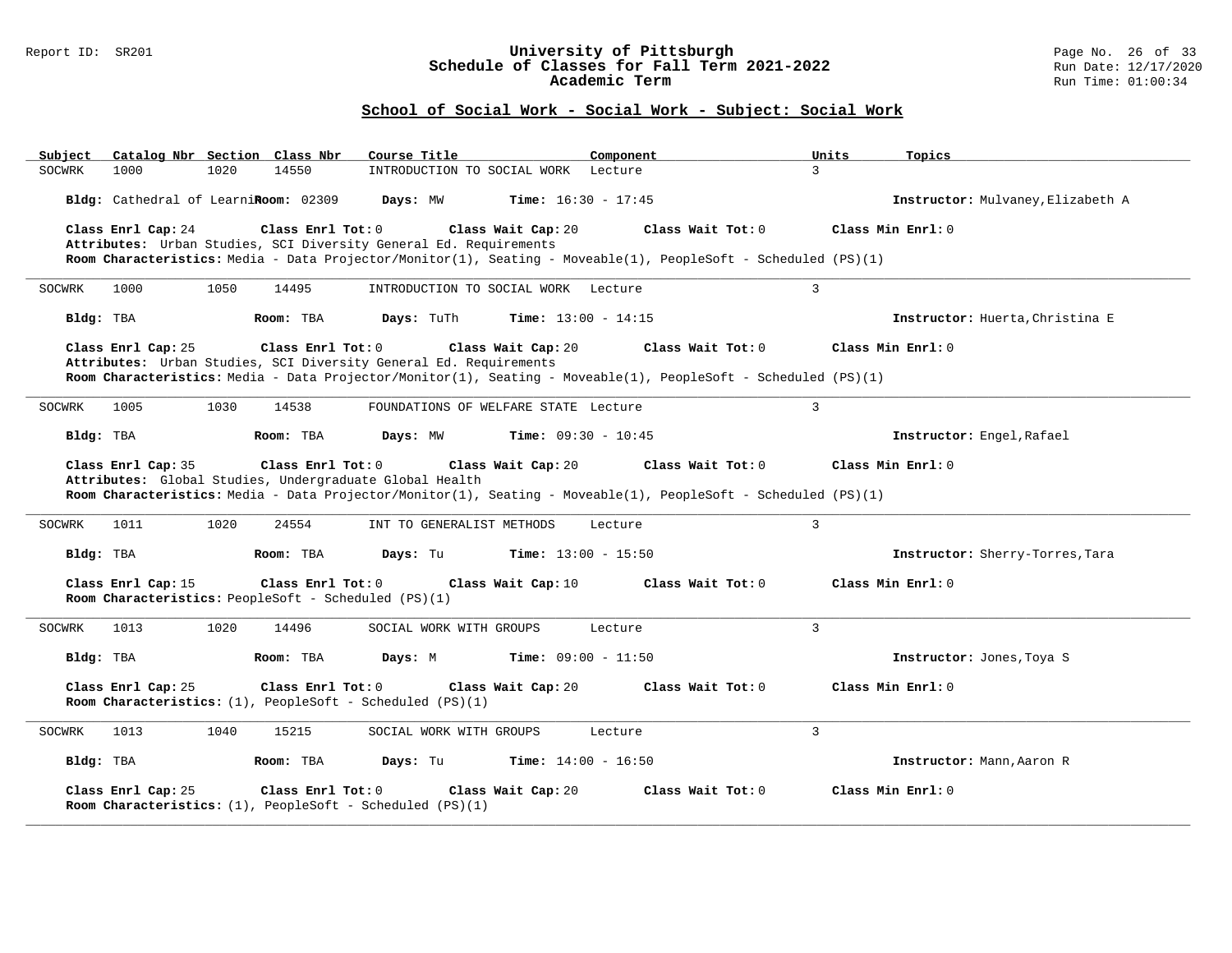#### Report ID: SR201 **University of Pittsburgh** Page No. 27 of 33 **Schedule of Classes for Fall Term 2021-2022** Run Date: 12/17/2020 **Academic Term** Run Time: 01:00:34

### **School of Social Work - Social Work - Subject: Social Work**

| Subject   |                      | Catalog Nbr Section Class Nbr                                             | Course Title                                                                            |                                       | Component                                                                                                                                                                                                                          | Units          | Topics                        |
|-----------|----------------------|---------------------------------------------------------------------------|-----------------------------------------------------------------------------------------|---------------------------------------|------------------------------------------------------------------------------------------------------------------------------------------------------------------------------------------------------------------------------------|----------------|-------------------------------|
| SOCWRK    | 1015                 | 14545<br>1040                                                             |                                                                                         | HUMAN BEHAVR & SOCL ENVIRONMNTLecture |                                                                                                                                                                                                                                    | $\mathbf{R}$   |                               |
| Bldg: TBA |                      | Room: TBA                                                                 | Days: Tu                                                                                | <b>Time:</b> $09:00 - 11:50$          |                                                                                                                                                                                                                                    |                | Instructor: Rauktis, Mary     |
|           | Class Enrl Cap: 15   | Class Enrl Tot: 0                                                         |                                                                                         | Class Wait Cap: 10                    | Class Wait Tot: 0<br>Room Characteristics: Media - Data Projector/Monitor(1), Seating - Moveable(1), PeopleSoft - Scheduled (PS)(1)                                                                                                |                | Class Min Enrl: 0             |
| SOCWRK    | 1020                 | 1030<br>14535                                                             |                                                                                         | INTRO TO SOCIAL WORK RESEARCH Lecture |                                                                                                                                                                                                                                    | 3              |                               |
| Bldg: TBA |                      | Room: TBA                                                                 | Days: Tu                                                                                | <b>Time:</b> $08:00 - 10:50$          |                                                                                                                                                                                                                                    |                | Instructor: Jacobs, Leah      |
|           | Class Enrl Cap: 25   | Class Enrl Tot: 0                                                         | Room Characteristics: Media - Data Projector/Monitor(1), PeopleSoft - Scheduled (PS)(1) | Class Wait Cap: 20                    | Class Wait Tot: 0                                                                                                                                                                                                                  |                | Class Min Enrl: 0             |
| SOCWRK    | 1024                 | 1030<br>17077                                                             |                                                                                         | PRACTICUM SEMINAR AND LAB 1 Seminar   |                                                                                                                                                                                                                                    | $\overline{3}$ |                               |
| Bldg: TBA |                      | Room: TBA                                                                 | Days: M                                                                                 | <b>Time:</b> $13:00 - 15:50$          |                                                                                                                                                                                                                                    |                | Instructor: Mann, Aaron R     |
|           | Class Enrl Cap: 20   | Class Enrl Tot: 0                                                         | Room Characteristics: Media - Data Projector/Monitor(1), PeopleSoft - Scheduled (PS)(1) | Class Wait Cap: 20                    | Class Wait Tot: 0                                                                                                                                                                                                                  |                | Class Min Enrl: 0             |
| SOCWRK    | 1024                 | 1060<br>24280                                                             |                                                                                         | PRACTICUM SEMINAR AND LAB 1 Seminar   |                                                                                                                                                                                                                                    | $\overline{3}$ |                               |
| Bldg: TBA |                      | Room: TBA                                                                 | Days: M                                                                                 | <b>Time:</b> $13:00 - 15:50$          |                                                                                                                                                                                                                                    |                | Instructor: Caldwell, Keith J |
|           | Class Enrl Cap: 21   | Class Enrl Tot: 0<br>Room Characteristics: PeopleSoft - Scheduled (PS)(1) |                                                                                         | Class Wait Cap: 20                    | Class Wait Tot: 0                                                                                                                                                                                                                  |                | Class Min Enrl: 0             |
| SOCWRK    | 1025                 | 1010<br>14497                                                             | PRACTICUM 1                                                                             |                                       | Practicum                                                                                                                                                                                                                          | 6              |                               |
|           | Bldg: TO BE ARRANGED | Room: TBA                                                                 | Days: TBA                                                                               | <b>Time:</b> $00:00 - 00:00$          |                                                                                                                                                                                                                                    |                | Instructor: Mann, Aaron R     |
|           | Class Enrl Cap: 20   | Class Enrl Tot: 0                                                         |                                                                                         | Class Wait Cap: 20                    | Class Wait Tot: 0                                                                                                                                                                                                                  |                | Class Min Enrl: 0             |
|           |                      |                                                                           |                                                                                         |                                       | <b></b> This class has an additional fee. For more information go to <a <br="" href="http://www.registrar.pitt.edu">target="_blank"&gt;http://www.registrar.pitt.edu/</a> , and click on Faculty and Staff, then Course and Class. |                |                               |
| SOCWRK    | 1025                 | 1030<br>24281                                                             | PRACTICUM 1                                                                             |                                       | Practicum                                                                                                                                                                                                                          | 6              |                               |
|           | Bldg: TO BE ARRANGED | Room: TBA                                                                 | Days: TBA                                                                               | <b>Time:</b> $00:00 - 00:00$          |                                                                                                                                                                                                                                    |                | Instructor: Caldwell, Keith J |
|           | Class Enrl Cap: 21   | Class Enrl Tot: 0                                                         |                                                                                         | Class Wait Cap: 20                    | Class Wait Tot: 0                                                                                                                                                                                                                  |                | Class Min Enrl: 0             |
|           |                      |                                                                           |                                                                                         |                                       | <b></b> This class has an additional fee. For more information go to <a <br="" href="http://www.registrar.pitt.edu">target="_blank"&gt;http://www.registrar.pitt.edu/</a> , and click on Faculty and Staff, then Course and Class. |                |                               |

**\_\_\_\_\_\_\_\_\_\_\_\_\_\_\_\_\_\_\_\_\_\_\_\_\_\_\_\_\_\_\_\_\_\_\_\_\_\_\_\_\_\_\_\_\_\_\_\_\_\_\_\_\_\_\_\_\_\_\_\_\_\_\_\_\_\_\_\_\_\_\_\_\_\_\_\_\_\_\_\_\_\_\_\_\_\_\_\_\_\_\_\_\_\_\_\_\_\_\_\_\_\_\_\_\_\_\_\_\_\_\_\_\_\_\_\_\_\_\_\_\_\_\_\_\_\_\_\_\_\_\_\_\_\_\_\_\_\_\_\_\_\_\_\_\_\_\_\_\_\_\_\_\_\_\_\_**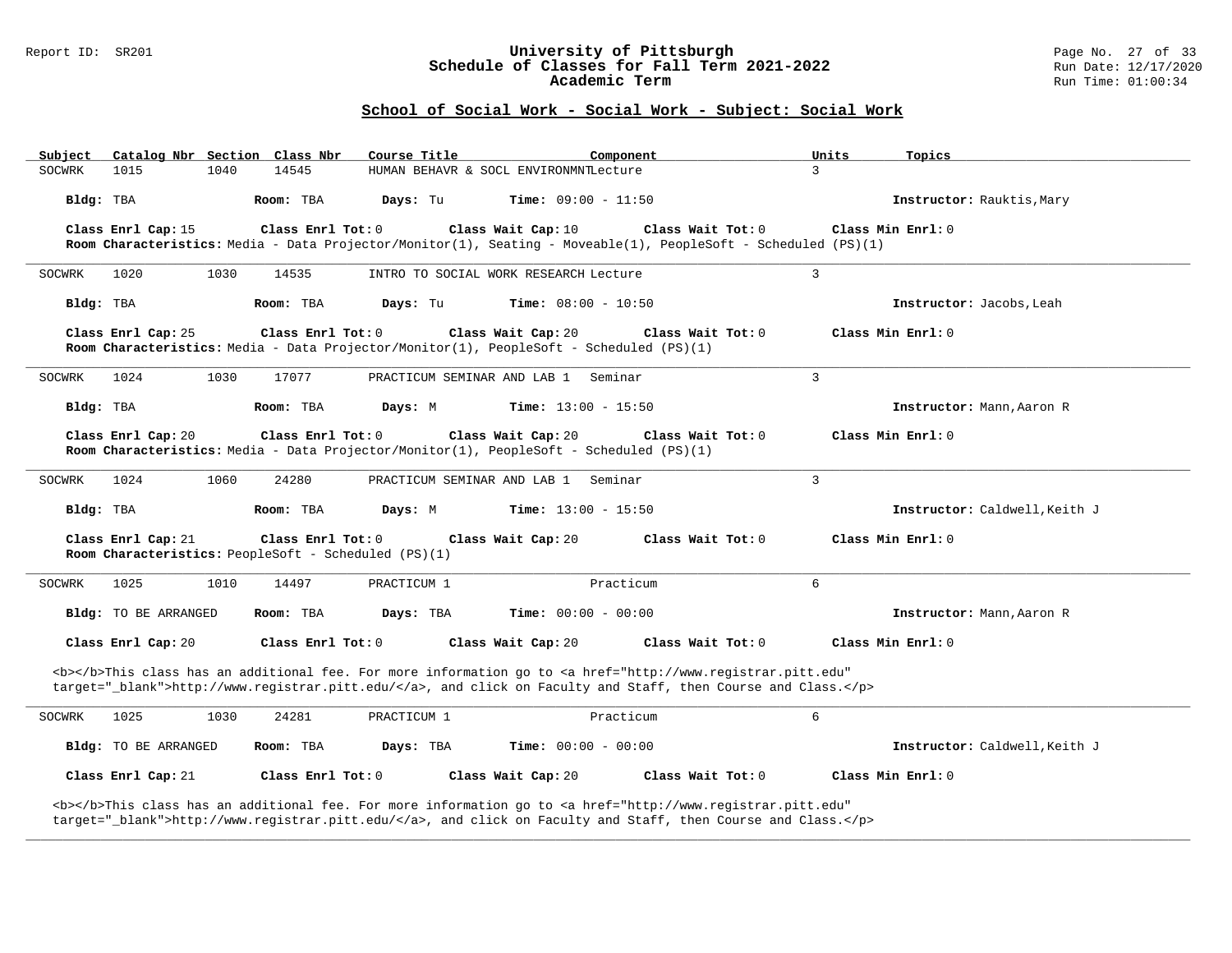#### Report ID: SR201 **University of Pittsburgh** Page No. 28 of 33 **Schedule of Classes for Fall Term 2021-2022** Run Date: 12/17/2020 **Academic Term** Run Time: 01:00:34

# **School of Social Work - Social Work - Subject: Social Work**

| Subject   |                             |      | Catalog Nbr Section Class Nbr | Course Title                                                                                                                                                                                |                              | Component                                             | Units             | Topics                                  |
|-----------|-----------------------------|------|-------------------------------|---------------------------------------------------------------------------------------------------------------------------------------------------------------------------------------------|------------------------------|-------------------------------------------------------|-------------------|-----------------------------------------|
| SOCWRK    | 1030                        | 1010 | 14498                         | DIRECTED STUDY                                                                                                                                                                              |                              | Directed Studies                                      | $1 - 6$           |                                         |
|           | Bldg: TO BE ARRANGED        |      | Room: TBA                     | Days: TBA                                                                                                                                                                                   | <b>Time:</b> $00:00 - 00:00$ |                                                       |                   | Instructor: Engel, Rafael               |
|           | Class Enrl Cap: 5           |      | Class Enrl Tot: 0             |                                                                                                                                                                                             | Class Wait Cap: 5            | Class Wait Tot: 0                                     | Class Min Enrl: 0 |                                         |
| SOCWRK    | 1030                        | 1015 | 14513                         | DIRECTED STUDY                                                                                                                                                                              |                              | Directed Studies                                      | $1 - 6$           |                                         |
|           | Bldg: TO BE ARRANGED        |      | Room: TBA                     | Days: TBA                                                                                                                                                                                   | <b>Time:</b> $00:00 - 00:00$ |                                                       |                   | Instructor: Caldwell, Keith J           |
|           | Class Enrl Cap: 5           |      | Class Enrl Tot: 0             |                                                                                                                                                                                             | Class Wait Cap: 5            | Class Wait Tot: 0                                     | Class Min Enrl: 0 |                                         |
| SOCWRK    | 1030                        | 1030 | 14566                         | DIRECTED STUDY                                                                                                                                                                              |                              | Directed Studies                                      | $1 - 6$           |                                         |
|           | Bldg: TO BE ARRANGED        |      | Room: TBA                     | Days: TBA                                                                                                                                                                                   | <b>Time:</b> $00:00 - 00:00$ |                                                       |                   | Instructor: Jacobs, Leah                |
|           |                             |      |                               |                                                                                                                                                                                             |                              |                                                       |                   | Goodkind, Sara                          |
|           | Class Enrl Cap: 5           |      |                               |                                                                                                                                                                                             |                              | Class Enrl Tot: 0 Class Wait Cap: 5 Class Wait Tot: 0 | Class Min Enrl: 0 |                                         |
| SOCWRK    | 1030                        | 1050 | 14567                         | DIRECTED STUDY                                                                                                                                                                              |                              | Directed Studies                                      | $1 - 6$           |                                         |
|           | <b>Bldg:</b> TO BE ARRANGED |      | Room: TBA                     | Days: TBA                                                                                                                                                                                   | <b>Time:</b> $00:00 - 00:00$ |                                                       |                   | Instructor: Staff                       |
|           | Class Enrl Cap: 5           |      |                               | Class Enrl Tot: 0 Class Wait Cap: 5                                                                                                                                                         |                              | Class Wait Tot: 0                                     | Class Min Enrl: 0 |                                         |
| SOCWRK    | 1059                        | 1030 | 14522                         | CHILD AND FAMILY ADVOCACY                                                                                                                                                                   |                              | Lecture                                               | 3                 |                                         |
| Bldg: TBA |                             |      | Room: TBA                     | <b>Days:</b> W <b>Time:</b> $18:00 - 20:50$                                                                                                                                                 |                              |                                                       |                   | Instructor: Morley, Nathaniel E         |
|           | Class Enrl Cap: 5           |      | Class Enrl Tot: 0             | Room Characteristics: PeopleSoft - Scheduled (PS)(1)<br><b>Combined Section ID:</b> $0498(SOCWRK/1059/SWWEL/2020)$ - SWWEL 2020(#14507)                                                     | Class Wait Cap: 5            | Class Wait Tot: 0                                     | Class Min Enrl: 0 |                                         |
| SOCWRK    | 1063                        | 1010 | 14551                         | AFRICAN-AMERICAN HEALTH ISSUESLecture                                                                                                                                                       |                              |                                                       | $\mathbf{3}$      |                                         |
| Bldg: TBA |                             |      |                               | Room: TBA $Days: MW$ Time: $16:00 - 17:15$                                                                                                                                                  |                              |                                                       |                   | Instructor: Fapohunda, Abimbola Omolola |
|           | Class Enrl Cap: 10          |      | $Class$ $Enr1$ $Tot: 0$       | Attributes: Global Studies, Undergraduate Global Health<br>Room Characteristics: PeopleSoft - Scheduled (PS)(1)<br>Combined Section ID: 0401(AFRCNA/1710/SOCWRK/1063) - AFRCNA 1710(#11326) |                              | Class Wait Cap: $10$ Class Wait Tot: $0$              |                   | Class Min Enrl: 0                       |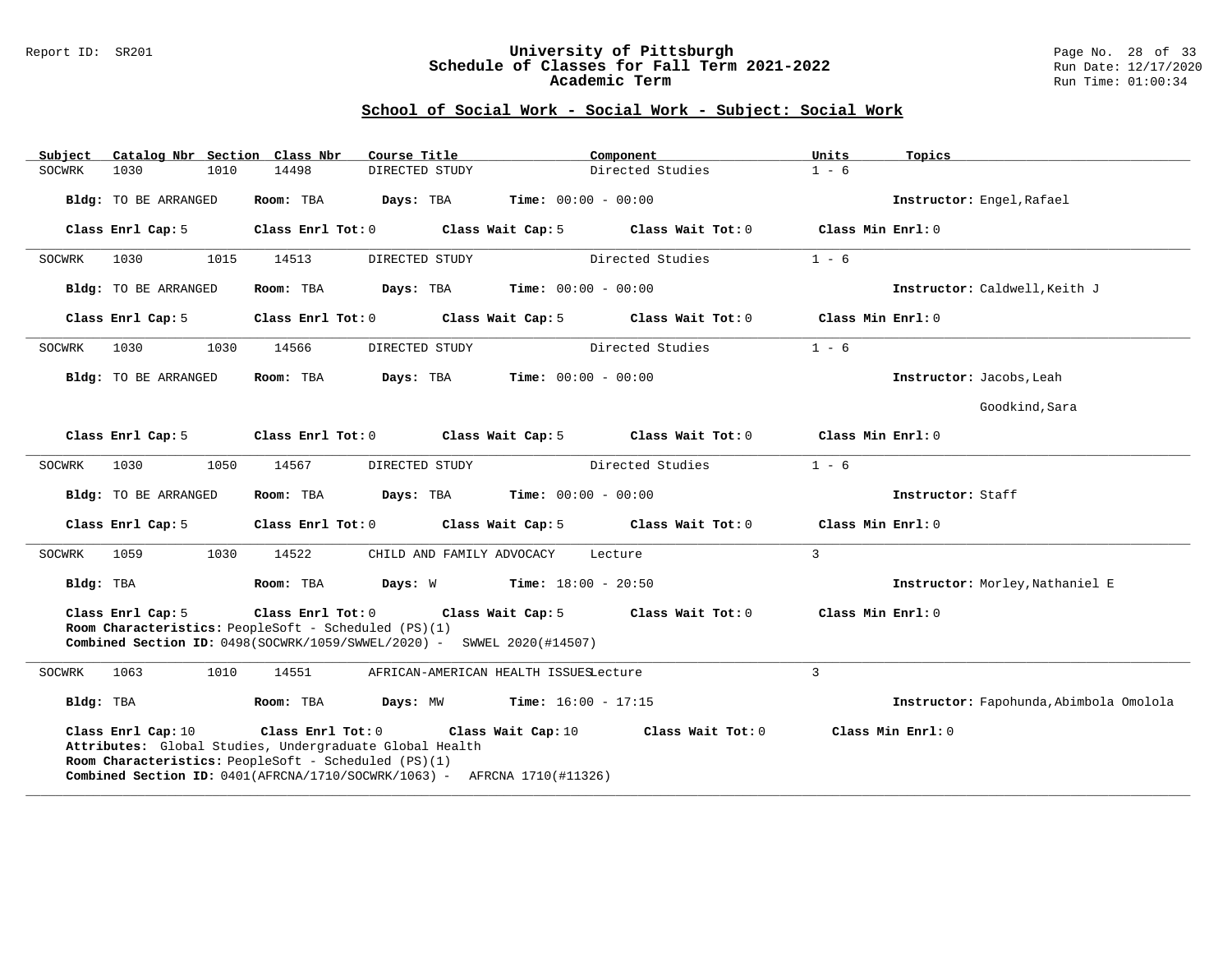#### Report ID: SR201 **University of Pittsburgh** Page No. 29 of 33 **Schedule of Classes for Fall Term 2021-2022** Run Date: 12/17/2020 **Academic Term** Run Time: 01:00:34

# **School of Social Work - Social Work - UHC - Subject: Social Work**

| Catalog Nbr Section Class Nbr<br>Subject                                                                                                                                                                       | Course Title            | Component                                                                                                                                                                              | Units                                          | Topics                                                |  |  |
|----------------------------------------------------------------------------------------------------------------------------------------------------------------------------------------------------------------|-------------------------|----------------------------------------------------------------------------------------------------------------------------------------------------------------------------------------|------------------------------------------------|-------------------------------------------------------|--|--|
| 1060<br>SOCWRK<br>1000                                                                                                                                                                                         | 16726                   | INTRODUCTION TO SOCIAL WORK<br>Lecture                                                                                                                                                 | 3                                              |                                                       |  |  |
| Bldg: Cathedral of Learni Room: 02309<br>Class Enrl Cap: 16                                                                                                                                                    | $Class$ $Enrl$ $Tot: 0$ | Days: TuTh<br><b>Time:</b> $09:30 - 10:45$<br>Class Wait Cap: 10                                                                                                                       | UNIVERSITY HONORS COLLEGE<br>Class Wait Tot: 0 | Instructor: Shook, Jeffrey James<br>Class Min Enrl: 0 |  |  |
|                                                                                                                                                                                                                |                         | Attributes: Urban Studies, SCI Diversity General Ed. Requirements, University Honors Course<br>Room Characteristics: Media - Data Projector/Monitor(1), PeopleSoft - Scheduled (PS)(1) |                                                |                                                       |  |  |
| 1020<br>1035<br>SOCWRK                                                                                                                                                                                         | 24831                   | INTRO TO SOCIAL WORK RESEARCH Lecture                                                                                                                                                  | 3                                              |                                                       |  |  |
| Bldg: TBA                                                                                                                                                                                                      | Room: TBA<br>Days: Tu   | $Time: 09:00 - 11:50$                                                                                                                                                                  | UNIVERSITY HONORS COLLEGE                      | Instructor: Greeno, Catherine G                       |  |  |
| Class Enrl Cap: 10<br>Class Min Enrl: 0<br>Class Enrl Tot: 0<br>Class Wait Cap: 10<br>Class Wait Tot: 0<br>Attributes: University Honors Course<br><b>Room Characteristics:</b> PeopleSoft - Scheduled (PS)(1) |                         |                                                                                                                                                                                        |                                                |                                                       |  |  |
| 1079<br>1050<br>SOCWRK                                                                                                                                                                                         | 15220                   | CHILD WELFARE SERVICES<br>Lecture                                                                                                                                                      | $\overline{3}$                                 |                                                       |  |  |
| Bldg: TBA                                                                                                                                                                                                      | Room: TBA<br>Days: MW   | <b>Time:</b> $13:00 - 14:15$                                                                                                                                                           | UNIVERSITY HONORS COLLEGE                      | Instructor: Bradley-King, Cynthia                     |  |  |
| Class Enrl Cap: 15<br>Attributes: University Honors Course                                                                                                                                                     | Class Enrl Tot: 0       | Class Wait Cap: 10<br><b>Room Characteristics:</b> Media - Data Projector/Monitor(1), PeopleSoft - Scheduled (PS)(1)                                                                   | Class Wait Tot: 0                              | Class Min $Err1:0$                                    |  |  |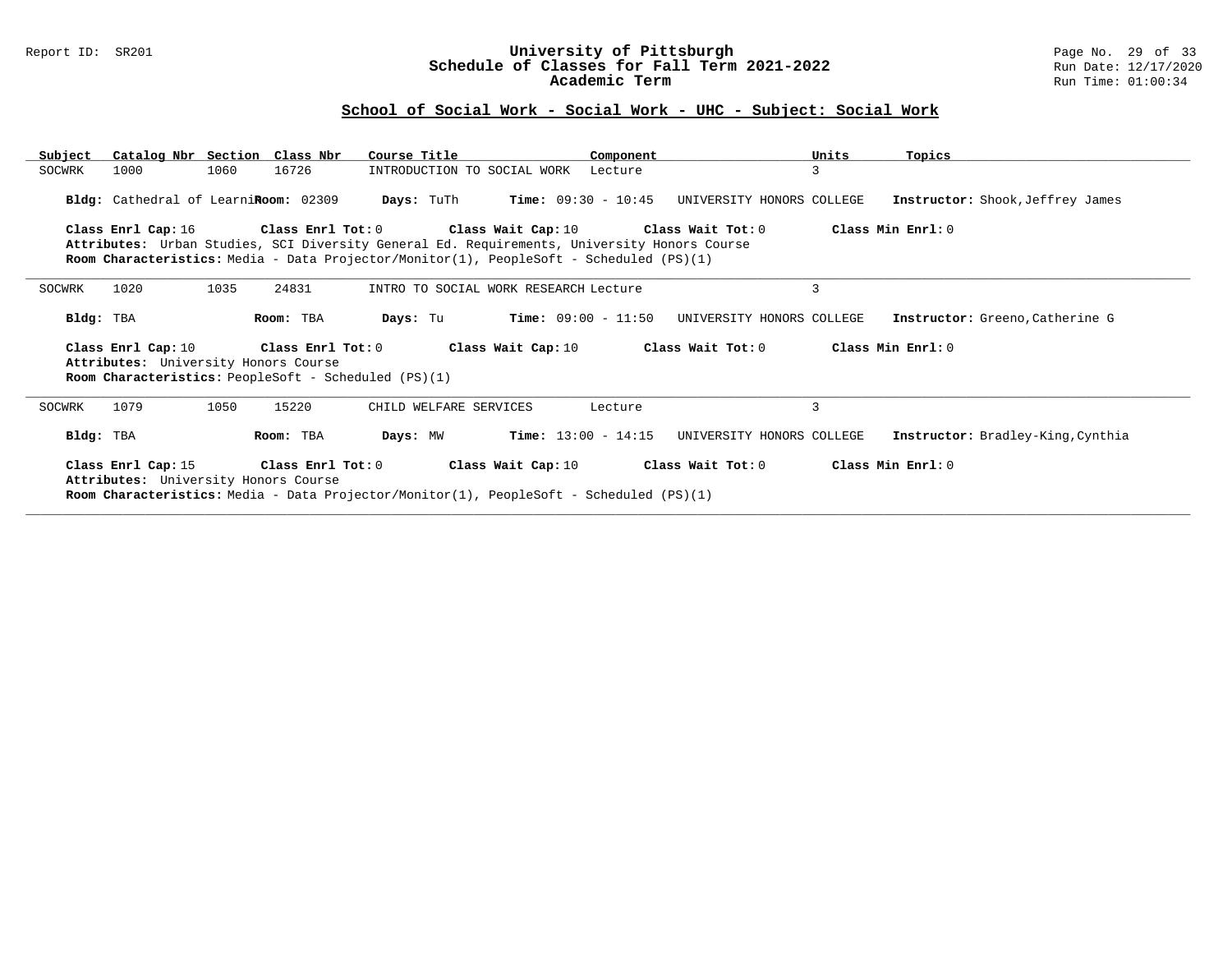### Report ID: SR201 **University of Pittsburgh** Page No. 30 of 33 **Schedule of Classes for Fall Term 2021-2022** Run Date: 12/17/2020 **Academic Term** Run Time: 01:00:34

# **School of Social Work - Social Work Continuing Educ - Subject: Social Work Continuing Educ**

| Subject | Catalog Nbr Section Class Nbr            |      |                     | Course Title |                                       | Component           | Units          | Topics              |
|---------|------------------------------------------|------|---------------------|--------------|---------------------------------------|---------------------|----------------|---------------------|
| SWCED   | 2004                                     | 1030 | 17852               |              | INTRO INTERGENERATIONAL PROGS Lecture |                     | $\overline{2}$ |                     |
|         | <b>Bldg:</b> TO BE ARRANGED              |      | Room: TBA           | Days: TBA    | <b>Time:</b> $00:00 - 00:00$          |                     |                | Instructor: Staff   |
|         | Class Enrl Cap: 35                       |      | Class Enrl Tot: $0$ |              | Class Wait Cap: 0                     | Class Wait Tot: 0   |                | Class Min Enrl: $0$ |
| SWCED   | 2004                                     | 1050 | 16881               |              | INTRO INTERGENERATIONAL PROGS Lecture |                     | 2              |                     |
|         | <b>Bldg:</b> TO BE ARRANGED              |      | Room: TBA           | Days: TBA    | <b>Time:</b> $00:00 - 00:00$          |                     |                | Instructor: Staff   |
|         | Class Enrl Cap: 15<br>Attributes: Online |      | Class Enrl Tot: $0$ |              | Class Wait Cap: 0                     | Class Wait $Tot: 0$ |                | Class Min $Enrl: 0$ |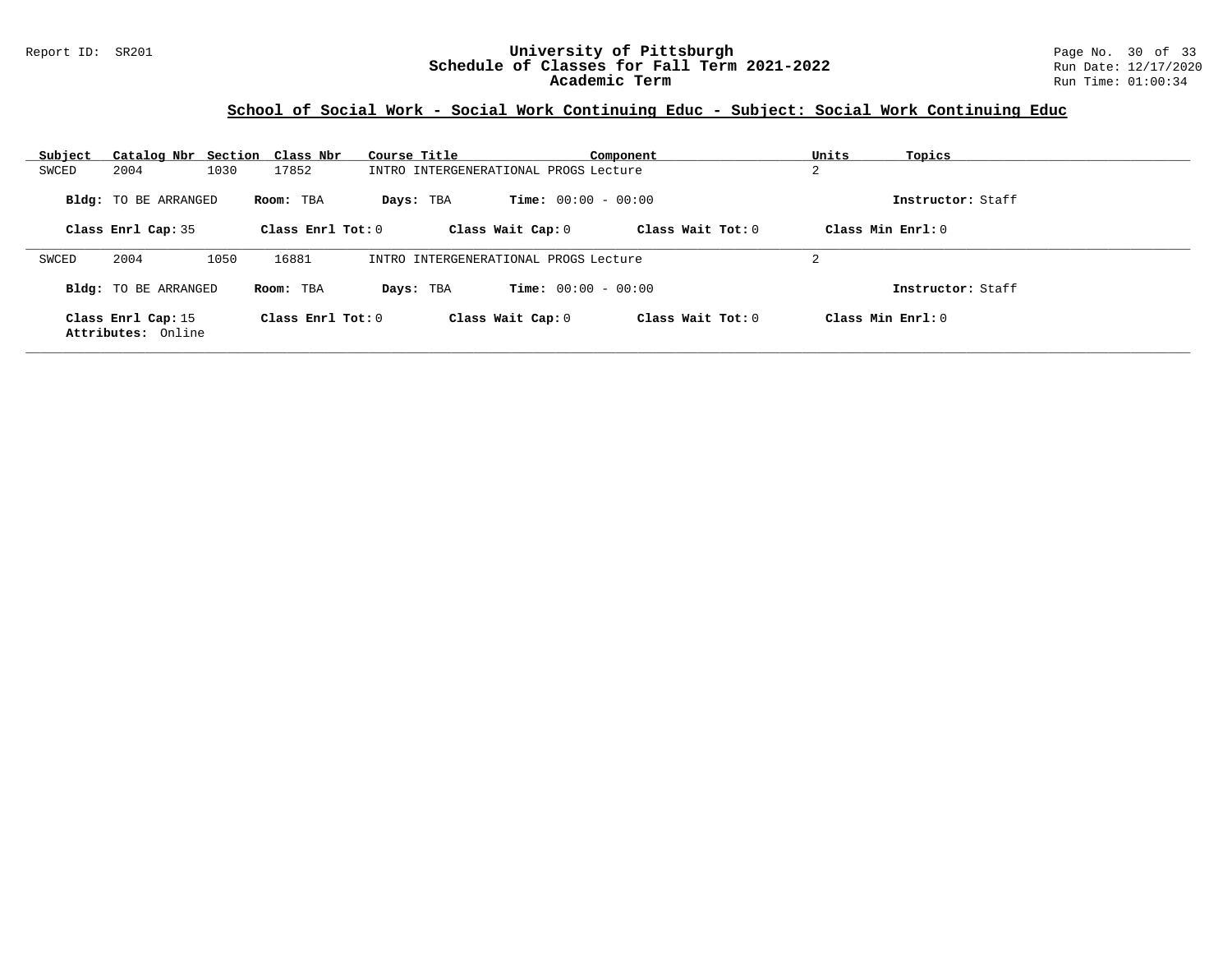#### Report ID: SR201 **University of Pittsburgh** Page No. 31 of 33 **Schedule of Classes for Fall Term 2021-2022** Run Date: 12/17/2020 **CHS** Run Time: 01:00:34

# **Dietrich Sch Arts and Sciences - Social Work - Subject: Social Work**

| Subject | Catalog Nbr Section Class Nbr |      |                   | Course Title                                                                                                   | Component         | Units | Topics            |
|---------|-------------------------------|------|-------------------|----------------------------------------------------------------------------------------------------------------|-------------------|-------|-------------------|
| SOCWRK  | 1000                          | 8000 | 29685             | INTRODUCTION TO SOCIAL WORK                                                                                    | Lecture           |       |                   |
|         | <b>Bldg:</b> TO BE ARRANGED   |      | Room: TBA         | <b>Time:</b> $00:00 - 00:00$<br>Days: TBA                                                                      |                   |       | Instructor: Staff |
|         | Class Enrl Cap: 9999          |      | Class Enrl Tot: 0 | Class Wait Cap: 0<br>Attributes: College In High School, Urban Studies, SCI Diversity General Ed. Requirements | Class Wait Tot: 0 |       | Class Min Enrl: 0 |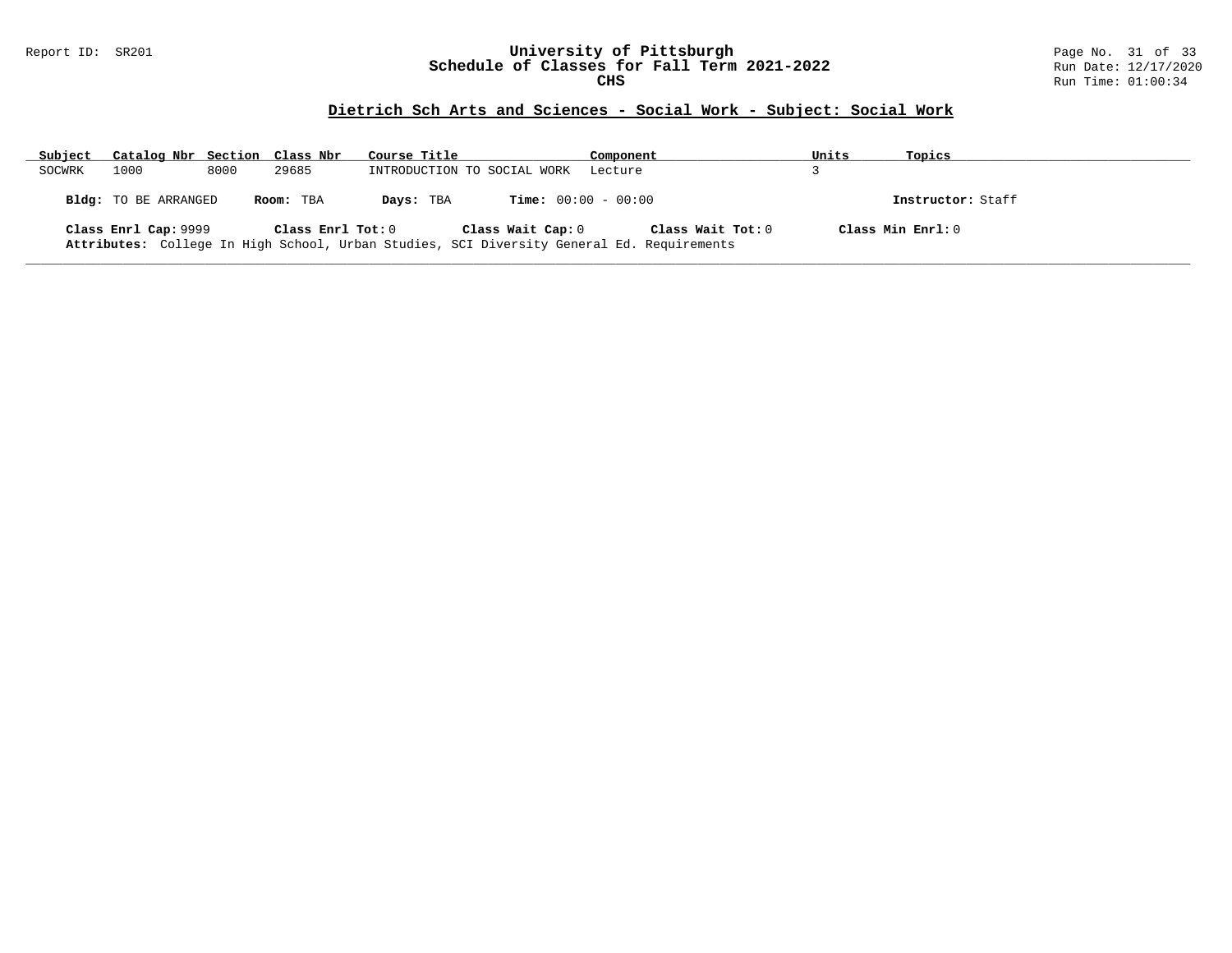### Report ID: SR201 **University of Pittsburgh** Page No. 32 of 33 **Schedule of Classes for Fall Term 2021-2022** Run Date: 12/17/2020 **Full Term Session Run Time: 01:00:34**

| Subject   | Catalog Nbr Section Class Nbr                       |      |                   | Course Title                                                | Component                    | Units               | Topics                            |
|-----------|-----------------------------------------------------|------|-------------------|-------------------------------------------------------------|------------------------------|---------------------|-----------------------------------|
| SWWEL     | 2051                                                | 1200 | 25106             | ECONOMICS AND SOCIAL WORK                                   | Lecture                      |                     |                                   |
| Bldg: TBA |                                                     |      | Room: TBA         | Days: W                                                     | <b>Time:</b> $18:00 - 20:50$ |                     | Instructor: Smith, Trevor Heyward |
|           | Class Enrl Cap: 8                                   |      | Class Enrl Tot: 0 | Class Wait Cap: 0                                           | Class Wait $Tot: 0$          | Class Min $Enrl: 0$ |                                   |
|           |                                                     |      |                   | <b>Room Characteristics:</b> PeopleSoft - Scheduled (PS)(1) |                              |                     |                                   |
|           | Combined Section ID: 0208(SOCWRK/1058/SWWEL/2051) - |      |                   | SOCWRK 1058(#25105)                                         |                              |                     |                                   |
|           |                                                     |      |                   |                                                             |                              |                     |                                   |